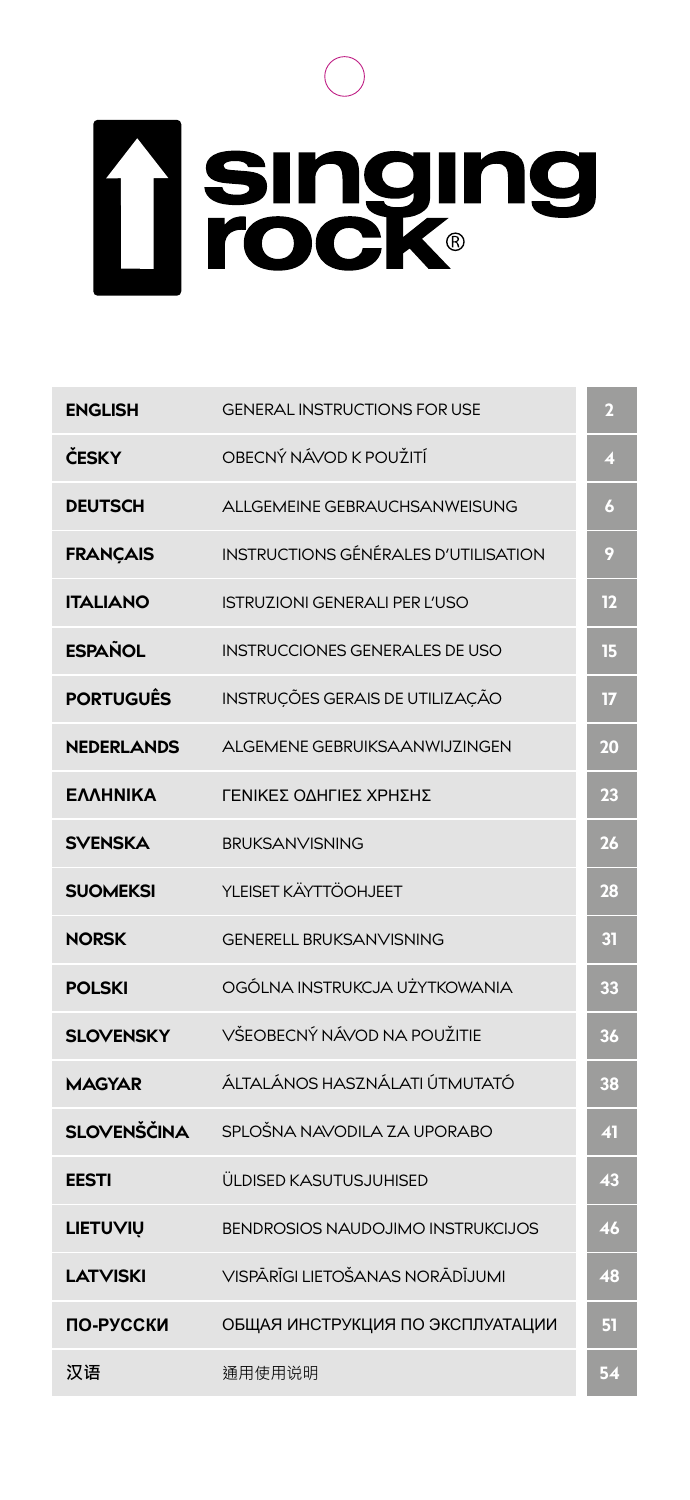## **ENGLISH GENERAL INSTRUCTIONS FOR USE**

This product is personal protective equipment (PPE), protects persons against the risk of falling from height and constitutes a part of a fall arrest system.

#### **WARNING**

**Each product is supplied with both general and specific instructions. Do not use this product before carefully read these instructions and understanding them. If there are any problems with the use of this product or if you do not understand these instructions, please contact SINGING ROCK.**

Any activities at height are dangerous and may lead to injury or death. By using this product you acknowledge all these risks and take personal responsibility for any damage, injury or death that might be caused as a result of using this product. If you are unable to assume responsibility for these risks or if you do not understand these instructions, please do not use this product.

#### **USE**

Please use this product only under the conditions specified for its use, for the intended purpose described in the instructions and according to the pictures that are not crossed out. Any other use is prohibited and may cause accidents or death.

You can only use this product safely if you have been properly trained or if you are under constant supervision of a properly trained and competent person. Your health and mental and physical condition could affect the safety of the equipment user in normal and emergency use.

Please check whether this product is compatible with the other items of equipment when assembled into a system.

Using an unsuitable combination of PPE in the securing chain may cause serious accidents and injuries or death. Please try to use all the equipment in a safe place without the risk of falling. A rescue plan shall be in place to deal with any emergencies that could arise during the work. Please take into consideration the effects of suspension trauma and eliminate them by using proper work procedures.

Check for potential risks in the workplace, such as running the rope over sharp edges or objects, pendular movement during a fall, high and low temperatures (use the product in temperatures ranging from -40 °C to 80 °C), rain, frost cover, snow, mud, chemical agents, electrical conductivity, etc., which may affect safe use.

Use the product with a dynamic climbing rope (EN 892) or with a low-stretch kernmantle rope (EN 1891). If there is a risk of fall, use an additional system, such as a fall arrest system.

#### **Fall arrest system:**

- This system reduces impact forces affecting the user during fall arrest to a maximum of 6 kN.
- Use solely a full-body harness (EN 361).
- EN 358 and EN 813 products must not be used to arrest falls.
- The length of the EN 362 connector must be added to the total length of the system as it influences the length of fall.
- We recommend using EN 355 energy absorbers, EN 360 retractable lanyards or EN 353-1 and EN 353-2 guided type fall arresters.
- **WARNING:** Always make sure that there is enough free space under you so that you do not hit the ground or any other obstacle in the case of a fall, and that any free fall (the length of fall) is reduced to a minimum. **Anchor devices/points (EN 795):**
- These devices and points must have sufficient strength (metal items at least 12 kN and non-metal items at least 18 kN).
- The installation must be inspected by a properly trained person and checked by calculation or testing.
- **WARNING:** The position of EN 795 anchor point must not put you at the

risk of a dangerous fall or collision with an obstacle and must be as high as possible with regard to the user's position.

#### **CHECK THE EQUIPMENT**

#### **Before each use:**

- make sure that the product is usable, complete and in proper working condition;
- inspect all the product parts, even in less accessible places;
- inspect those parts that can wear out more quickly or that are in frequent contact with other surfaces or PPE.
- *Ropes and textile materials:* check for cuts, worn-through places, damage caused by use and ageing, improper storage, high temperatures, chemicals, etc.

*The stitching:* check for cut, torn, worn or loose thread.

*Metal and plastic components:* proper working condition, deformations, cracks, corrosion/degradation caused by UV radiation, sharp edges, damage caused by high temperatures, excessive loss of material.

*Labelling:* readable labels and clear product identification.

#### **During use:**

- make sure that the individual system parts are in the proper position and do not negatively influence or obstruct each other;
- make sure that the clips, connectors, adjusting and fastening elements are properly set and secured and that the rope is properly tied, and that everything is in flawless condition.

#### **Stop using the product if:**

- it shows any signs of damage;
- you have any doubts about its condition;
- it has been used to arrest a fall;
- it is past its lifetime;
- you don't know its full history.

**If the product is taken out of use, it must not be used until a competent person confirms in writing that it is OK and "FIT TO USE".** Do not alter the product's construction or attempt to repair it yourself. If a competent person identifies the product as "RETIRED", we recommend destroying the product so that it cannot be used any more.

#### **REGULAR INSPECTIONS**

User safety depends on the flawless condition of the equipment. Apart from inspections performed by the user, this product must be inspected at least once every 12 months by competent person for periodic inspections following manufacturer's procedure. The results of such inspections must be recorded (type, manufacturer, serial number, year of production, date of purchase and first use, date and result of inspection, date of next inspection, name and signature of the competent person).

#### **MAINTENANCE, CLEANING AND DISINFECTION**

The product may be washed with "household-quality" clean water. If it is still dirty after being washed or if you need to disinfect it, you can use lukewarm water (up to 30 °C), and if necessary a soapy solution (ca. pH 5.5–8.5) may be used. After that, the product must be washed in clean water and dried in slightly heated, dark and well ventilated room, away from heat and UV radiation sources. No detergents, pressure or steam washers must be used. If a metal product is extremely dirty, a fine brush may be used. Wet metal products or parts must be wiped with a dry cloth and dried away from direct heat sources. After being cleaned and dried, metal components and especially their moving parts can be lubricated with silicon oil in such a way that no textile parts or parts intended to cause friction/braking effects are affected.

#### **TRANSPORT AND STORAGE**

Keep the product in its original packaging and protect it from damage and weather influences: direct sunlight (UV radiation), chemical agents, corrosives, solvents (acids), corrosive environment (high salinity), impurities (abrasives), moisture, high and low temperatures, sharp edges, vibrations,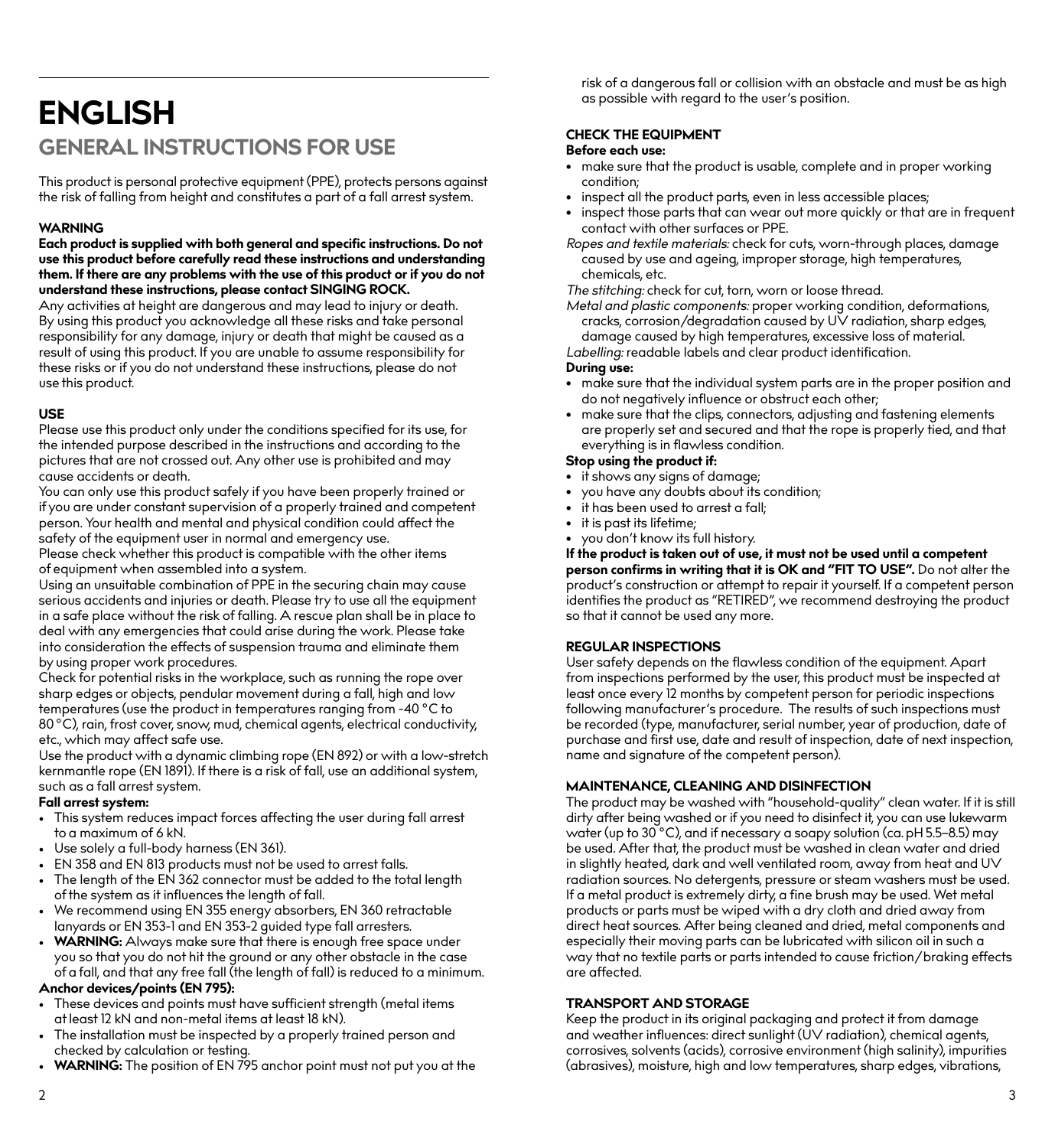etc. Do not store the product excessively twisted or compressed, and never store it before drying it thoroughly.

#### **LIFETIME**

The product's lifetime depends on the intensity of use and on the environment in which it is used. It can be reduced by external influences (moisture, temperature, UV radiation, etc.) and by improper storage and maintenance. The product may become damaged even after its very first use to such a degree that it must be taken out of use. The lifetime is specified without considering the wear or mechanical damage and with all the conditions described herein being met. The lifetime of the textile PPE, harness and rope is 15 years from the date of production and 10 years from its first use. The lifetime of plastic PPE including helmets is strictly limited to 10 years from the date of production. Unless specified otherwise, the lifetime of metal PPE is not strictly limited. In order to provide the best maintenance and inspection possible and to reach the maximum lifetime we recommend using the PPE as a personal item.

#### **SINGING ROCK GUARANTEE**

3-year warranty covering material and manufacturing defects. The warranty does not cover defects caused by usual wear and tear, negligence, improper use, prohibited modifications and improper storage.

*It is essential for the safety of the user that this instructions is translated in to the language of the country in which the product is to be used, aswell for the case of re-sale outside the original country of destination. The EU declaration of conformity and up-to-date product related documents are available at www.singingrock.com.*

# **ČESKY OBECNÝ NÁVOD K POUŽITÍ**

Tento výrobek je osobní ochranný prostředek (OOP), chrání před rizikem pádu z výšky a tvoří součást systému ochrany osob proti pádu.

#### **UPOZORNĚNÍ**

#### **Ke každému výrobku je dodáván obecný a specifický návod. Nepoužívejte tento výrobek bez pečlivého přečtení a pochopení těchto návodů. V případě problému s použitím výrobku nebo porozuměním návodu kontaktujte prosím SINGING ROCK.**

Veškeré aktivity ve výškách jsou nebezpečné aktivity, při kterých jsou možná zranění i smrt. Použitím tohoto výrobku souhlasíte se všemi odpovídajícími riziky a osobně nesete odpovědnost za veškeré případné škody, zranění nebo smrt, k nimž by došlo ve spojitosti s použitím tohoto výrobku. Nejste-li schopni nést odpovědnost za tato rizika nebo nerozumíte tomuto návodu, nepoužívejte tento výrobek.

#### **POKYNY K POUŽITÍ**

Tento výrobek používejte jen v rámci stanovených podmínek k používání a pro zamýšlený účel popsaný v návodu a podle nepřeškrtnutých grafických zobrazení. Každé jiné použití je zakázáno a může vést k nehodě či smrti. Výrobek můžete bezpečně používat pouze, pokud jste odborně proškoleni nebo pod trvalým přímým dohledem odborně vycvičené a způsobilé osoby. Vaše zdravotní, mentální a fyzická kondice je důležitá pro bezpečné používání výrobku v normálním i nouzovém režimu.

Ověřte, že tento výrobek je kompatibilní s ostatními prvky systému ochrany osob proti pádu. Použití nevhodné kombinace prostředků OOP v jisticím řetězci může vést k vážné nehodě, zranění či smrti. Vyzkoušejte veškeré vybavení na bezpečném místě bez rizika pádu. Na pracovišti musí být k dispozici plán pro záchranu a musí zohledňovat všechny nouzové situace

při práci. Zohledněte účinky možného traumatu ze zavěšení a eliminujte je vhodnými pracovními postupy.

Ověřte potenciální nebezpečí na pracovišti, např. vedení a zatěžování přes ostré hrany či předměty nebo kyvadlové pohyby při pádu, vysoké a nízké teploty (používejte v rozmezí teplot -40 °C až 80 °C), déšť, námraza, sníh, bláto, chemická činidla, elektrická vodivost, atd., které mohou ovlivnit bezpečné použití.

Používejte s dynamickým horolezeckým lanem (EN 892) nebo s nízko průtažným lanem s opláštěným jádrem (EN 1891). Pokud existuje riziko pádu, použijte dodatečný systém, např. systém zachycení pádu.

#### **Systém zachycení pádu:**

- Omezuje rázové síly vyvinuté na uživatele v průběhu zachycení pádu na max. 6 kN.
- Používejte výhradně celotělový postroj (EN 361).
- Výrobky EN 358 a EN 813 nesmí být použity pro zachycení pádu.
- · Délku spojky EN 362 musíte připočítat do celkové délky systému, jelikož ovlivňuje délku pádu.
- Doporučujeme použít tlumič pádu EN 355, zatahovací zachycovač pádu EN 360 nebo pohyblivé zachycovače pádu EN 353-1 a EN 353-2.
- **• VAROVÁNÍ:** Vždy si ověřte, že v prostoru pod vámi je potřebný volný prostor, abyste v případě pádu nenarazili na zem nebo jinou překážku a aby případný volný pád (délka pádu) byl omezen na minimum.

#### **Kotvicí zařízení/body (EN 795):**

- Musí mít dostatečnou pevnost (kovové min. 12 kN a nekovové min. 18 kN).
- Montáž musí posoudit odborně vycvičená osoba a instalace musí být ověřena, např. výpočtem nebo zkoušením.
- **• VAROVÁNÍ:** Umístění bodu EN 795 vás nesmí ohrozit nebezpečným pádem nebo srážkou s překážkou a musí být co nejvýše vhledem k poloze uživatele.

#### **KONTROLA VÝROBKU**

#### **Před každým použitím kontrolujte:**

- zda je výrobek ve stavu schopném používání, je kompletní a správně funguje;
- všechny části výrobku, a to i na hůře přístupných místech;
- části, u kterých dochází k rychlejšímu opotřebení nebo které jsou v častém kontaktu s jinými povrchy či prostředky OOP.

*Lana a textilní materiál:* řezy, prodření, škody způsobené vlivem používání a stárnutí, nevhodném skladováním, vlivem vysoké teploty, chemikáliemi, atd.

*Švy:* přetržené, přeřezané nebo vypárané nitě.

*Kovové a plastové komponenty:* správná funkce, deformace, praskliny, koroze/degradace vlivem UV, ostré hrany, poškození vysokou teplotou, nadměrný úbytek materiálu.

*Značení:* čitelnost a jasná identifikace výrobku.

#### **Během používání kontrolujte:**

- zda jsou jednotlivé prvky systému ve správné poloze, vzájemně se negativně neovlivňují a nepřekáží si;
- zda jsou spony, spojky, nastavovací a připevňovací prvky správně nastaveny a zajištěny, lano správně navázáno a vše je v bezvadném stavu.

#### **Výrobek vyřaď te z používání pokud:**

- vykazuje sebemenší známky poškození;
- máte jakoukoliv pochybnost o jeho stavu;
- byl použit k zachycení pádu;
- skončila jeho životnost;
- neznáte jeho úplnou historii.

**Vyřazený výrobek nesmí být používán do té doby, než odborně způsobilá**  osoba písemně potvrdí, že je v pořádku a "VYHOVUJE". Nezasahujte

do konstrukce výrobku ani jej sami neopravujte. Pokud odborně způsobilá<br>osoba označí výrobek "NEVYHOVUJE", doporučujeme výrobek znehodnotit a zabránit tak dalšímu použití.

#### **PERIODICKÁ KONTROLA**

Bezpečnost uživatelů závisí na bezvadném stavu prostředku. Kromě kontrol prováděných uživatelem musí být tento výrobek nejméně jednou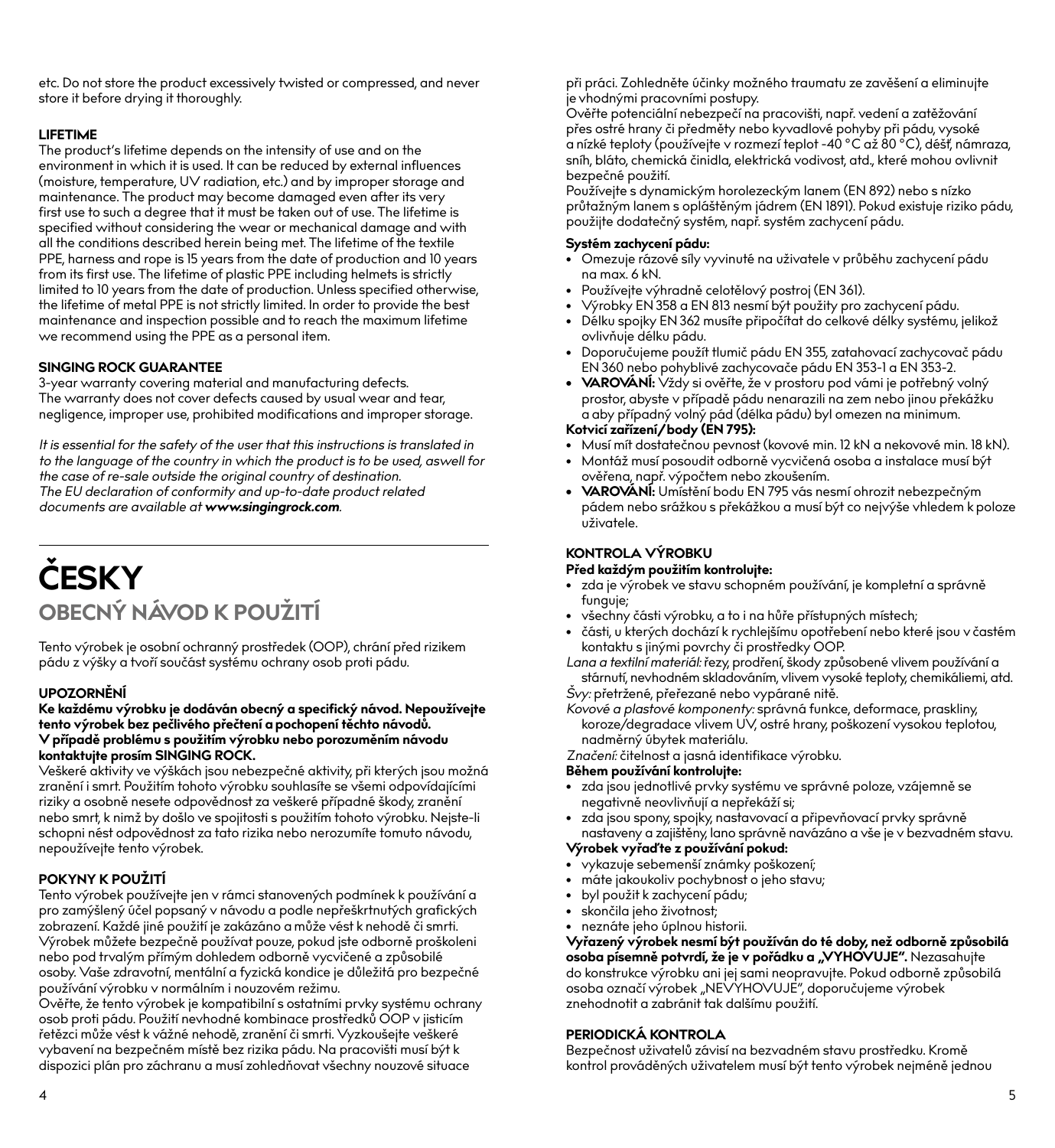za 12 měsíců zkontrolován podle výrobcem stanovených postupů osobou odborně způsobilou pro periodické prohlídky. O provedených kontrolách musí být veden záznam (typ, výrobce, sériové číslo, rok výroby, datum prodeje a prvního použití, datum a výsledek kontroly, příští kontrola, jméno a podpis odborně způsobilé osoby).

### **ÚDRŽBA, ČIŠTĚNÍ A DEZINFEKCE**

Výrobek můžete omýt čistou vodou "domácí" kvality. Pokud je stále znečištěný nebo jej potřebujete dezinfikovat, můžete použít vlažnou vodu (max. 30 °C) a pokud je to nezbytně nutné, použijte mýdlový roztok (přibližně pH 5,5–8,5). Pak vyperte výrobek v čisté vodě a sušte v málo vytopené, temné a dobře větrané místnosti mimo dosah přímých zdrojů tepla a UV záření. Na čištění nesmí být použity saponáty, tlakové a parní čističe. V případě silného znečištění kovového výrobku můžete nečistoty odstranit jemným kartáčkem. Mokré kovové výrobky nebo součásti otřete suchým hadrem a sušte mimo dosah přímých zdrojů tepla. Po čištění a vysušení můžete promazat kovové komponenty a především jejich pohyblivé části silikonovým olejem tak, aby nebyly zasaženy textilní části a části určené k vyvolání třecího/brzdného efektu.

#### **TRANSPORT A SKLADOVÁNÍ**

Výrobek uchovávejte v originálním obalu a chraňte jej před poškozením a okolními vlivy: přímé slunce (UV záření), chemická činidla, žíraviny, rozpouštědla (kyseliny), korozivní prostředí (vysoká salinita), nečistoty (abraziva), vlhko, vysoká a nízká teplota, ostré hrany, vibrace, atd. Neskladujte výrobek příliš zkroucený nebo stlačený a nikdy neukládejte výrobek před tím, než ho důkladně vysušíte.

#### **ŽIVOTNOST VÝROBKU**

Závisí na intenzitě používání a prostředí, ve kterém je používán. Snižuje se působením vnějších vlivů (vlhkost, teplota, UV záření, atd.) a nevhodným skladováním a údržbou. Už při prvním použití může dojít k takovému poškození, které zkrátí životnost výrobku na toto první použití. Udává se bez přihlédnutí k opotřebení či mechanickému poškození a při dodržení všech podmínek uvedených v tomto návodu. Životnost textilního OOP, postroje a lana je 15 let od data výroby a 10 let od data prvního použití. Životnost plastikářských OOP včetně přileb je striktně omezena na 10 let od data výroby. U kovových OOP, pokud není stanoveno jinak, není životnost striktně omezena. K zajištění co nejlepší údržby, kontroly a maximální životnosti doporučujeme používat OOP jako osobní položku.

#### **SINGING ROCK ZÁRUKA**

3 roky na vady materiálu a výrobní vady. Nevztahuje se na vady způsobené normálním opotřebením, nedbalostí, neodborným zacházením, nesprávným použitím, zakázanými úpravami a špatným skladováním.

*Pro bezpečnost uživatele je nezbytné, aby tento návod byl přeložen do úředního jazyka země, ve které bude OOP používán, a to i v případě* 

*přeprodeje mimo původní zemi určení. EU prohlášení o shodě a aktuální dokumenty k výrobku naleznete na www.singingrock.com.*

## **DEUTSCH ALLGEMEINE GEBRAUCHSANWEISUNG**

Dieses Produkt ist eine persönliche Schutzausrüstung (PSA) und schützt Personen gegen das Risiko eines Absturzes aus der Höhe und ist Teil eines Absturzsicherungssystems.

#### **HINWEIS**

**Jedes Produkt wird mit einer allgemeinen und einer speziellen Produktinformation geliefert. Verwenden Sie dieses Produkt nicht, bevor Sie diese Produktinformation sorgfältig gelesen und verstanden haben. Wenn es Probleme bei der Verwendung dieses Produkts gibt oder wenn Sie diese Anleitung nicht verstehen, wenden Sie sich bitte an SINGING ROCK oder den zuständigen Distributor.**

Alle Tätigkeiten in der Höhe sind gefährlich und können zu Verletzungen oder zum Tod führen. Durch die Verwendung dieses Produkts erkennen Sie alle diese Risiken an und übernehmen die persönliche Verantwortung für alle Schäden, Verletzungen oder den Tod, die durch die Verwendung dieses Produkts verursacht werden könnten. Wenn Sie nicht in der Lage sind, die Verantwortung für diese Risiken zu übernehmen oder wenn Sie diese Anweisungen nicht verstehen, verwenden Sie dieses Produkt bitte nicht.

#### **VERWENDUNG**

Bitte verwenden Sie dieses Produkt nur unter den angegebenen Einsatzbedingungen, für den in der Anleitung beschriebenen Verwendungszweck und gemäß den nicht durchgestrichenen Bildern. Jede andere Verwendung ist verboten und kann zu Unfällen oder Tod führen. Sie können dieses Produkt nur dann sicher verwenden, wenn Sie entsprechend geschult wurden, oder wenn Sie unter ständiger Aufsicht einer entsprechend ausgebildeten und kompetenten Person stehen. Ihr Gesundheitszustand sowie Ihre geistige und körperliche Verfassung können die Sicherheit des Gerätebenutzers im Normal- und Notfallbetrieb beeinträchtigen.

Bitte prüfen Sie, ob dieses Produkt mit den anderen Geräten kompatibel ist, wenn es zu einem System zusammengebaut wird. Die Verwendung einer ungeeigneten Kombination von PSA in der Sicherungskette kann zu schweren Unfällen und Verletzungen oder zum Tod führen. Bitte versuchen Sie, alle Geräte an einem sicheren Ort ohne Sturzgefahr zu benutzen. Für alle Notfälle, die während der Arbeiten auftreten können, muss ein Rettungsplan vorhanden sein. Berücksichtigen Sie die Auswirkungen eines Hängetraumas und minimieren Sie diese durch geeignete Arbeitsverfahren. Prüfen Sie auf mögliche Risiken am Arbeitsplatz, wie z. B. das Laufen des Seils über scharfe Kanten oder Gegenstände, Pendelbewegungen bei einem Sturz, hohe und niedrige Temperaturen (verwenden Sie das Produkt im Temperaturbereich von -40 °C bis +80 °C), Regen, Frost, Schnee, Schlamm, chemische Stoffe, elektrische Leitfähigkeit usw., die die sichere Verwendung beeinträchtigen können.

Verwenden Sie das Produkt mit einem dynamischen Kletterseil (EN 892) oder mit einem dehnungsarmen Kernmantelseil (EN 1891). Verwenden Sie bei Absturzgefahr ein zusätzliches System, wie z. B. ein Auffangsystem.

#### **Absturzsicherungssystem:**

- Dieses System reduziert die auf den Benutzer wirkenden Aufprallkräfte während des Auffangens auf maximal 6 kN.
- Verwenden Sie ausschließlich einen Ganzkörpergurt (EN 361).
- EN 358 und EN 813 Produkte dürfen nicht zum Auffangen von Stürzen verwendet werden.
- Die Länge des Verbinders EN 362 muss zur Gesamtlänge des Systems addiert werden, da sie die Fallhöhe beeinflusst.
- Wir empfehlen die Verwendung von EN 355 Falldämpfern, EN 360 Höhensicherungsgeräte oder EN 353-1 und EN 353-2 mitlaufende Auffanggeräte.
- **• WARNUNG:** Achten Sie immer darauf, dass unter Ihnen genügend Freiraum vorhanden ist, damit Sie im Falle eines Sturzes nicht auf den Boden oder ein anderes Hindernis aufschlagen und ein freier Fall (die Falltiefe auf ein Minimum reduziert wird.

#### **Anschlagvorrichtungen/Punkte (EN 795):**

- Diese Geräte und Ankerpunkte müssen eine ausreichende Festigkeit aufweisen (metallische Teile mindestens 12 kN und nichtmetallische Teile mindestens 18 kN).
- Die Installation muss von einer entsprechend geschulten Person inspiziert und durch Berechnung oder Test gepfrüft werden.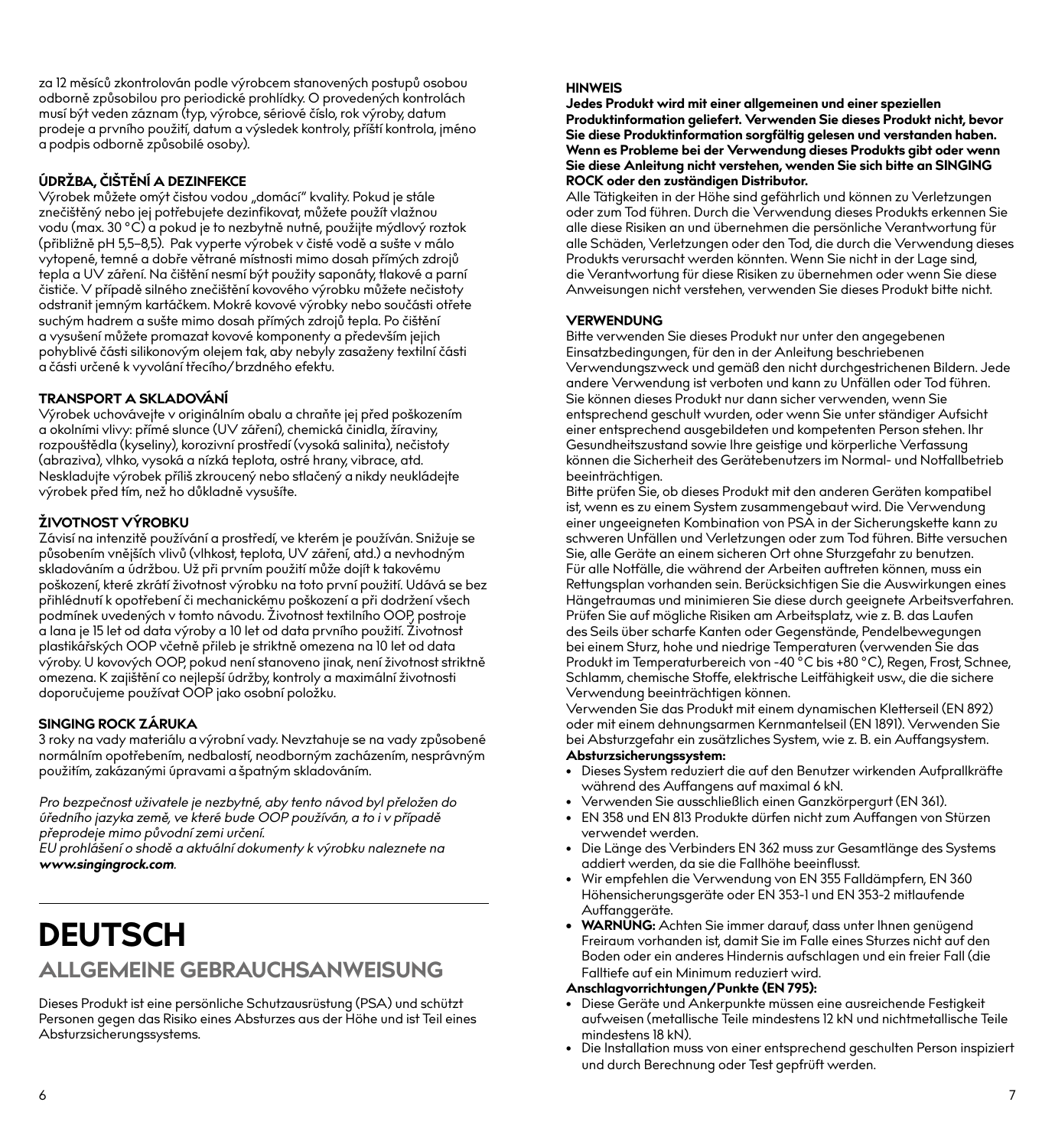**• WARNUNG:** Die Position des EN 795-Anschlagpunkts darf Sie nicht der Gefahr eines gefährlichen Sturzes oder einer Kollision mit einem Hindernis aussetzen und muss so hoch wie möglich in Bezug auf die Position des Benutzers sein.

#### **ÜBERPRÜFEN SIE DIE AUSRÜSTUNG**

#### **Vor jeder Verwendung:**

- stellen Sie sicher, dass das Produkt gebrauchsfähig, vollständig und in ordentlichem Zustand ist;
- prüfen Sie alle Produktteile, auch an schwer zugänglichen Stellen;
- prüfen Sie die Teile, die schneller verschleißen können oder die häufig mit anderen Oberflächen oder PSA in Kontakt sind.
- *Seile und textile Materialien:* Prüfen Sie auf Schnitte, durchgescheuerte Stellen, Schäden durch Gebrauch und Alterung, unsachgemäße Lagerung, hohe Temperaturen, Chemikalien usw.
- *Die Nähte:* Prüfen Sie auf geschnittene, gerissene, abgenutzte, fehlende oder lose Fäden.
- *Metall- und Kunststoffteile:* Ordnungsgemäßer Betriebszustand, Verformungen, Risse, Korrosion/Zersetzung durch UV-Strahlung, scharfe Kanten, Schäden durch hohe Temperaturen, übermäßiger Materialverlust.
- *Kennzeichnung:* Lesbarkeit der Etiketten und eindeutige Produktkennzeichnung.

#### **Während des Gebrauchs:**

- stellen Sie sicher, dass die einzelnen Anlagenteile in der richtigen Position sind und sich nicht gegenseitig negativ beeinflussen oder behindern;
- vergewissern Sie sich, dass die Klemmen, Verbinder, Verstell- und Befestigungselemente richtig gesetzt und gesichert sind und dass das Seil richtig geknotet ist.

#### **Verwenden Sie das Produkt nicht, wenn:**

- es irgendwelche Anzeichen von Beschädigungen aufweist;
- Sie irgendwelche Zweifel an seinem Zustand haben;
- es einen schweren Sturz gehalten hat;
- es seine Lebensdauer überschritten hat:
- Sie sich nicht sicher über die Herkunft oder die Geschichte sind.

**Wenn das Produkt außer Betrieb genommen wird, darf es erst wieder verwendet werden, wenn eine autorisierte Person schriftlich bestätigt, dass es in technisch einwandfreiem Zustand ist.** Verändern Sie nicht die Konstruktion des Produkts und versuchen Sie nicht, es selbst zu reparieren. Wenn eine autorisierte Person das Produkt als "nicht mehr verwendungsfähig" definiert, empfehlen wir das Produkt zu zerstören, damit es nicht mehr fälschlicherweise verwendet werden kann.

#### **REGELMÄSSIGE ÜBERPRÜFUNG**

Die Sicherheit des Benutzers hängt vom einwandfreien Zustand der Ausrüstung ab. Abgesehen von den vom Benutzer durchgeführten Inspektionen muss dieses Produkt mindestens einmal alle 12 Monate nach den vom Hersteller vorgeschriebenen Verfahren von einer zur Durchführung regelmäßiger Inspektionen befugten Person inspiziert werden. Die Ergebnisse dieser Prüfungen müssen protokolliert werden (Typ, Hersteller, Seriennummer, Produktionsjahr, Kaufdatum und Erstinbetriebnahme, Datum und Verlauf der Prüfung, Datum der nächsten Prüfung, Name und Unterschrift der autorisierten Person).

#### **WARTUNG, REINIGUNG UND DESINFEKTION**

Das Produkt kann mit sauberem Wasser in "Haushaltsqualität" gewaschen werden. Ist es nach dem Waschen noch verschmutzt oder muss es desinfiziert werden, können Sie lauwarmes Wasser (bis 30 °C) und ggf. eine Seifenlauge (ca. pH 5,5-8,5) verwenden. Danach muss das Produkt in sauberem Wasser gewaschen und ca. bei Zimmertemperatru in einem gut belüfteten Raum, entfernt von künstlichen Wärme- und ohne Einwirkung von UV - Strahlung getrocknet werden. Es dürfen keine Reinigungsmittel, Druck- oder Dampfreiniger verwendet werden. Wenn ein Metallprodukt extrem verschmutzt ist, kann eine feine Bürste verwendet werden. Nasse Metallprodukte oder Teile müssen mit einem trockenen Tuch abgewischt

und fern von direkten Wärmequellen getrocknet werden. Nach dem Reinigen und Trocknen können Produkte aus Metall und insbesondere deren bewegliche Teile mit Silikonöl geschmiert werden. Achten Sie darauf dass keine textilen Teile oder Teile, die Reibungs-/Bremswirkungen verursachen sollen, mit den Schmiermitteln in Kontakt kommen.

#### **TRANSPORT UND LAGERUNG**

Bewahren Sie das Produkt in der Transportverpackung, sofern eine solche im Lieferumfang enthalten ist. Schützen Sie es vor Beschädigungen und Witterungseinflüssen, z. B. direkte Sonneneinstrahlung (UV-Strahlung), chemische Mittel, ätzende Stoffe, Lösungsmittel (Säuren), korrosive Umgebung (hoher Salzgehalt), Verunreinigungen (Schleifmittel), Feuchtigkeit, hohe und niedrige Temperaturen, scharfe Kanten, Vibrationen usw. Lagern Sie das Produkt nicht übermäßig verdreht, geknickt oder verknotet und lagern Sie es nie, bevor Sie es nicht gründlich getrocknet haben.

#### **NUTZUNGSDAUER**

Die Lebensdauer des Produkts hängt von der Intensität der Nutzung und von der Umgebung ab, in der es eingesetzt wird. Sie kann durch äußere Einflüsse (Feuchtigkeit, Temperatur, UV-Strahlung, etc.) und durch unsachgemäße Lagerung und Wartung reduziert werden. Das Produkt kann bereits nach dem ersten Gebrauch so stark beschädigt werden, dass es außer Betrieb genommen werden muss. Die Lebensdauer wird ohne Berücksichtigung des Verschleißes oder der mechanischen Beschädigung und bei Erfüllung aller hier beschriebenen Bedingungen angegeben. Die Lebensdauer der textilen PSA, z. B. Auffanggurte und Seile, beträgt 15 Jahre ab dem Produktionsdatum und 10 Jahre ab der ersten Verwendung. Die Lebensdauer von PSA aus Kunststoff, einschließlich Helmen liegt bei 10 Jahren ab Herstellungsdatum. Wenn nicht anders angegeben, ist die Lebensdauer von PSA aus Metall unbegrenzt. Um die bestmögliche Wartung und Inspektion zu gewährleisten und die maximale Lebensdauer zu erreichen, empfehlen wir die PSA einer Person zuzuordnen.

#### **SINGING ROCK GARANTIE**

3 Jahre Garantie auf Material- und Herstellungsfehler. Die Garantie deckt keine Mängel ab, die durch üblichen Verschleiß, Nachlässigkeit, unsachgemäßen Gebrauch, Änderungen und unsachgemäße Lagerung verursacht wurden.

*Für die Sicherheit des Anwenders ist es unerlässlich, dass diese Produktinformation in die Sprache des Landes übersetzt wird, in dem das Produkt eingesetzt werden soll, auch für den Fall des Weiterverkaufs außerhalb des ursprünglichen Bestimmungslandes. Die EU-Konformitätserklärung und aktuelle produktbezogene Dokumente* 

*finden Sie unter www.singingrock.com.*

## **FRANÇAIS INSTRUCTIONS GÉNÉRALES D'UTILISATION**

Ce produit est un équipement de protection individuelle (EPI), il protège les personnes contre le risque de chute de hauteur et fait partie d'un système .<br>antichute.

#### **AVERTISSEMENT**

**Chaque produit est fourni avec des instructions générales et spécifiques. N'utilisez pas ce produit avant d'avoir lu attentivement ces instructions et de les avoir comprises. S'il y a des problèmes avec l'utilisation de ce produit ou si vous ne comprenez pas ces instructions, veuillez contacter SINGING ROCK.**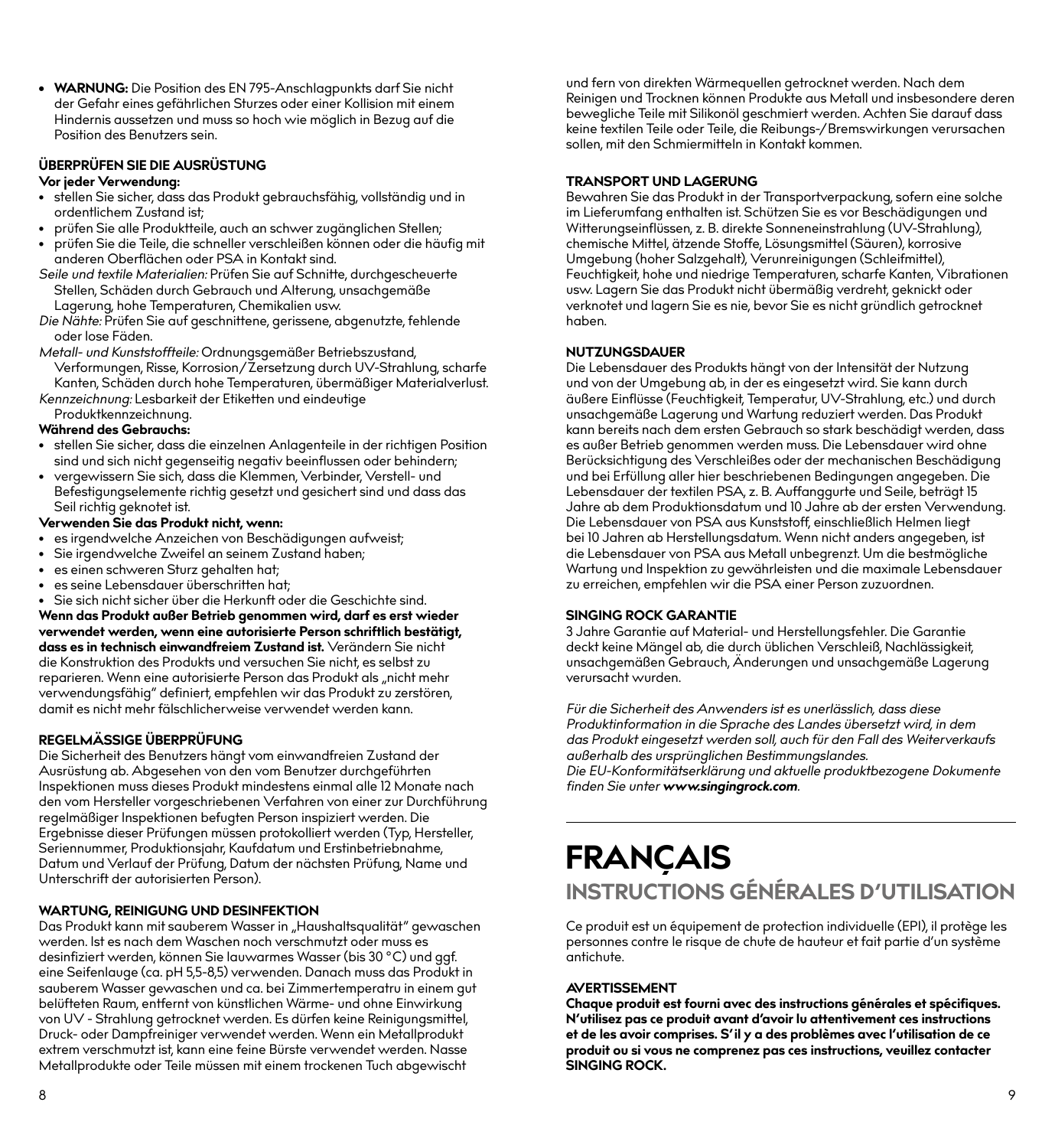Toute activité en hauteur est dangereuse et peut entraîner des blessures ou la mort. En utilisant ce produit, vous reconnaissez tous ces risques et assumez la responsabilité personnelle de tout dommage, blessure ou décès qui pourrait être causé par l'utilisation de ce produit. Si vous n'êtes pas en mesure d'assumer la responsabilité de ces risques ou si vous ne comprenez pas ces instructions, veuillez ne pas utiliser ce produit.

#### **UTILISATION**

Veuillez utiliser ce produit uniquement dans les conditions spécifiées pour son utilisation, pour l'usage prévu décrit dans les instructions et selon les images qui ne sont pas barrées. Toute autre utilisation est interdite et peut entraîner des accidents ou la mort.

Vous ne pouvez utiliser ce produit en toute sécurité que si vous avez été correctement formé ou si vous êtes sous la surveillance constante d'une personne correctement formée et compétente. Votre santé et votre état mental et physique peuvent affecter la sécurité de l'utilisateur de l'équipement en utilisation normale et d'urgence.

Veuillez vérifier si ce produit est compatible avec les autres équipements lorsqu'il est assemblé dans un système. L'utilisation d'une combinaison inappropriée d'EPI dans la chaîne de fixation peut provoquer des accidents graves et des blessures ou la mort. Veuillez essayer d'utiliser tout l'équipement dans un endroit sûr sans risque de chute. Un plan de sauvetage doit être en place pour faire face à toute urgence qui pourrait survenir pendant les travaux. Veuillez prendre en considération les effets du traumatisme de suspension et les éliminer en utilisant des procédures de travail appropriées.

Vérifiez les risques potentiels sur le lieu de travail, tels que le passage de la corde sur des arêtes ou des objets tranchants, un mouvement pendulaire lors d'une chute, des températures élevées et basses (utilisez le produit à des températures allant de -40 °C à 80 °C), la pluie, le gel, la neige, la boue, les agents chimiques, la conductivité électrique, etc., qui peuvent affecter une utilisation sûre.

Utilisez le produit avec une corde d'escalade dynamique (EN 892) ou avec une corde à enroulement à faible allongement (EN 1891). S'il y a un risque de chute, utilisez un système supplémentaire, tel qu'un système antichute. **Système antichute:**

- Ce système réduit les forces d'impact affectant l'utilisateur lors de l'arrêt des chutes à un maximum de 6 kN.
- Utilisez uniquement un harnais complet (EN 361).
- Les produits EN 358 et EN 813 ne doivent pas être utilisés pour arrêter les chutes.
- La longueur du connecteur EN 362 doit être ajoutée à la longueur totale du système car elle influence la longueur de chute.
- Nous recommandons l'utilisation d'absorbeurs d'énergie EN 355, de longes rétractables EN 360 ou d'antichutes guidées EN 353-1 et EN 353-2.
- **• AVERTISSEMENT:** Assurez-vous toujours qu'il y a suffisamment d'espace libre sous vous pour ne pas heurter le sol ou tout autre obstacle en cas de chute, et que toute chute libre (la longueur de chute) est réduite au minimum.

#### **Dispositifs/points d'ancrage (EN 795):**

- Ces dispositifs et points doivent avoir une résistance suffisante (éléments métalliques d'au moins 12 kN et éléments non métalliques d'au moins 18 kN).
- L'installation doit être inspectée par une personne dûment formée et vérifiée par calcul ou essai.
- **• ATTENTION:** La position du point d'ancrage EN 795 ne doit pas vous exposer à un risque de chute dangereuse ou de collision avec un obstacle et doit être la plus haute possible par rapport à la position de l'utilisateur.

#### **VÉRIFIER L'ÉQUIPEMENT**

## **Avant chaque utilisation:**

- assurez-vous que le produit est utilisable, complet et en bon état de fonctionnement;
- inspectez toutes les pièces du produit, même dans des endroits moins accessibles;
- inspectez les pièces qui peuvent s'user plus rapidement ou qui sont en contact fréquent avec d'autres surfaces ou EPI.
- *Cordes et matières textiles:* vérifiez l'absence de coupures, d'endroits usés, de dommages causés par l'utilisation et le vieillissement, un mauvais stockage, des températures élevées, des produits chimiques, etc.

*La couture:* vérifiez qu'il n'y a pas de fil coupé, déchiré, usé ou lâche.

*Composants métalliques et plastiques:* bon état de fonctionnement, déformations, fissures, corrosion/dégradation causées par les rayons UV, arêtes vives, dommages causés par les températures élevées, perte excessive de matière.

*Étiquetage:* étiquettes lisibles et identification claire du produit.

#### **Pendant l'utilisation:**

- assurez-vous que les différentes pièces du système sont dans la bonne position et ne s'influencent pas négativement ou ne se gênent pas mutuellement;
- assurez-vous que les clips, connecteurs, éléments de réglage et de fixation sont correctement réglés et fixés et que la corde est correctement attachée, et que tout est en parfait état.

#### **Arrêtez d'utiliser le produit si:**

- il montre des signes de dommages;
- vous avez des doutes sur son état;
- il a été utilisé pour arrêter une chute;
- il a dépassé sa durée de vie;
- vous ne connaissez pas son histoire complète.

**Si le produit est mis hors d'usage, il ne doit pas être utilisé jusqu'à ce qu'une personne autorisée confirme par écrit qu'il est en bon état et « CONFORME ».** Ne modifiez pas la construction du produit et n'essayez pas de le réparer vous-même. Si une personne autorisée identifie le produit comme « NON CONFORME », nous vous recommandons de détruire le produit afin qu'il ne puisse plus être utilisé.

#### **INSPECTIONS RÉGULIÈRES**

La sécurité de l'utilisateur dépend du parfait état de l'équipement. En dehors des contrôles effectués par l'utilisateur, ce produit doit être contrôlé au moins une fois tous les 12 mois selon les procédures prescrites par le fabricant ou par une personne habilitée à effectuer des contrôles réguliers. Les résultats de ces inspections doivent être enregistrés (type, fabricant, numéro de série, année de production, date d'achat et de première utilisation, date et déroulement de l'inspection, date de la prochaine inspection, nom et signature de la personne autorisée).

#### **ENTRETIEN, NETTOYAGE ET DÉSINFECTION**

Le produit peut être lavé avec de l'eau propre de «qualité ménagère». S'il est encore sale après avoir été lavé ou si vous devez le désinfecter, vous pouvez utiliser de l'eau tiède (jusqu'à 30 °C) et, si nécessaire, une solution savonneuse (pH d'environ 5,5 à 8,5). Après cela, le produit doit être lavé à l'eau claire et séché dans une pièce légèrement chauffée, sombre et bien ventilée, à l'écart des sources de chaleur et de rayonnement UV. Aucun détergent, nettoyeur haute pression ou à vapeur ne doit être utilisé. Si un produit métallique est extrêmement sale, une brosse fine peut être utilisée. Les produits ou pièces métalliques humides doivent être essuyés avec un chiffon sec et séchés à l'écart des sources de chaleur directes. Après avoir été nettoyés et séchés, les pièces métalliques et surtout leurs pièces mobiles peuvent être lubrifiées avec de l'huile de silicone de telle sorte qu'aucune pièce textile ou destinée à provoquer des effets de frottement/freinage ne soit affectée.

#### **TRANSPORT ET STOCKAGE**

Conservez le produit dans son emballage d'origine et protégez-le des dommages et des influences météorologiques : lumière directe du soleil (rayonnement UV), agents chimiques, corrosifs, solvants (acides), environnement corrosif (forte salinité), impuretés (abrasifs), humidité, haute et basse températures, arêtes vives, vibrations, etc. Ne stockez pas le produit excessivement tordu ou comprimé, et ne le stockez jamais avant de l'avoir bien séché.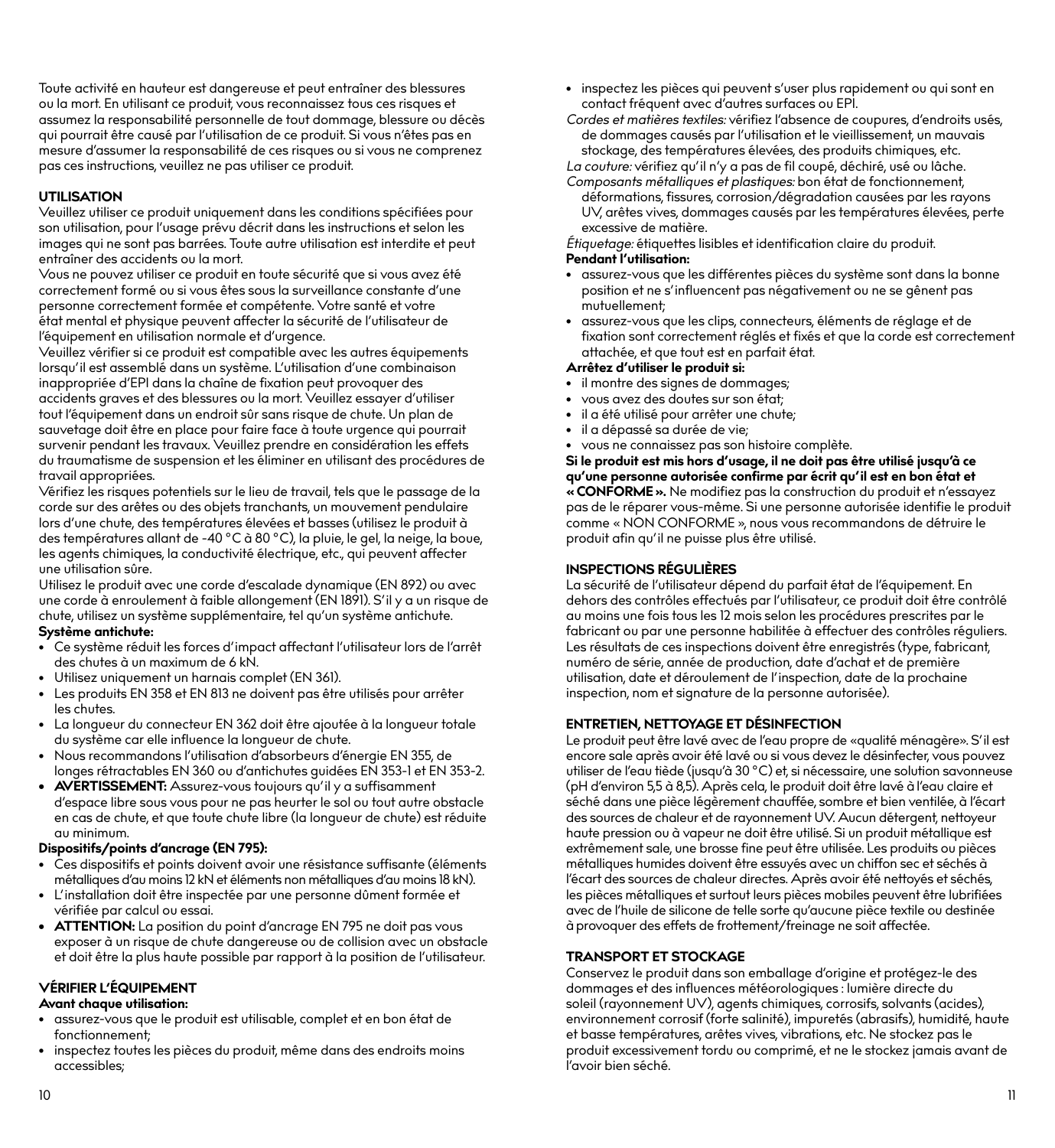#### **DURÉE DE VIE**

La durée de vie du produit dépend de l'intensité d'utilisation et de l'environnement dans lequel il est utilisé. Elle peut être réduite par des influences extérieures (humidité, température, rayonnement UV, etc.) et par un stockage et un entretien inappropriés. Le produit peut être endommagé même après sa toute première utilisation à un point tel qu'il doit être mis au rebut. La durée de vie est spécifiée sans tenir compte de l'usure ou des dommages mécaniques et avec toutes les conditions décrites ici étant remplies. La durée de vie de l'EPI textile, du harnais et de la corde est de 15 ans à compter de la date de fabrication et de 10 ans à compter de sa première utilisation. La durée de vie des EPI en plastique, y compris les casques, est strictement limitée à 10 ans à compter de la date de production. Sauf indication contraire, la durée de vie des EPI métalliques n'est pas strictement limitée. Afin de fournir la meilleure maintenance et inspection possible et d'atteindre la durée de vie maximale, nous vous recommandons d'utiliser l'EPI comme article personnel.

#### **GARANTIE SINGING ROCK**

Garantie de 3 ans couvrant les défauts de matériaux et de fabrication. La garantie ne couvre pas les défauts causés par l'usure normale, la négligence, une mauvaise utilisation, des modifications interdites et un mauvais stockage.

*Il est essentiel pour la sécurité de l'utilisateur que cette notice soit traduite dans la langue du pays dans lequel le produit doit être utilisé, ainsi qu'en cas de revente en dehors du pays de destination d'origine. La déclaration de conformité UE et les documents à jour relatifs au produit sont disponibles sur www.singingrock.com.*

## **ITALIANO ISTRUZIONI GENERALI PER L'USO**

Questo prodotto è un Dispositivo di Protezione Individuale (DPI), protegge le persone dal rischio di caduta dall'alto ed è parte integrante del sistema di protezione anticaduta.

#### **AVVISO**

#### **Ogni prodotto viene fornito con istruzioni generali e specifiche. Non utilizzare questo prodotto prima di aver letto attentamente le istruzioni e averle capite. In caso di problemi con l'uso di questo prodotto o per avere maggiori istruzioni, contattare SINGING ROCK.**

Qualsiasi attività in quota è pericolosa e potrebbe causare lesioni o morte. L'utilizzatore riconosce tutti i rischi e si assume la responsabilità personale per eventuali danni, lesioni o morte che potrebbero essere causati dall'utilizzo improprio di questo prodotto. Se l'utilizzatore non è in grado di assumersi la responsabilità per questi rischi o se non comprende queste istruzioni, non deve utilizzare questo prodotto.

#### **USO**

Si prega di utilizzare questo prodotto solo nelle condizioni specificate per il suo utilizzo, per lo scopo previsto descritto nelle istruzioni e secondo le immagini non barrate. Qualsiasi altro uso è vietato e può causare incidenti o morte.

Utilizzare questo prodotto solo se si è stati adeguatamente formati oppure se si è sotto la costante supervisione di una persona adeguatamente formata e competente. Durante il normale utilizzo e in emergenza di questo prodotto è indispensabile per l'incolumità dell'utilizzatore essere in buone condizioni di salute e mentali. Se utilizzato all'interno di un Sistema, verificare la compatibilità del prodotto con gli altri componenti. L'incompatibilità con altri componenti può causare incidenti gravi e lesioni o morte. Utilizzare tutta l'attrezzatura in un luogo sicuro senza rischi di caduta. Deve essere predisposto il piano di soccorso per far fronte ad eventuali emergenze che potrebbero verificarsi durante i lavori. Si prega di prestare attenzione agli effetti del trauma da sospensione ed eliminarli mediante procedure di lavoro adeguate.

Verificare i potenziali rischi sul luogo di lavoro, quali: scorrimento della fune su spigoli o oggetti taglienti, effetto pendolo, alte e basse temperature (utilizzare il prodotto a temperature comprese tra -40 °C e 80 °C), pioggia, brina, neve, fango, agenti chimici, conduttività elettrica, ecc., che possono influenzare l'uso sicuro.

Utilizzare il prodotto con una corda dinamica (EN 892) o con una corda semi-statica (EN 1891). Se esiste il rischio di caduta, utilizzare un sistema aggiuntivo, come un sistema di arresto caduta.

#### **Sistema di arresto caduta:**

- Questo sistema riduce la forza shock che colpisce l'utilizzatore durante l'arresto di una caduta fino a un massimo di 6 kN.
- Utilizzare esclusivamente un'imbracatura integrale (EN 361).
- I prodotti EN 358 e EN 813 non devono essere utilizzati come ancoraggi di sicurezza.
- La lunghezza del connettore EN 362 deve essere aggiunta alla lunghezza totale del sistema in quanto influenza la distanza di caduta.
- Si consiglia di utilizzare assorbitori di energia EN 355, dispositivi retrattili EN 360 o dispositivi anticaduta di tipo guidato EN 353-1 e EN 353-2.
- **• ATTENZIONE:** Assicurarsi sempre che ci sia spazio libero sufficiente sotto di sé in modo da non urtare il suolo o altri ostacoli in caso di caduta e che l'eventuale caduta libera (la distanza di caduta) sia ridotta al minimo.

#### **Dispositivi/punti di ancoraggio (EN 795):**

- Questi dispositivi devono avere una resistenza sufficiente (articoli metallici almeno 12 kN e articoli non metallici almeno 18 kN).
- L'installazione deve essere ispezionata da una persona adeguatamente formata e verificata mediante calcoli o collaudi.
- **• ATTENZIONE:** Il punto di ancoraggio EN 795 non deve essere installato se c'è un rischio di caduta o collisione con un ostacolo e deve essere il più alto possibile rispetto alla posizione dell'utilizzatore.

#### **VERIFICARE L'ATTREZZATURA**

#### **Prima di ogni utilizzo:**

- assicurarsi che il prodotto sia utilizzabile, completo e funzionante;
- ispezionare tutte le parti del prodotto anche le meno visibili;
- controllare le parti che possono usurarsi più rapidamente o che sono a contatto frequente con altre superfici o DPI.
- *Corde e materiali tessili:* controllare tagli, punti usurati, danni causati dall'uso e dall'invecchiamento, stoccaggio non idoneo, alte temperature, danni chimici, ecc.

*Le cuciture:* controllare se il filo è tagliato, strappato, consumato o allentato.

*Componenti in metallo e plastica:* controllare che siano in buone condizioni di lavoro, che non siano presenti deformazioni, crepe, corrosione/ degradazione causata da radiazioni UV, spigoli vivi, danni causati dalle alte temperature ed eccessiva perdita di materiale.

*Etichettatura:* etichette leggibili e identificazione chiara del prodotto. **Durante l'uso:**

- assicurarsi che le singole parti del sistema siano nella posizione corretta e che non si influenzino negativamente tra loro;
- assicurarsi che le clip, i connettori, gli elementi di regolazione-fissaggio, siano correttamente posizionati e fissati, che la fune sia correttamente fissata e che l'intera attrezzatura sia in perfette condizioni.

#### **Interrompere l'utilizzo del prodotto se:**

- mostra segni di danneggiamento;
- l'utilizzatore non è certo delle condizionei del prodotto;
- è stato utilizzato per arrestare una caduta;
- la data di scadenza é superata;
- l'utilizzatore non ha una idonea conoscenza storica del prodotto.

Se il prodotto è stato messo "fuori uso" non deve essere utilizzato fino **a quando una persona autorizzata non conferma per iscritto che è in**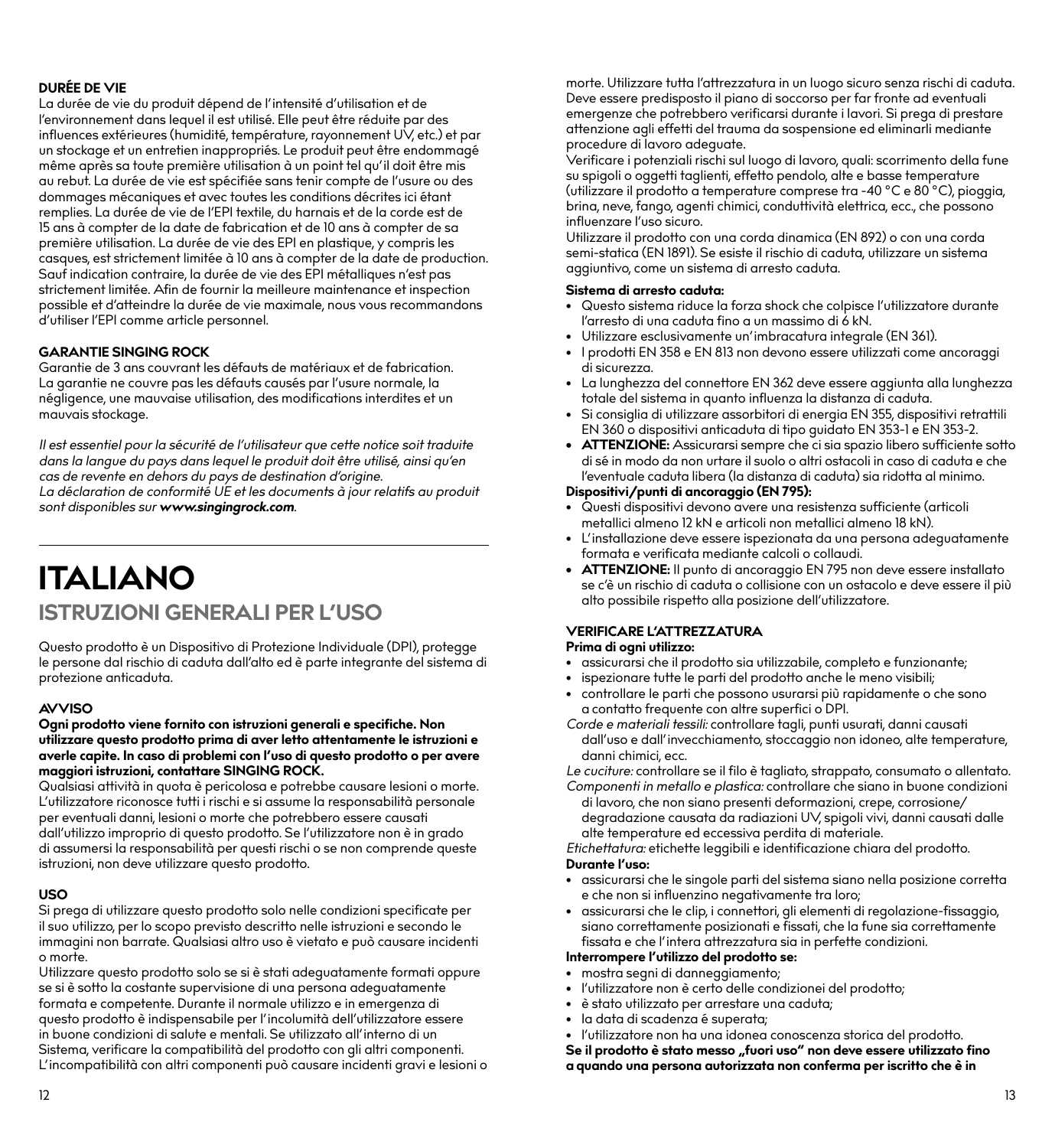**buone condizioni e "CONFORME".** Non alterare la struttura del prodotto o tentare di ripararlo autonomamente. Se una persona autorizzata identifica il prodotto come "NON CONFORME", si consiglia di distruggere il prodotto in modo che non possa più essere utilizzato.

#### **ISPEZIONI REGOLARI**

La sicurezza dell'utente dipende dalle condizioni dell'attrezzatura. Oltre alle ispezioni effettuate dall'utente, questo prodotto deve essere ispezionato almeno una volta ogni 12 mesi secondo le procedure prescritte dal produttore e devono essere effuate da una persona autorizzata. I risultati delle ispezioni devono essere registratie (modello, produttore, numero di serie, anno di produzione, data di acquisto e primo utilizzo, data dell'ispezione, data della successiva ispezione, nome e firma della persona autorizzata).

#### **MANUTENZIONE, PULIZIA E SANIFICAZIONE**

Il prodotto può essere lavato con acqua pulita. Se il prodotto fosse ancora sporco dopo essere stato lavato o se è necessario sanificarlo, è possibile utilizzare acqua tiepida (fino a 30 °C) e, se necessario, utilizzare un sapone neutro (ca. pH 5,5–8,5). Successivamente il prodotto deve essere lavato in acqua pulita e asciugato in ambiente leggermente riscaldato, ben ventilato, lontano da fonti di calore e radiazioni UV. Non devono essere utilizzati detergenti, idropulitrici o vapore. Se un prodotto in metallo è estremamente sporco, è possibile utilizzare una spazzola a setole morbide. I prodotti o le parti metalliche bagnate devono essere pulite con un panno asciutto e asciugate lontano da fonti di calore dirette. Dopo essere stati puliti e asciugati, i componenti metallici e soprattutto le loro parti mobili possono essere lubrificate con olio di silicone in modo tale da non intaccare le parti tessili e provocare effetti di attrito/rottura.

#### **TRASPORTO E STOCCAGGIO**

Conservare il prodotto nella sua confezione originale e proteggerlo dai danni e dagli agenti atmosferici: luce solare diretta (radiazioni UV), agenti chimici, corrosivi, solventi (acidi), ambiente corrosivo (alta salinità), impurità (abrasivi), umidità, alte e basse temperature, spigoli vivi, vibrazioni, ecc. Non conservare il prodotto eccessivamente attorcigliato o compresso. Riporre il prodotto nella confezione solo se asciugato accuratamente.

#### **DURATA DELLA VITA**

La durata del prodotto dipende dalla frequenza d'uso e dall'ambiente in cui viene utilizzato. La durata di vita è influenzata da agenti esterni (umidità, temperatura, radiazioni UV, ecc.) e da uno stoccaggio e una manutenzione impropri. Il prodotto può danneggiarsi anche dopo il primo utilizzo a tal punto da essere messo "fuori uso". La durata del prodotto indicata non considera la sua usura o danni meccanici e se non rispettate tutte le condizioni qui descritte. La durata dei DPI tessili, dell'imbracatura e della fune è di 15 anni dalla data di produzione e di 10 anni dal primo utilizzo. La durata dei DPI in plastica, compresi i caschi, è di 10 anni dalla data di produzione. Se non diversamente specificato, la durata dei DPI metallici è indefinita. Al fine ottenere la migliore manutenzione ed ispezione possibile e per raggiungere la massima durata di vita, si consiglia di utilizzare il DPI come un oggetto personale.

#### **GARANZIA SINGING ROCK**

Garanzia di 3 anni per materiale di rivestimento e difetti di fabbricazione. La garanzia non copre i difetti provocati da usura, negligenza, uso improprio, modifiche vietate e conservazione inappropriata.

*Per salvaguardare la sicurezza dell'utilizzatore è necessasrio che queste istruzioni siano tradotte nella lingua del paese in cui il prodotto deve essere utilizzato, anche in caso di rivendita al di fuori del paese di destinazione originale.*

*La dichiarazione di conformita UE e gli aggiornamenti relaviti al prodotto sono visponibili sul sito www.singingrock.com.*

## **ESPAÑOL INSTRUCCIONES GENERALES DE USO**

Este producto es un Equipo de Protección Individual (EPI), protege a las personas contra el riesgo de caídas en altura y forma parte de un sistema de protección contra caídas.

#### **ADVERTENCIA**

**Cada producto se entrega con instrucciones generales e instrucciones específicas. No use este producto antes de leer minuciosamente estas instrucciones y de haberlas entendido. Si tiene cualquier problema con este producto o no entiende estas instrucciones, por favor, póngase en contacto con SINGING ROCK.**

Cualquier actividad en altura es peligrosa y puede provocar lesiones o la muerte. Usando este producto acepta todos los riesgos y asume la responsabilidad personal sobre cualquier daño, lesión o muerte que pueda ser causada como resultado de usar este producto. Si usted no es capaz de asumir la responsabilidad de estos riesgos o no entiende las instrucciones, por favor, no use este producto.

#### **USO RECOMENDADO**

Por favor, use este producto únicamente bajo las condiciones especificadas para su uso, para los usos indicados descritos en las instrucciones y según las imágenes que no están tachadas. Cualquier otro uso está prohibido y podría causar accidentes o la muerte.

Solamente puede usar este producto de forma segura si ha sido formado correctamente o si está bajo supervisión constante de una persona formada y competente. Su salud y condición mental y física podrían afectar a la seguridad del usuario del equipo durante el uso normal y de emergencia.

Por favor, compruebe si este producto es compatible con el resto de elementos del equipo cuando se monta en el sistema. Usar una combinación de EPIs incompatible en la cadena de seguridad podría causar accidentes serios y lesiones o la muerte. Por favor, intente usar todo el equipo en un lugar seguro sin riesgo de caída. Se debe contar con un plan de rescate para reaccionar ante cualquier emergencia que pueda surgir durante el trabajo. Por favor, tenga en cuenta los efectos del trauma por susupensión y elimínelos usando procedimientos de trabajo adecuados. Compruebe los riesgos potenciales en el lugar de trabajo, tales como pasar la cuerda por cantos u objetos afilados, el movimiento pendular durante una caída, las temperaturas altas y bajas (use el producto en un rango de temperaturas de -40 °C a 80 °C), lluvia, escarcha, nieve, barro, agentes químicos, conductividad eléctrica, etc., los cuales pueden afectar a la seguridad.

Use el producto con una cuerda dinámica (EN 892) o con una cuerda kermantle de baja elongación (EN 1891). Si existe riesgo de caída use un sistema adicional, como un sistema de detención de caídas.

#### **Sistema de detención de caídas:**

- Este sistema reduce las fuerzas de impacto que afectan al usuario durante la detención de una caída a un máximo de 6 kN.
- Use únicamente un arnés integral (EN 361).
- Los productos que solo cumplan las normas EN 358 y EN 813 no deben ser usados para detener caídas.
- La longitud del conector EN 362 debe ser añadida a la longitud total del sistema, ya que influye en la longitud de la caída.
- Recomendamos usar absorbedores de energía EN 355, cintas retráctiles EN 360 o dispositivos anticaídas de tipo guiado EN 353-1 y EN 353-2.
- **• ADVERTENCIA:** Asegúrese siempre de que hay suficiente espacio libre debajo de usted, de forma que no pueda chocar contra el suelo o cualquier otro obstáculo en caso de caída, y que cualquier caída libre (longitud de la caída) se reduce al mínimo.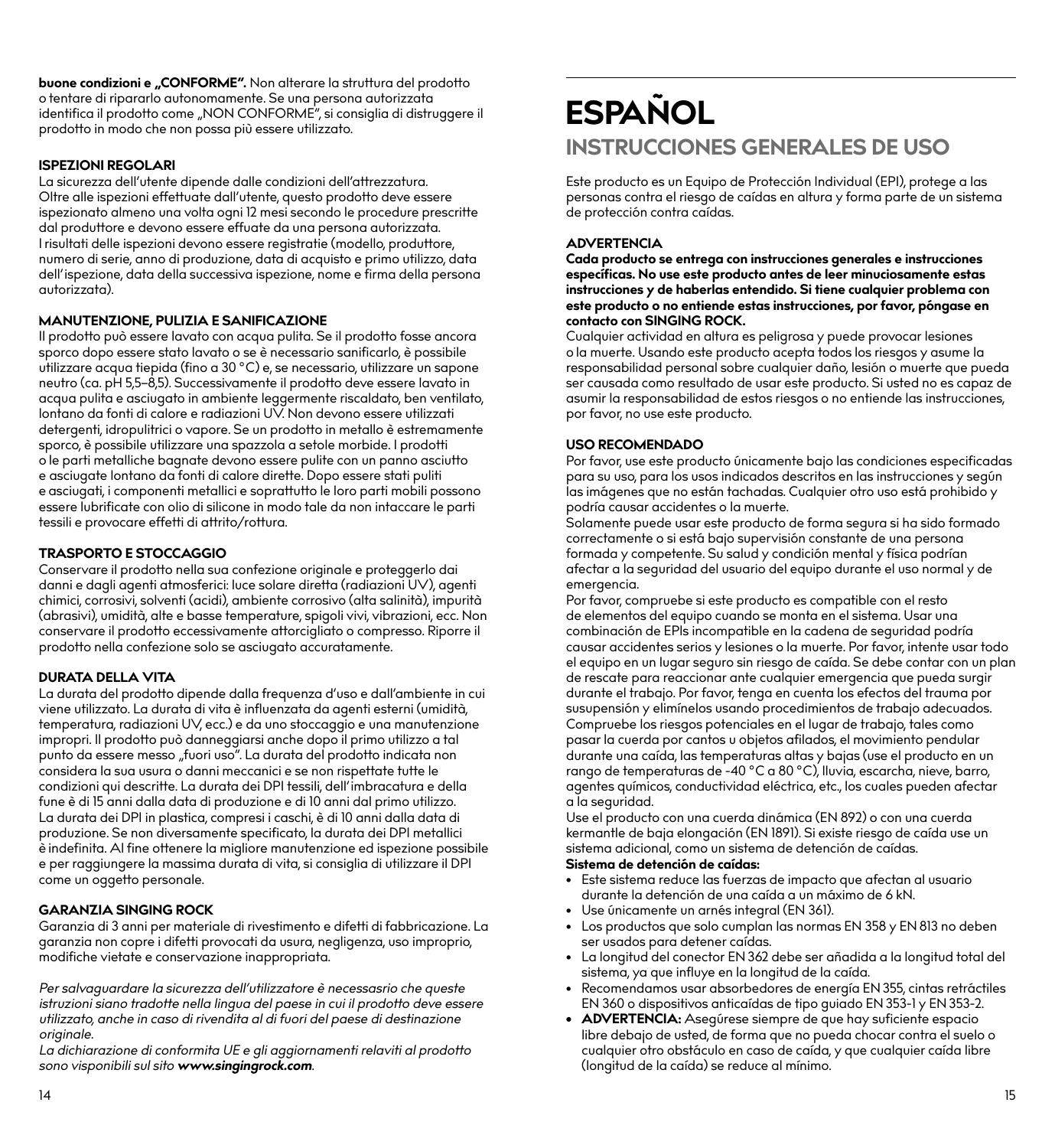#### **Puntos/dispositivos de anclaje (EN 795):**

- Estos dispositivos y puntos de anclaje deben tener suficiente resistencia (productos de metal mínimo 12 kN y productos que no son de metal 18 kN como mínimo).
- La instalación debe ser inspeccionada por una persona debidamente formada y verificada mediante cálculos o pruebas.
- **• ADVERTENCIA:** La posición del punto de anclaje EN 795 no debe ponerle en riesgo de una caída peligrosa o colisión con un obstáculo y debe estar ubicada lo más alto posible con respecto a la posición del usuario.

#### **REVISE EL MATERIAL Antes de cada uso:**

- asegúrese de que el producto puede usarse, está completo y en las condiciones adecuadas para trabajar;
- inspeccione todas las partes del producto, incluso las menos accesibles;
- inspeccione aquellas partes que puedan desgastarse con mayor rapidez o que estén en contacto frecuente con otras superficies o EPIs.
- *Cuerdas y materiales textiles:* compruebe que no haya cortes, partes desgastadas, daños provocados por el uso y el envejecimiento, un almacenamiento incorrecto, altas temperaturas, químicos, etc.

*Cosido:* compruebe si hay hilos cortados, rotos, gastados o sueltos. *Componentes de metal y plástico:* buen estado de funcionamiento, deformaciones, grietas, corrosión/degradación causada por la radiación

UVA, cantos afilados, daños causados por las altas temperaturas, pérdida excesiva de material.

*Etiquetas:* etiquetas legibles y clara identificación del producto.

#### **Durante el uso:**

- asegúrese de que las partes individuales del sistema están en la posición correcta y no influyen negativamente o se obstruyen entre ellas;
- asegúrese de que los clips, conectores y elementos de ajuste y sujeción estén colocados y asegurados correctamente, que la cuerda esté bien atada y que todo esté en perfecto estado.

#### **Deje de usar el producto si:**

- muestra cualquier señal de daño;
- tiene dudas de su estado;
- ha sido usado para detener una caída;
- ha pasado su vida útil;
- no conoce su historia completa.

**Si el producto está fuera de uso no debe ser usado de nuevo hasta que una persona autorizada confirme por escrito que está en buenas**  condiciones y que es "APTO". No altere la construcción del producto ni intente repararlo usted mismo. Si una persona autorizada identifica el producto como "NO APTO", recomendamos destruirlo para que no pueda usarse de nuevo.

#### **INSPECCIONES PERIÓDICAS**

La seguridad del usuario depende del perfecto estado del equipo. Además de las inspecciones realizadas por el usuario, este producto debe ser inspeccionado como mínimo una vez cada 12 meses, según los procedimientos prescritos por el fabricante, por una persona autorizada para llevar a cabo inspecciones periódicas. Los resultados de estas inspecciones deben ser registrados (tipo, fabricante, número de serie, año de producción, fecha de compra y primer uso, fecha y transcurso de la inspección, fecha de la próxima inspección, nombre y firma de la persona autorizada).

#### **MANTENIMIENTO, LIMPIEZA Y DESINFECCIÓN**

El producto puede lavarse con aqua limpia "de calidad doméstica". Si sigue estando sucio tras ser lavado o si necesita desinfectarlo, puede usar agua tibia (hasta 30 °C) y, si es necesario, puede usarse una solución jabonosa (ca. pH 5.5–8.5). Posteriormente, el producto debe lavarse con agua limpia y dejarlo secar en una habitación bien ventilada, oscura y ligeramente cálida, lejos del calor y de fuentes de radiación UV. No deben usarse detergentes ni lavadoras a presión o de vapor. Si un producto de metal está extremadamente sucio, se puede usar un cepillo fino. Los productos o piezas metálicas húmedas deben limpiarse con un paño seco y secarse lejos de fuentes directas de calor. Tras limpiarlos y secarlos, los componentes de metal y, especialmente, sus piezas móviles pueden lubricarse con aceite de silicona de forma que no se vean afectadas las partes textiles o las partes destinadas a causar efectos de fricción o frenado.

#### **TRANSPORTE Y ALMACENAMIENTO**

Mantenga el producto en su embalaje original y protéjalo de posibles daños e influencias del tiempo: sol directo (radiación UV), agentes químicos, corrosivos, solventes (ácidos), ambiente corrosivo (alta salinidad), impurezas (abrasivas), humedad, temperaturas altas y bajas, cantos afilados, vibraciones, etc. No almacene el producto excesivamente plegado o comprimido, y nunca lo almacene antes de secarlo completamente.

#### **VÍDA ÚTIL**

La vida útil de este producto depende del uso y del ambiente en el que se use. Puede reducirse por influencias externas (humedad, temperatura, radiación UV, etc.) y por un mantenimiento y almacenamiento incorrectos. El producto podría verse dañado incluso tras su primer uso hasta tal punto que debería dejar de usarse. La vida útil se especifica sin considerar el desgaste y los daños mecánicos y bajo cumplimiento de todas las condiciones descritas. La vida útil de los EPIS textiles, arneses y cuerdas es de 15 años desde la fecha de producción y 10 años desde el primer uso. La vida útil de los EPIS de plástico, incluyendo cascos, está estricamente limitada a 10 años desde la fecha de producción. Si no se especifica lo contrario, la vida útil de los EPIs de metal no está estricamente limitada. Con el objetivo de proporcional el mejor mantenimiento e inspección posibles y para conseguir la máxima vida útil del producto recomendamos usar el EPI como un artículo personal.

#### **GARANTÍA SINGING ROCK**

3 años de garantía para defectos del material y de la fabricación. La garantía no cubre defectos causados por el desgaste por uso, negligencia, uso inapropiado, modificaciones prohibidas y almacenamiento incorrecto.

*Es esencial para la seguridad del usuario que estas instrucciones sean traducidas al idioma del país en el que el producto vaya a ser usado, así como en caso de reventa fuera del país de destinación. La declaración UE de conformidad y los documentos actualizados relacionados con el producto están disponibles en www.singingrock.com.*

# **PORTUGUÊS INSTRUÇÕES GERAIS DE UTILIZAÇÃO**

Este produto é um equipamento de proteção individual (EPI), protege as pessoas contra o risco de quedas em altura e constitui uma parte de um sistema de proteção contra quedas.

#### **ADVERTÊNCIA**

**Cada produto é fornecido com instruções tanto gerais como específicas. Não utilizar este produto antes de ler cuidadosamente estas instruções e compreendê-las. Se houver algum problema com a utilização deste produto ou se não compreender estas instruções, por favor contacte a SINGING ROCK.**

Quaisquer atividades em altura são perigosas e podem conduzir a ferimentos ou morte. Ao utilizar este produto reconhece todos estes riscos e assume a responsabilidade pessoal por quaisquer danos, ferimentos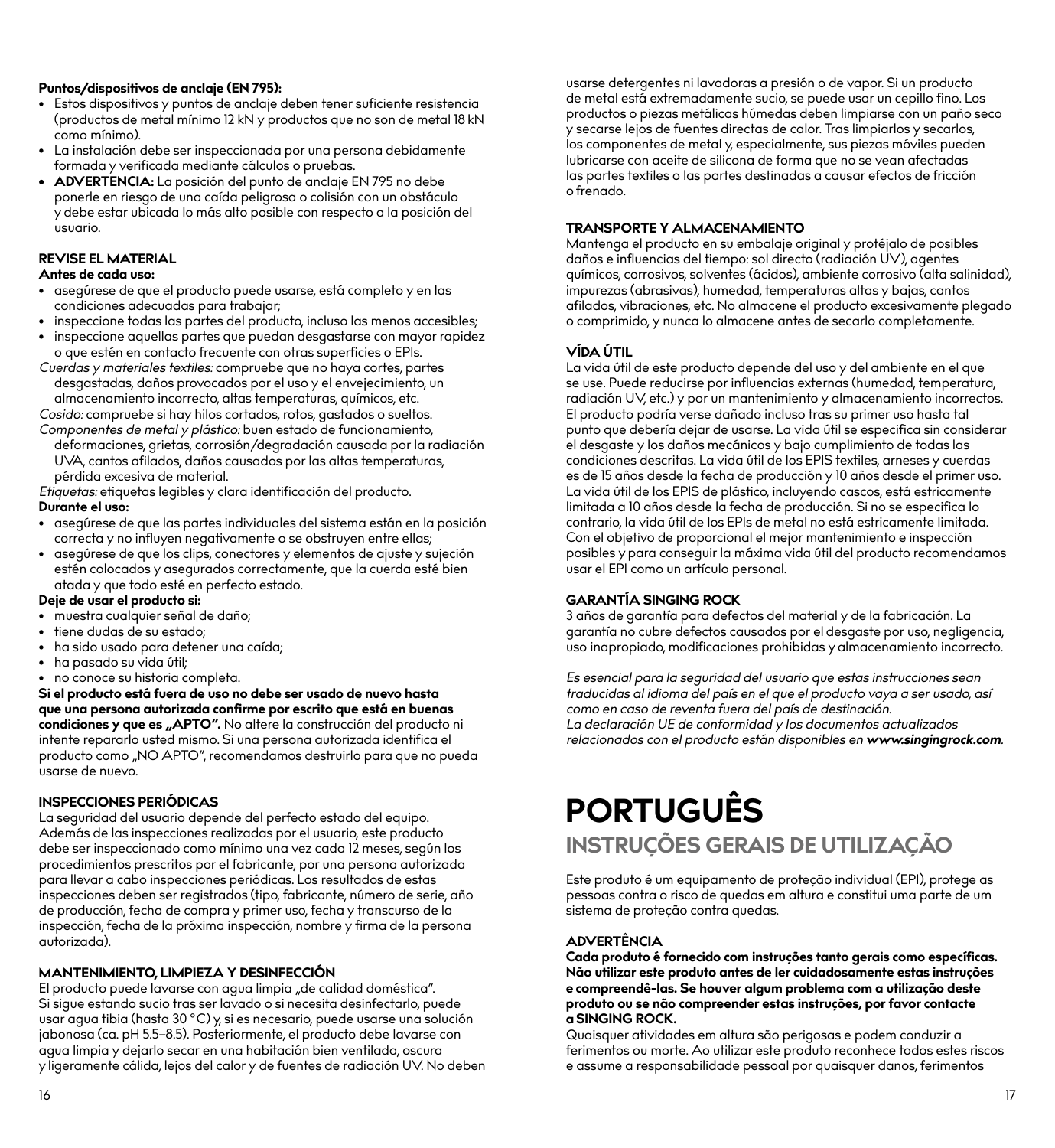ou morte que possam ser causados como resultado da utilização deste produto. Se não puder assumir a responsabilidade por estes riscos ou se não compreender estas instruções, não utilize este produto.

#### **UTILIZAÇÃO**

Por favor, utilizar este produto apenas nas condições especificadas para a sua utilização, para o fim previsto descrito nas instruções e de acordo com as imagens que não estejam riscadas. Qualquer outra utilização é proibida e pode causar acidentes ou morte.

Só poderá utilizar este produto em segurança se tiver recebido formação adequada ou se estiver sob a supervisão constante de uma pessoa devidamente formada e competente. A sua saúde e estado mental e físico podem afetar a segurança do utilizador do equipamento em utilização normal e de emergência.

Verifique se este produto é compatível com os outros itens do equipamento quando montado num sistema. A utilização de uma combinação inadequada de EPI na cadeia de fixação pode causar acidentes e ferimentos graves ou morte. Por favor, tente utilizar todo o equipamento num local seguro sem o risco de queda. Deverá existir um plano de salvamento para lidar com quaisquer emergências que possam surgir durante o trabalho. É favor ter em consideração os efeitos dos traumas de suspensão e eliminá-los, utilizando procedimentos de trabalho adequados. Verificar a existência de riscos potenciais no local de trabalho, tais como correr a corda sobre arestas vivas ou objetos, movimento pendular durante uma queda, temperaturas altas e baixas (utilizar o produto em temperaturas que vão de -40 °C a 80 °C), chuva, cobertura de gelo, neve, lama, agentes químicos, condutividade elétrica, etc., que podem afetar a utilização segura.

Utilizar o produto com uma corda de escalada dinâmica (EN 892) ou com uma corda de baixo alongamento (EN 1891). Se houver risco de queda, utilizar um sistema adicional, como por exemplo um sistema de anti-queda.

#### **Sistema anti-quedas:**

- Este sistema reduz as forças de impacto que afetam o utilizador durante a paragem de queda para um máximo de 6 kN.
- Utilizar apenas um arnês de corpo inteiro (EN 361).
- Os produtos EN 358 e EN 813 não devem ser utilizados para a detenção de quedas.
- O comprimento do conector EN 362 deve ser adicionado ao comprimento total do sistema, uma vez que influencia o comprimento da queda.
- Recomendamos a utilização de dissipadores de energia EN 355, de arriatas retrácteis EN 360 ou de anti-quedas do tipo EN 353-1 e EN 353-2.
- **• ADVERTÊNCIA:** Certificar-se sempre de que existe espaço livre suficiente debaixo de si para que não atinja o chão ou qualquer outro obstáculo em caso de queda, e que qualquer queda livre (o comprimento da queda) seja reduzida ao mínimo.

#### **Dispositivos/pontos de ancoragem (EN 795):**

- Estes dispositivos e pontos devem ter resistência suficiente (artigos metálicos de pelo menos 12 kN e artigos não metálicos de pelo menos 18 kN).
- A instalação deve ser inspeccionada por uma pessoa devidamente formada e verificada através de cálculos ou testes.
- **• ADVERTÊNCIA:** A posição do ponto de ancoragem EN 795 não deve colocá-lo em risco de queda perigosa ou colisão com um obstáculo e deve ser o mais alto possível no que diz respeito à posição do utilizador.

#### **VERIFICAÇÃO DO EQUIPAMENTO**

#### **Antes de cada utilização:**

- certificar-se de que o produto é utilizável, completo e em condições de funcionamento adequadas;
- inspecionar todas as partes do produto, mesmo em locais menos acessíveis;
- inspecionar as peças que possam desgastar-se mais rapidamente ou que estejam em contacto frequente com outras superfícies ou EPI.
- *Cordas e materiais têxteis:* verificar se há cortes, locais desgastados, danos causados pelo uso e envelhecimento, armazenamento inadequado,

temperaturas elevadas, produtos químicos, etc.

*Costuras:* verificar se há linhas cortadas, rasgadas, desgastadas ou soltas. *Componentes metálicos e plásticos:* condições de funcionamento

adequadas, deformações, fissuras, corrosão/degradação causada pela radiação UV, arestas vivas, danos causados por altas temperaturas, perda excessiva de material.

*Rotulagem:* etiquetas legíveis e identificação clara do produto.

#### **Durante a utilização:**

- certificar-se de que as peças individuais do sistema estão na posição adequada e não se influenciam negativamente ou se obstruem umas às outras;
- certificar-se de que os clipes, conectores, elementos de ajuste e fixação estão devidamente ajustados e fixados e que a corda está devidamente amarrada, e que tudo está em perfeitas condições.

#### **Parar de utilizar o produto se:**

- mostrar quaisquer sinais de danos;
- tiver quaisquer dúvidas sobre o seu estado;
- tiver sido utilizado para deter uma queda;
- tiver passado a sua vida útil;
- não conhece a sua história completa.

**Se o produto for retirado de uso, não deve ser utilizado até que uma pessoa autorizada confirme por escrito que está em bom estado** 

**e "CONFORME".** Não altere a construção do produto ou tente repará-lo você mesmo. Se uma pessoa autorizada identificar o produto como "NÃO-CONFORME", recomendamos a destruição do produto para que não possa ser mais utilizado.

#### **INSPEÇÕES REGULARES**

A segurança do utilizador depende do estado impecável do equipamento. Para além das inspeções realizadas pelo utilizador, este produto deve ser inspecionado pelo menos uma vez em cada 12 meses, de acordo com os procedimentos prescritos pelo fabricante, por uma pessoa autorizada a realizar inspeções regulares. Os resultados de tais inspeções devem ser registados (tipo, fabricante, número de série, ano de produção, data de compra e primeira utilização, data e curso da inspeção, data da inspeção seguinte, nome e assinatura da pessoa autorizada).

#### **MANUTENÇÃO, LIMPEZA E DESINFECÇÃO**

O produto pode ser lavado com água limpa de "qualidade doméstica". Se ainda estiver sujo após ser lavado ou se for necessário desinfectá-lo, pode-se utilizar água morna (até 30 °C), e se necessário uma solução de sabão (ca. pH 5,5–8,5) pode ser utilizada. Depois disso, o produto deve ser lavado em água limpa e seco em local ligeiramente aquecido, escuro e bem ventilado, longe de fontes de calor e radiação UV. Não devem ser utilizados detergentes, lavadores a pressão ou a vapor. Se um produto metálico estiver extremamente sujo, pode ser utilizada uma escova fina. Os produtos ou peças metálicas húmidas devem ser limpos com um pano seco, e secos longe de fontes de calor diretas. Depois de limpos e secos, os componentes metálicos e especialmente as suas partes móveis podem ser lubrificados com óleo de silicone de tal forma que nenhuma parte têxtil ou partes destinadas a causar efeitos de fricção/travagem sejam afetadas.

#### **TRANSPORTE E ARMAZENAMENTO**

Manter o produto na sua embalagem original e protegê-lo de danos e influências atmosféricas: luz solar directa (radiação UV), agentes químicos, corrosivos, solventes (ácidos), ambiente corrosivo (alta salinidade), impurezas (abrasivos), humidade, altas e baixas temperaturas, arestas vivas, vibrações, etc. Não armazene o produto excessivamente torcido ou comprimido, e nunca o armazene antes de o secar completamente.

#### **TEMPO ÚTIL DE VIDA**

A vida útil do produto depende da intensidade da sua utilização e do ambiente em que é utilizado. Pode ser reduzido por influências externas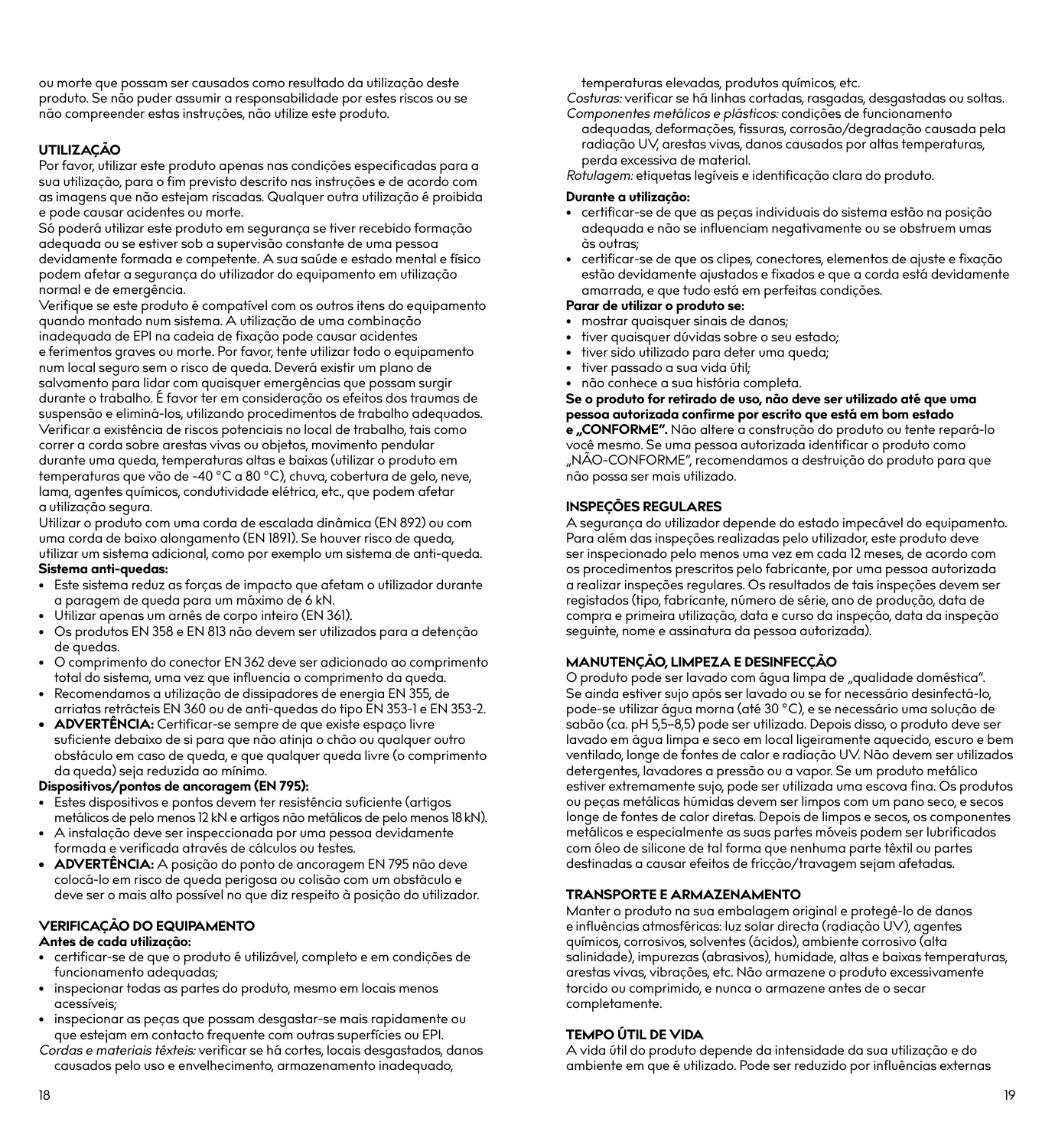(humidade, temperatura, radiação UV, etc.) e por armazenamento e manutenção inadequados. O produto pode ficar danificado, mesmo após a sua primeira utilização, a tal ponto que deve ser retirado de uso. A vida útil é especificada sem considerar o desgaste ou danos mecânicos e com todas as condições aqui descritas a serem cumpridas. A vida útil do EPI têxtil, do arnês e da corda é de 15 anos a partir da data de produção e 10 anos a partir da sua primeira utilização. A vida útil dos EPI de plástico, incluindo capacetes, é estritamente limitada a 10 anos a partir da data de produção. Salvo especificação em contrário, o tempo de vida útil dos EPI metálicos não é estritamente limitado. A fim de proporcionar a melhor manutenção e inspeção possíveis e de atingir o tempo de vida máximo, recomendamos a utilização do EPI como um artigo pessoal.

#### **GARANTIA SINGING ROCK**

Garantia de 3 anos cobrindo defeitos de material e de fabrico. A garantia não cobre defeitos causados pelo desgaste habitual, negligência, uso impróprio, modificações proibidas e armazenamento impróprio.

*É essencial para a segurança do utilizador que estas instruções sejam traduzidas para a língua do país em que o produto vai ser utilizado, bem como para o caso de venda fora do país de destino original. A declaração de conformidade da UE e os documentos atualizados relacionados com o produto estão disponíveis em www.singingrock.com.*

## **NEDERLANDS ALGEMENE GEBRUIKSAANWIJZINGEN**

Dit product is een persoonlijk bescvhermingsmiddel (PBM), beschermt personen tegen een valrisico van hoogte and is onderdeel van een valbeschermingssysteem.

#### **WAARSCHUWING**

**Elk product wordt geleverd met zowel algemene als specifieke instructies. Gebruik dit product niet voordat u deze instructies zorgvuldig hebt gelezen en begrepen. Als er problemen zijn met het gebruik van dit product of als u deze instructies niet begrijpt, neem dan contact op met SINGING ROCK.** Alle activiteiten op hoogte zijn gevaarlijk en kunnen leiden tot letsel of de dood. Door dit product te gebruiken, erkent u al deze risico's en neemt u persoonlijke verantwoordelijkheid voor eventuele schade, letsel of overlijden als gevolg van het gebruik van dit product. Als u geen verantwoordelijkheid kunt nemen voor deze risico's of als u deze instructies niet begrijpt, gebruik dit product dan niet.

#### **GEBRUIK**

Gebruik dit product alleen onder de voorwaarden die zijn gespecificeerd voor het gebruik ervan, voor het beoogde doel dat wordt beschreven in de instructies en volgens de afbeeldingen die niet zijn doorgestreept. Elk ander gebruik is verboden en kan ongevallen of de dood veroorzaken. U kunt dit product alleen veilig gebruiken als u goed bent opgeleid of onder voortdurend toezicht staat van een goed opgeleid en bekwaam persoon. Uw gezondheid en mentale en fysieke toestand kunnen de veiligheid van de gebruiker van de uitrusting bij normaal en noodgebruik beïnvloeden. Controleer a.u.b. of dit product compatibel is met de andere uitrustingen wanneer het een onderdeel is van een valbeschermingssysteem. Het gebruik van een ongeschikte combinatie van PBM in het valbeschermingssysteem kan leiden tot ernstige ongevallen en verwondingen of de dood. Probeer alle uitrustingen op een veilige plaats te gebruiken zonder het risico op vallen. Er moet een reddingsplan aanwezig zijn om eventuele noodgevallen die zich tijdens de werkzaamheden kunnen voordoen, op te vangen. Houd rekening met de effecten van suspensietrauma en elimineer deze door de juiste

werkprocedures te gebruiken.

Controleer op mogelijke risico's op de werkplek, zoals het touw over scherpe randen of voorwerpen laten lopen, slingerbewegingen tijdens een val, hoge en lage temperaturen (gebruik het product bij temperaturen van -40 °C tot 80 °C), regen, vorst, sneeuw, modder, chemische middelen, elektrische geleidbaarheid, enz. die het veilig gebruik kunnen beïnvloeden. Gebruik het product met een dynamisch klimtouw (EN 892) of met een laag rekbaar kernmanteltouw (EN 1891) zoals voorgeschreven door de fabrikant. Gebruik bij valgevaar een extra systeem, zoals een antivalsysteem.

- **Valbeschermingssysteem:** Dit systeem reduceert de impactkrachten op de gebruiker tijdens het vallen tot maximaal 6 kN.
- Gebruik uitsluitend een harnas (EN 361).
- EN 358 en EN 813 uitrustingen mogen niet worden gebruikt om vallen te stoppen.
- De lengte van de EN 362-connector moet worden opgeteld bij de totale lengte van het systeem, omdat dit de vallengte beïnvloedt.
- Wij adviseren het gebruik van EN 355 energieabsorbers, EN 360 antivaltrommels of EN 353-1 en EN 353-2 meelopende valbeveiligers.
- **• WAARSCHUWING:** Zorg er altijd voor dat er voldoende vrije ruimte onder u is zodat u bij een val niet de grond of enig ander obstakel raakt en dat een eventuele vrije val (de vallengte) tot een minimum wordt beperkt.

#### **Ankerinrichtingen/ankerpunten (EN 795):**

- Deze moeten voldoende sterkte hebben (metalen items minimaal 12 kN en niet-metalen items minimaal 18 kN).
- De installatie moet worden geïnspecteerd door een goed opgeleid persoon en gecontroleerd door berekening of testen.
- **• WAARSCHUWING:** De positie van het EN 795 ankerpunt mag u niet het risico opleveren van een gevaarlijke val of botsing met een obstakel en moet zo hoog mogelijk zijn ten opzichte van de positie van de gebruiker.

#### **CONTROLEER DE UITRUSTING**

#### **Voor elk gebruik:**

- zorg ervoor dat het product bruikbaar, compleet en in goed werkende staat is;
- inspecteer alle productonderdelen, ook op minder toegankelijke plaatsen;
- inspecteer die onderdelen die sneller kunnen verslijten of die veelvuldig in contact komen met andere oppervlakken of PBM.

*Touwen en textielmaterialen:* controleer op insnijdingen, doorgesleten plekken, beschadigingen door gebruik en veroudering, onjuiste opslag, hoge temperaturen, chemicaliën, etc.

*Het stiksel:* controleer op geknipte, gescheurde, versleten of losse draad. *Metalen en kunststof onderdelen:* goed werkende staat, vervormingen,

barsten, corrosie/degradatie door UV-straling, scherpe randen, schade door hoge temperaturen, overmatig verlies van materiaal.

*Etikettering:* leesbare etiketten en duidelijke productidentificatie. **Tijdens gebruik:**

- zorg ervoor dat de afzonderlijke systeemonderdelen zich op de juiste plaats bevinden en elkaar niet negatief beïnvloeden of belemmeren;
- zorg ervoor dat de clips, connectoren, afstel- en bevestigingselementen goed zijn geplaatst en vastgezet en dat het touw goed is vastgemaakt en dat alles in onberispelijke staat verkeert.

#### **Gebruik dit product niet meer als:**

- het vertoont tekenen van schade;
- u twijfelt over de staat ervan;
- het is gebruikt om een val te stoppen;
- het is zijn levensduur voorbij;
- je zijn volledige geschiedenis niet kent.

**Als het product buiten gebruik wordt gesteld, mag het niet worden gebruikt totdat een bevoegd persoon schriftelijk bevestigt dat het in<br><b>goede staat en "CONFORM" is.** Pas de constructie van het product niet aan en probeer het niet zelf te herstellen. Als een bevoegd persoon het product als "NIET-CONFORM" identificeert, raden we aan het product te vernietigen zodat het niet meer kan worden gebruikt.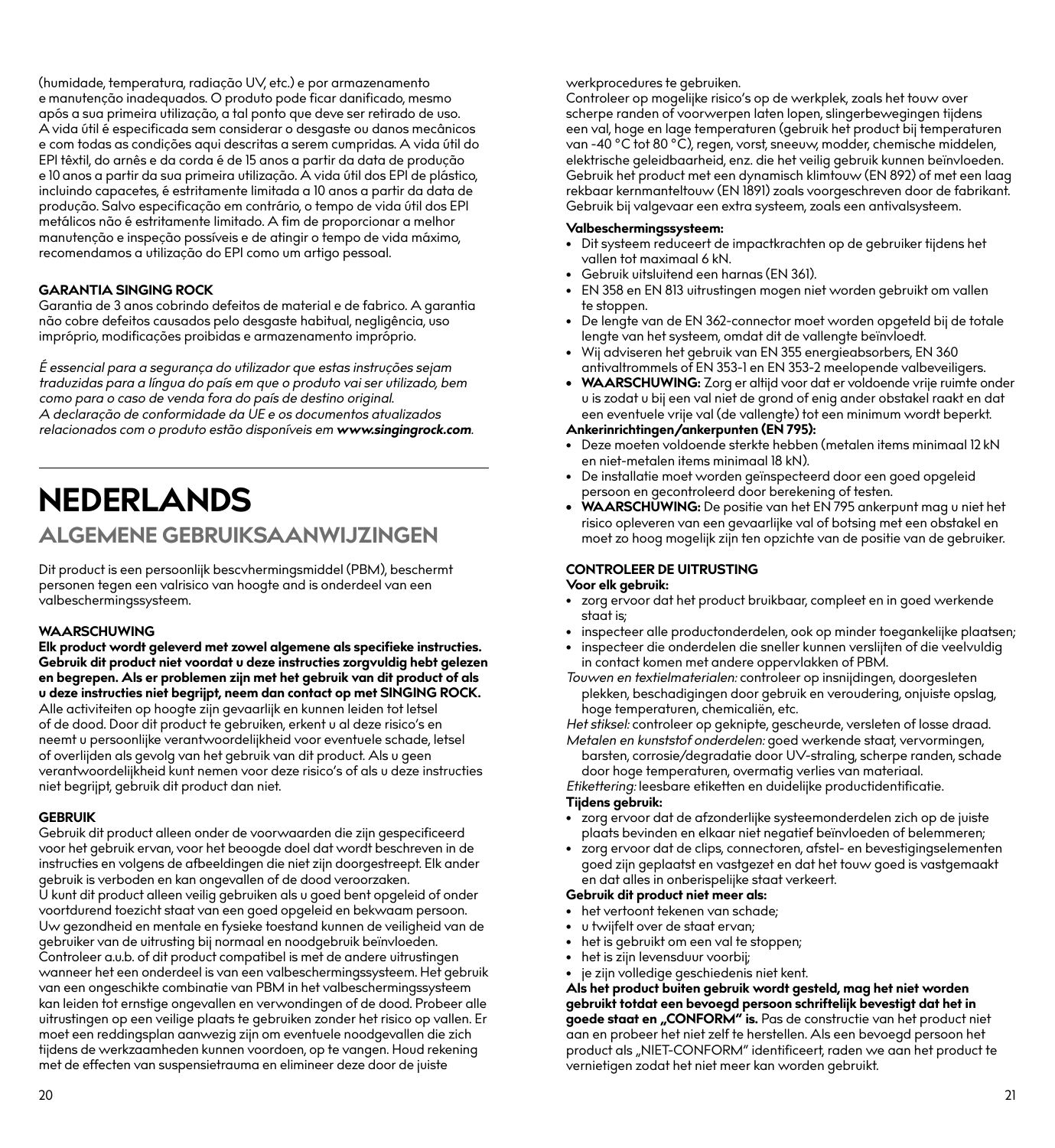#### **REGELMATIGE INSPECTIES**

De veiligheid van de gebruiker hangt af van de onberispelijke staat van de uitrusting. Afgezien van inspecties door de gebruiker, moet dit product minstens eens per 12 maanden worden geïnspecteerd volgens de procedures voorgeschreven door de fabrikant door een persoon die bevoegd is om regelmatige inspecties uit te voeren. De resultaten van dergelijke inspecties moeten worden vastgelegd (type, fabrikant, serienummer, productiejaar, datum van aankoop en eerste gebruik, datum en verloop van inspectie, datum van volgende inspectie, naam en handtekening van de bevoegde persoon).

#### **ONDERHOUD, REINIGING EN DESINFECTIE**

Het product kan worden gewassen met schoon water van "huishoudelijke kwaliteit". Als het na het wassen nog steeds vuil is of als u het moet desinfecteren, kunt u lauw water (tot 30 °C) gebruiken en eventueel een zeepoplossing (ca. pH 5,5–8,5). Daarna moet het product in schoon water worden gewassen en in een licht verwarmde, donkere en goed geventileerde ruimte worden gedroogd, uit de buurt van warmte- en UV-stralingsbronnen. Er mogen geen reinigingsmiddelen, hogedrukreinigers of stoomreinigers worden gebruikt. Als een metalen product extreem vuil is, kan een fijne borstel worden gebruikt. Natte metalen producten of onderdelen moeten met een droge doek worden afgeveegd en uit de buurt van directe warmtebronnen worden gedroogd. Na reiniging en droging kunnen metalen onderdelen en vooral hun bewegende delen zodanig worden gesmeerd met siliconenolie dat geen textiele onderdelen of onderdelen die bedoeld zijn om wrijving/remmende effecten te veroorzaken worden aangetast.

#### **TRANSPORT EN OPSLAG**

Bewaar het product in de originele verpakking en bescherm het tegen beschadiging en weersinvloeden: direct zonlicht (UV-straling), chemische middelen, bijtende stoffen, oplosmiddelen (zuren), corrosieve omgeving (hoog zoutgehalte), onzuiverheden (schuurmiddelen), vocht, hoog en laag temperaturen, scherpe randen, trillingen, enz. Bewaar het product niet overmatig verdraaid of samengedrukt en bewaar het nooit voordat het grondig is afgedroogd.

#### **LEVENSDUUR**

De levensduur van het product hangt af van de intensiteit van het gebruik en van de omgeving waarin het wordt gebruikt. Het kan worden verminderd door invloeden van buitenaf (vocht, temperatuur, UV-straling, etc.) en door onjuiste opslag en onderhoud. Het product kan zelfs na het eerste gebruik dermate beschadigd raken dat het buiten gebruik moet worden gesteld. De levensduur wordt gespecificeerd zonder rekening te houden met slijtage of mechanische schade en met inachtneming van alle hierin beschreven voorwaarden. De levensduur van de PBM, het harnas en het touw van textiel is 15 jaar vanaf de productiedatum en 10 jaar vanaf het eerste gebruik. De levensduur van plastic PBM inclusief helmen is strikt beperkt tot 10 jaar vanaf de productiedatum. Tenzij anders aangegeven, is de levensduur van metalen PBM niet strikt beperkt. Om het best mogelijke onderhoud en inspectie mogelijk te maken en om de maximale levensduur te bereiken, raden we aan om de PBM als een persoonlijk item te gebruiken.

#### **SINGING ROCK GARANTIE**

3 jaar garantie op materiaal- en fabricagefouten. De garantie dekt geen defecten die zijn veroorzaakt door normale slijtage, nalatigheid, oneigenlijk gebruik, verboden wijzigingen en onjuiste opslag.

*Het is essentieel voor de veiligheid van de gebruiker dat deze instructies worden vertaald in de taal van het land waarin het product zal worden gebruikt, ook in het geval van wederverkoop buiten het oorspronkelijke land van bestemming.*

*De EU-conformiteitsverklaring en actuele productgerelateerde documenten zijn beschikbaar op www.singingrock.com.*

## **ΕΛΛΗΝΙΚΑ ΓΕΝΙΚΕΣ ΟΔΗΓΙΕΣ ΧΡΗΣΗΣ**

Αυτό το προϊόν είναι μέσο ατομικής προστασίας (ΜΑΠ), προστατεύει τα άτομα από τον κίνδυνο πτώσης από ύψος και αποτελεί μέρος ενός bσύστημα προστασίας από πτώσης.

#### **ΠΡΟΕΙΔΟΠΟΙΗΣΗ**

**Κάθε προϊόν παρέχεται με γενικές και ειδικές οδηγίες. Μην χρησιμοποιείτε αυτό το προϊόν πριν διαβάσετε προσεκτικά και κατανοήσετε αυτές τις οδηγίες. Εάν υπάρχουν προβλήματα με τη χρήση αυτού του προϊόντος ή εάν δεν καταλαβαίνετε αυτές τις οδηγίες, επικοινωνήστε με τη SINGING ROCK.**

Οποιαδήποτε δραστηριότητα σε ύψος είναι επικίνδυνη και μπορεί να οδηγήσει σε τραυματισμό ή θάνατο. Χρησιμοποιώντας αυτό το προϊόν, αναγνωρίζετε όλους αυτούς τους κινδύνους και αναλαμβάνετε προσωπική ευθύνη για οποιαδήποτε ζημιά, τραυματισμό ή θάνατο που μπορεί να προκληθεί ως αποτέλεσμα της χρήσης αυτού του προϊόντος. Εάν δεν μπορείτε να αναλάβετε την ευθύνη για αυτούς τους κινδύνους ή εάν δεν κατανοείτε αυτές τις οδηγίες, παρακαλούμε μην χρησιμοποιείτε αυτό το προϊόν.

#### **ΧΡΗΣΗ**

Παρακαλούμε χρησιμοποιήστε αυτό το προϊόν μόνο υπό τις προϋποθέσεις που καθορίζονται για τη χρήση του, για τον επιδιωκόμενο σκοπό που περιγράφεται στις οδηγίες και σύμφωνα με τις εικόνες που δεν φέρουν σημάδι διαγραφής. Οποιαδήποτε άλλη χρήση απαγορεύεται και μπορεί να προκαλέσει ατυχήματα ή θάνατο.

Μπορείτε να χρησιμοποιήσετε αυτό το προϊόν με ασφάλεια μόνο εάν έχετε εκπαιδευτεί σωστά ή εάν είστε υπό συνεχή επίβλεψη κατάλληλα εκπαιδευμένου και ικανού ατόμου. Η υγεία και η ψυχική και σωματική σας κατάσταση θα μπορούσαν να επηρεάσουν την ασφάλεια του χρήστη του εξοπλισμού σε κανονική και έκτακτη χρήση.

Παρακαλούμε ελέγξτε εάν αυτό το προϊόν είναι συμβατό με τα άλλα είδη εξοπλισμού όταν συναρμολογούνται σε ένα σύστημα. Η χρήση ακατάλληλου συνδυασμού ΜΑΠ στην αλυσίδα ασφάλισης μπορεί να προκαλέσει σοβαρά ατυχήματα και τραυματισμούς ή θάνατο. Παρακαλούμε προσπαθήστε να χρησιμοποιήσετε όλο τον εξοπλισμό σε ασφαλές μέρος χωρίς τον κίνδυνο πτώσης. Θα πρέπει να υπάρχει σχέδιο διάσωσης για την αντιμετώπιση τυχόν καταστάσεων έκτακτης ανάγκης που ενδέχεται να προκύψουν κατά τη διάρκεια της εργασίας. Παρακαλούμε λάβετε υπόψη τα αποτελέσματα του τραύματος της αιώρησης και εξαλείψτε τα χρησιμοποιώντας κατάλληλες διαδικασίες εργασίας.

Ελέγξτε για πιθανούς κινδύνους στο χώρο εργασίας, όπως πέρασμα του σχοινιού πάνω από αιχμηρές άκρες ή αντικείμενα, κίνηση εκκρεμούς κατά τη διάρκεια πτώσης, υψηλές και χαμηλές θερμοκρασίες (xρησιμοποιήστε το προϊόν σε θερμοκρασίες που κυμαίνονται από -40 °C έως 80 °C, βροχή, κάλυμμα παγετού, χιόνι, λάσπη, χημικούς παράγοντες, ηλεκτρική αγωγιμότητα κ.λπ., που μπορεί να επηρεάζει την ασφαλή χρήση. Χρησιμοποιήστε το προϊόν με δυναμικό σχοινί αναρρίχησης (EN 892) ή με σχοινί τύπου kernmantle χαμηλής ελαστικότητας (EN 1891). Εάν υπάρχει κίνδυνος πτώσης, χρησιμοποιήστε ένα πρόσθετο σύστημα, όπως ένα σύστημα ανάσχεσης πτώσης.

#### **Συστημα ανασχεσης πτωσης:**

- Αυτό το σύστημα μειώνει τις δυνάμεις πρόσκρουσης που επηρεάζουν τον χρήστη κατά την ανάσχεση πτώσης έως 6 kN.
- Χρησιμοποιήστε αποκλειστικά μια ολόσωμη εξάρτυση (EN 361).
- Τα προϊόντα κατά EN 358 και EN 813 δεν πρέπει να χρησιμοποιούνται για την ανάσχεση πτώσεων.
- Το μήκος του κρίκου κατά EN 362 πρέπει να προστεθεί στο συνολικό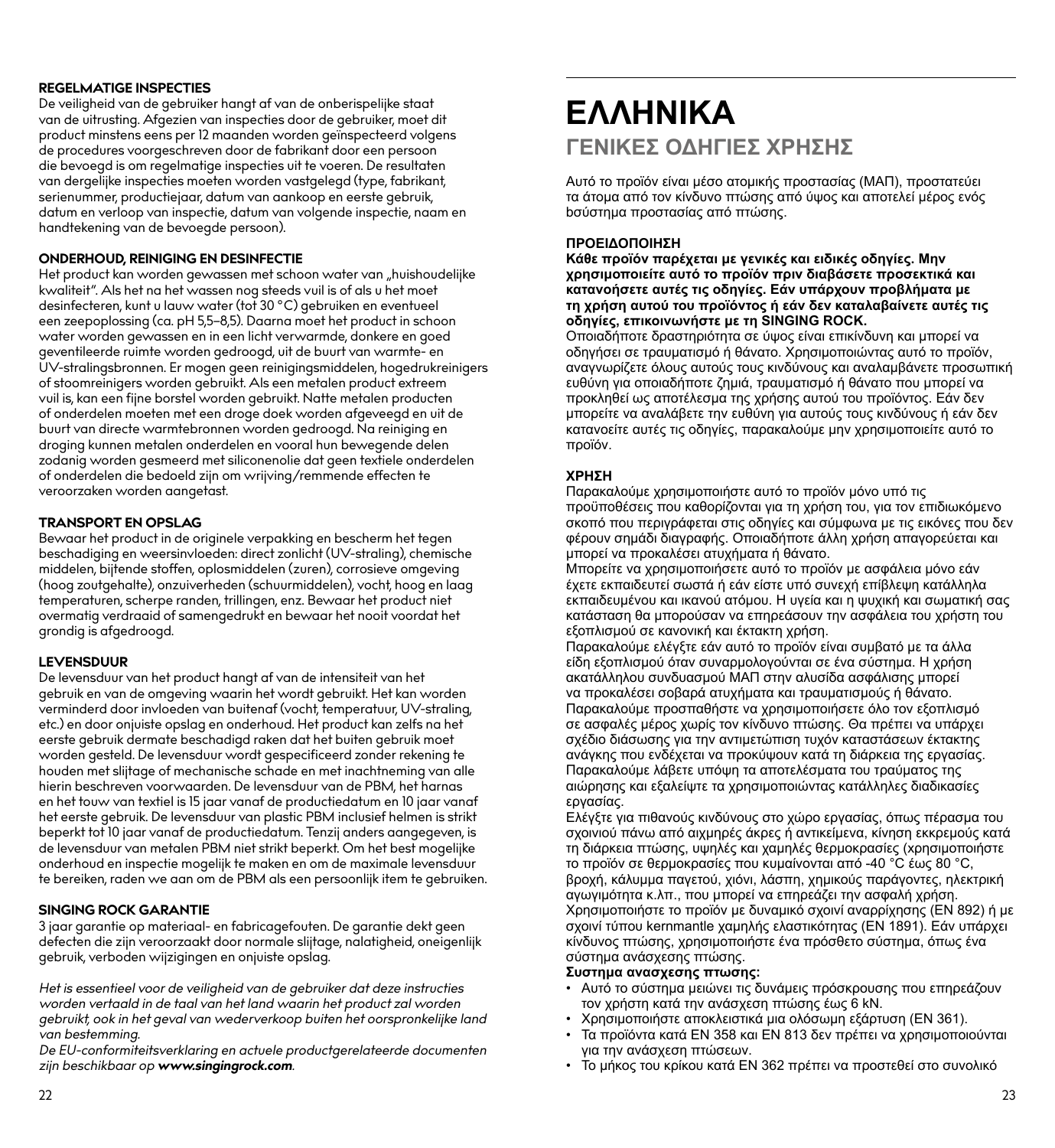μήκος του συστήματος καθώς επηρεάζει το μήκος της πτώσης.

- Συνιστούμε τη χρήση αποσβεστήρων ενέργειας κατά EN 355, επανατυλισσόμενων ιμάντων κατά EN 360 ή EN 353-1 και ανακοπτών πτώσης σταθερού τύπου κατά EN 353-2.
- **• ΠΡΟΕΙΔΟΠΟΙΗΣΗ:** Βεβαιωθείτε πάντα ότι υπάρχει αρκετός ελεύθερος χώρος κάτω από εσάς, ώστε να μην χτυπήσετε το έδαφος ή οποιοδήποτε άλλο εμπόδιο σε περίπτωση πτώσης και ότι οποιαδήποτε ελεύθερη πτώση (το μήκος της πτώσης) μειώνεται στο ελάχιστο.

#### **Συσκευες/σημεια αγκυρωσης (EN 795):**

- Αυτές οι συσκευές και τα σημεία πρέπει να έχουν επαρκή αντοχή (μεταλλικά αντικείμενα τουλάχιστον 12 kN και αντικείμενα μη μεταλλικά τουλάχιστον 18 kN).
- Η εγκατάσταση πρέπει να επιθεωρείται από κατάλληλα εκπαιδευμένο άτομο και να ελέγχεται με υπολογισμό ή δοκιμή.
- **• ΠΡΟΕΙΔΟΠΟΙΗΣΗ:** Η θέση του σημείου αγκύρωσης EN 795 δεν πρέπει να σας θέτει σε κίνδυνο επικίνδυνης πτώσης ή σύγκρουσης με εμπόδιο και πρέπει να είναι όσο το δυνατόν υψηλότερη σε σχέση με τη θέση του χρήστη.

#### **ΕΛΕΓΧΟΣ ΤΟΥ ΕΞΟΠΛΙΣΜΟΥ**

#### **Πριν από κάθε χρήση:**

- βεβαιωθείτε ότι το προϊόν είναι χρησιμοποιήσιμο, πλήρες και σε καλή κατάσταση λειτουργίας;
- επιθεωρήστε όλα τα μέρη του προϊόντος, ακόμη και σε λιγότερο προσβάσιμα μέρη;
- επιθεωρήστε τα μέρη που μπορούν να φθαρούν πιο γρήγορα ή που βρίσκονται σε συχνή επαφή με άλλες επιφάνειες ή ΜΑΠ.
- *Σχοινιά και υφασμάτινα υλικά:* ελέγξτε για κοψίματα, φθαρμένα μέρη, ζημιές που προκαλούνται από τη χρήση και τη γήρανση, ακατάλληλη αποθήκευση, υψηλές θερμοκρασίες, χημικά κ.λπ.

*Οι ραφές:* ελέγξτε για κομμένα, σχισμένα, φθαρμένα ή χαλαρά νήματα. *Μεταλλικά και πλαστικά εξαρτήματα:* σωστή κατάσταση λειτουργίας,

παραμορφώσεις, ρωγμές, διάβρωση / αποδόμιση που προκαλείται από την υπεριώδη ακτινοβολία, αιχμηρές άκρες, ζημιές που προκαλούνται από υψηλές θερμοκρασίες, υπερβολική απώλεια υλικού.

*Επισήμανση:* αναγνώσιμες ετικέτες και σαφής αναγνώριση προϊόντος. **Κατά τη χρήση:**

- βεβαιωθείτε ότι τα μεμονωμένα μέρη του συστήματος βρίσκονται στη σωστή θέση και δεν επηρεάζουν αρνητικά ούτε εμποδίζουν το ένα το άλλο;
- βεβαιωθείτε ότι τα κλιπ, οι σύνδεσμοι, τα στοιχεία ρύθμισης και στερέωσης είναι σωστά τοποθετημένα και ασφαλισμένα και ότι το σχοινί είναι σωστά δεμένο και ότι όλα είναι σε άψογη κατάσταση.

#### **Διακοπή χρήσης του προϊόντος εάν:**

- παρουσιάζει οποιαδήποτε σημάδια ζημιάς;
- έχετε οποιεσδήποτε αμφιβολίες για την κατάστασή του;
- έχει χρησιμοποιηθεί για την ανάσχεση μιας πτώσης;
- είναι πέρα του χρόνου διάρκειας ζωής του;

• δεν ξέρετε το πλήρες ιστορικό του.

#### **Εάν το προϊόν έχει τεθεί εκτός χρήσης, δεν πρέπει να χρησιμοποιηθεί έως ότου ένα εξουσιοδοτημένο άτομο επιβεβαιώσει γραπτώς ότι είναι σε καλή κατάσταση και «ΣΥΜΜΟΡΦΟΥΜΕΝΟ».**  Μην αλλάξετε την κατασκευή του προϊόντος και μην επιχειρήσετε να το

επισκευάσετε μόνοι σας. Εάν ένα εξουσιοδοτημένο άτομο αναγνωρίσει το προϊόν ως "ΜΗ ΣΥΜΜΟΡΦΟΥΜΕΝΟ", συνιστούμε να καταστρέψετε το προϊόν έτσι ώστε να μην μπορεί να χρησιμοποιηθεί πλέον.

#### **ΤΑΚΤΙΚΕΣ ΕΠΙΘΕΩΡΗΣΕΙΣ**

Η ασφάλεια των χρηστών εξαρτάται από την άψογη κατάσταση του εξοπλισμού. Εκτός από τις επιθεωρήσεις που πραγματοποιεί ο χρήστης, αυτό το προϊόν πρέπει να επιθεωρείται τουλάχιστον μία φορά κάθε 12 μήνες σύμφωνα με τις διαδικασίες που ορίζει ο κατασκευαστής από άτομο εξουσιοδοτημένο να διενεργεί τακτικές επιθεωρήσεις. Τα αποτελέσματα αυτών των επιθεωρήσεων πρέπει να καταγράφονται

(τύπος, κατασκευαστής, σειριακός αριθμός, έτος παραγωγής, ημερομηνία αγοράς και πρώτης χρήσης, ημερομηνία και διαδικασία επιθεώρησης, ημερομηνία επόμενης επιθεώρησης, όνομα και υπογραφή του εξουσιοδοτημένου προσώπου).

#### **ΣΥΝΤΗΡΗΣΗ, ΚΑΘΑΡΙΣΜΟΣ ΚΑΙ ΑΠΟΛΥΜΑΝΣΗ**

Το προϊόν μπορεί να πλυθεί με καθαρό νερό «οικιακής ποιότητας». Εάν εξακολουθεί να είναι βρώμικο μετά το πλύσιμο ή εάν πρέπει να το απολυμάνετε, μπορείτε να χρησιμοποιήσετε χλιαρό νερό (έως 30 °C) και, εάν είναι απαραίτητο, μπορεί να χρησιμοποιηθεί διάλυμα σαπουνιού (περίπου pH 5,5–8,5). Μετά από αυτό, το προϊόν πρέπει να πλυθεί σε καθαρό νερό και να στεγνώσει σε ελαφρώς θερμαινόμενο, σκοτεινό και καλά αεριζόμενο δωμάτιο, μακριά από πηγές θερμότητας και υπεριώδους ακτινοβολίας. Δεν πρέπει να χρησιμοποιούνται απορρυπαντικά, πλυντήρια πίεσης ή ατμού. Εάν ένα μεταλλικό προϊόν είναι εξαιρετικά βρώμικο, μπορεί να χρησιμοποιηθεί μια λεπτή βούρτσα. Τα υγρά μεταλλικά προϊόντα ή εξαρτήματα πρέπει να σκουπίζονται με ένα στεγνό πανί και να στεγνώνουν μακριά από άμεσες πηγές θερμότητας. Μετά τον καθαρισμό και το στέγνωμα, τα μεταλλικά εξαρτήματα και ειδικά τα κινούμενα μέρη τους μπορούν να λιπαίνονται με λάδι σιλικόνης με τέτοιο τρόπο ώστε να μην επηρεάζονται υφασμάτινα μέρη ή εξαρτήματα που προορίζονται να προκαλέσουν φαινόμενα τριβής/φρεναρίσματος.

#### **ΜΕΤΑΦΟΡΑ ΚΑΙ ΑΠΟΘΗΚΕΥΣΗ**

Διατηρήστε το προϊόν στην αρχική του συσκευασία και προστατέψτε το από ζημιές και καιρικές επιδράσεις: άμεσο ηλιακό φως (υπεριώδης ακτινοβολία), χημικούς παράγοντες, διαβρωτικά, διαλύτες (οξέα), διαβρωτικό περιβάλλον (υψηλή αλατότητα), ακαθαρσίες (λειαντικά), υγρασία, υψηλές και χαμηλές θερμοκρασίες, αιχμηρές άκρες, δονήσεις κ.λπ. Μην αποθηκεύετε το προϊόν υπερβολικά στριμμένο ή συμπιεσμένο και μην το αποθηκεύετε ποτέ πριν το στεγνώσετε καλά.

#### **ΔΙΑΡΚΕΙΑ ΖΩΗΣ**

Η διάρκεια ζωής του προϊόντος εξαρτάται από την ένταση της χρήσης και από το περιβάλλον στο οποίο χρησιμοποιείται. Μπορεί να μειωθεί από εξωτερικές επιδράσεις (υγρασία, θερμοκρασία, υπεριώδη ακτινοβολία κ.λπ.) και από ακατάλληλη αποθήκευση και συντήρηση. Το προϊόν μπορεί να καταστραφεί ακόμη και μετά την πρώτη του χρήση σε τέτοιο βαθμό ώστε να πρέπει να αποσυρθεί από τη χρήση. Η διάρκεια ζωής καθορίζεται χωρίς να λαμβάνεται υπόψη η φθορά ή η μηχανική ζημιά και με την τήρηση όλων των προϋποθέσεων που περιγράφονται εδώ. Η διάρκεια ζωής των ΜΑΠ από ύφασμα, της εξάρτυσης και του σχοινιού είναι 15 χρόνια από την ημερομηνία παραγωγής και 10 χρόνια από την πρώτη χρήση του. Η διάρκεια ζωής των ΜΑΠ από πλαστικό, συμπεριλαμβανομένων των κρανών, περιορίζεται αυστηρά σε 10 χρόνια από την ημερομηνία παραγωγής. Εκτός εάν ορίζεται διαφορετικά, η διάρκεια ζωής των ΜΑΠ από μέταλλο δεν περιορίζεται αυστηρά. Προκειμένου να παρέχουμε την καλύτερη δυνατή συντήρηση και επιθεώρηση και για να φτάσουμε στη μέγιστη διάρκεια ζωής, σας συνιστούμε να χρησιμοποιήτε τα ΜΑΠ ως προσωπικά αντικείμενα.

#### **ΕΓΓΥΗΣΗ SINGING ROCK**

3ετή εγγύηση που καλύπτει ελαττώματα υλικού και κατασκευής. Η εγγύηση δεν καλύπτει ελαττώματα που προκαλούνται από τη συνήθη φθορά, αμέλεια, ακατάλληλη χρήση, απαγορευμένες τροποποιήσεις και ακατάλληλη αποθήκευση.

*Είναι ουσιώδες για την ασφάλεια του χρήστη, να μεταφράζονται αυτές οι οδηγίες στη γλώσσα της χώρας στην οποία πρόκειται να χρησιμοποιηθεί το προϊόν, καθώς και για την περίπτωση επαναπώλησης εκτός της αρχικής χώρας προορισμού.*

*Η δήλωση συμμόρφωσης ΕΕ και τα ενημερωμένα έγγραφα σχετικά με τα προϊόντα είναι διαθέσιμα στη διεύθυνση www.singingrock.com.*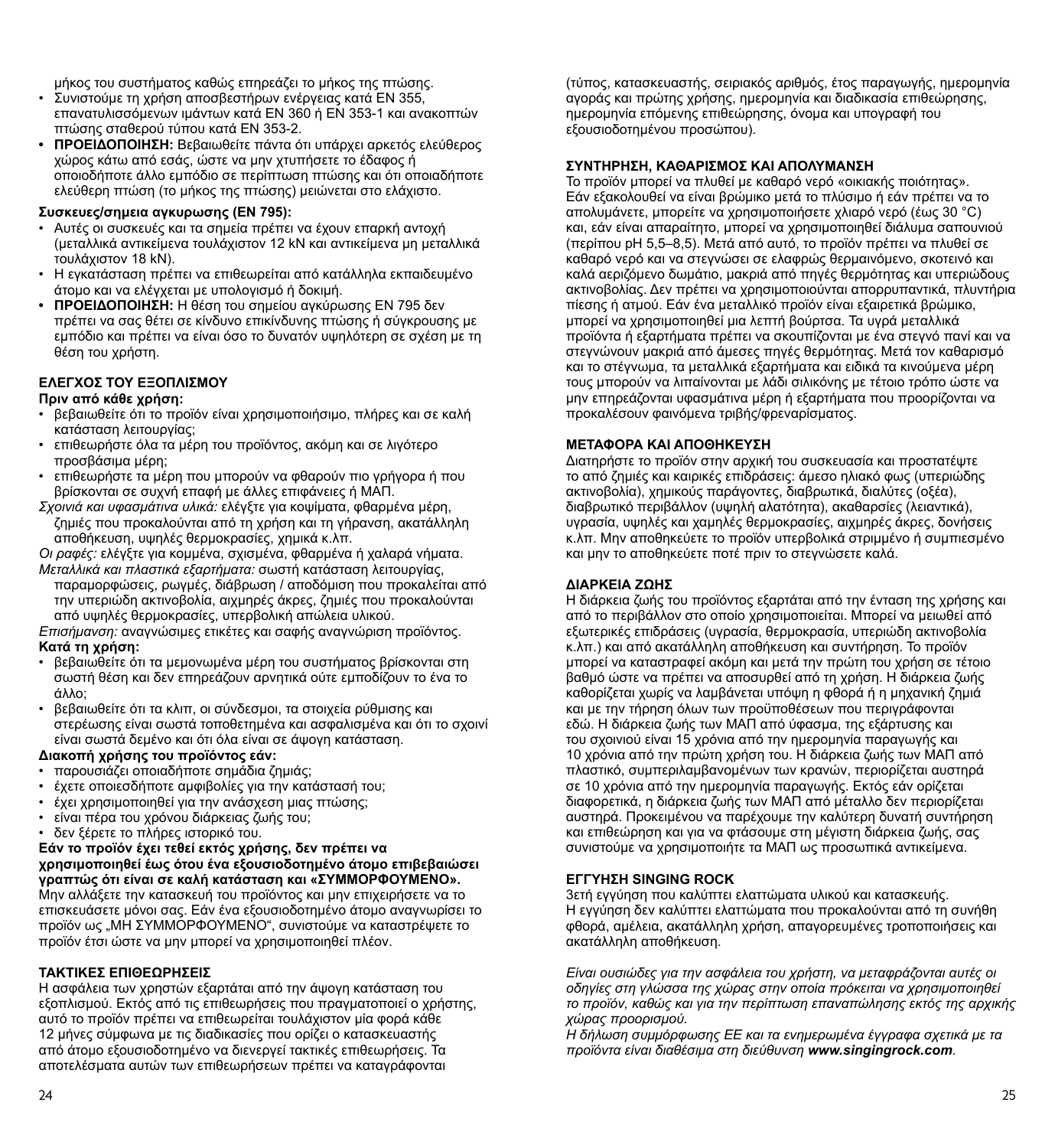## **SVENSKA BRUKSANVISNING**

Denna produkt tillhör personlig skyddsutrustning (PPE) och skyddar vid fall från höjd. Produkten utgör en del av ett fallskyddssystem.

#### **VARNING**

**Varje produkt levereras både med en allmän och med en produktspecifik bruksanvisning. Använd inte produkten utan att ha läst och förstått denna bruksanvisning. Kontakta SINGING ROCK om det uppstår problem vid användning av produkten eller om du inte förstår denna bruksanvisning.** Alla aktiviteter på höjd är farliga och kan leda till skador eller dödsfall. Genom att använda produkten godtar du alla dessa risker och tar personligt ansvar för alla material-/personskador och dödsfall som kan inträffa under användningen av denna produkt. Använd inte produkten om du inte kan ta på dig ansvaret för dessa risker eller om du inte förstår bruksanvisningen.

#### **ANVÄNDNING**

Produkten får endast användas i enlighet med de villkor som anges i bruksanvisningen, för det avsedda ändamålet och i enlighet med de bilder som inte är överkryssade. All annan användning är förbjuden och kan leda till olyckor eller dödsfall.

En säker användning av produkten kan endast ske om du har genomgått relevant utbildning eller om du kontinuerligt övervakas av korrekt utbildad och kompetent person. Din fysiska och mentala hälsa kan påverka säker användning av produkten, både under normalanvädning och i ett nödläge. Kontrollera om produkten är kompatibel med din övriga utrustning om de bildar ett säkerhetssystem. Användning av inkompatibel PPE-utrustning i en säkerhetskedja kan leda till allvarliga olyckor, skador eller dödsfall. Bekanta dig med utrustningen på ett säkert ställe där risk för fall inte föreligger. En säkerhetsplan ska finnas tillgänglig för de nödsituationer som kan uppkomma under arbetet. Beakta följderna av hängtrauma och minimera dessa risker genom användning av lämpliga arbetsrutiner. Kontrollera arbetsplatsen för potentiella risker som kan påverka säker

användning av produkten. Bland dessa risker finns vassa kanter som kan skada repet, pendelfall, höga/låga temperaturer (använd produkten inom temperaturintervallet -40 °C till +80 °C), regn, nedisning, snö, lera/smuts, kemikalier, elspänning, osv.

Använd produkten tillsamman med dynamiskt klätterrep (EN 892) eller med semistatiskt kärnmantelrep (EN 1891). Om fallrisk föreligger ska extra system (t.ex. fallskyddssystem) användas.

#### **Fallskydssystem:**

- Systemet minskar den kraft som påverkar användaren då ett fall stoppas till maximalt 6 kN.
- Använd endast helkroppssele (EN 361).
- Produkter enligt EN 358 och EN 813 får inte användas för att stoppa ett fall.
- Längden av en karbin EN 362 måste läggas till systemets totala längd eftersom den påverkar fallängden.
- Vi rekommenderar användning av falldämpare EN 355, säkerhetsblock EN 360 eller styrt glidlås på (flexibel) förankringslina eller skena EN 353-1/EN 353-2.
- **• VARNING:** Säkerställ alltid att det finns tillräckligt med utrymme under dig så att du inte slår i marken eller något annat objekt vid ett fall. Se även till att det eventuella fallets längd minimeras så mycket som det är möjligt.

#### **Förankringsutrustning (EN 795):**

- Dessa anordningar och punkter måste ha tillräckligt brottstyrka (metalldelar minst 12 kN och icke-metalldelar minst 18 kN).
- Förankringen måste inspekteras av utbildad personal och dess

brottstyrka ska kontrolleras genom beräkning eller test.

**• VARNING:** En förankringspunkt EN 795 måste vara placerad så att den inte utsätter användaren för farliga fall eller kollision med omkringliggande objekt. Den ska också placeras så högt som möjligt med avseende på användaren.

## **UTRUSTNINGSKONTROLL**

#### **Före varje användning:**

- säkerställ att produkten är användningsbar, felfri och i gott skick;
- kontrollera produktens samtliga delar (även de svåråtkomliga);
- kontrollera de delar som kan slitas snabbare eller som ofta kommer i kontakt med andra ytor eller annan PPE-utrustning.
- *Rep och textilier:* kontrollera för skärskador, slitage, skador uppkomna genom användning eller åldrande, felaktig förvaring, hög temperatur, kemikalier, osv.

*Sömmar:* skärskador, slitage, nötning och lösa trådar.

*Metall- och plastdelar:* gott skick, deformationer, sprickor, korrosion/ nedbrytning orsakad av UV-strålning, skarpa kanter, skador orsakade av hög temperatur, onormalt materialslitage.

*Märkning:* läsbar märkning och tydlig produktidentifikation.

#### **Under användning:**

- säkerställ att systemets alla delar är korrekt installerade och att de inte påverkar varandras funktionalitet på ett negativt sätt;
- säkerställ att hållare, karbiner, justerings- och förankringspunkter är korrekt installerade och säkrade, att rep är korrekt knutna och att alla delar av systemet kan fungera obehindrat.

#### **Avbryt användning av produkten om:**

- den visar tecken på skador;
- om du är tveksam om produkten befinner sig i gott skick;
- om den har fångat ett fall;
- om den har passerat sin livslängd;
- om du inte känner till produktens hela användningshistorik.

**Om produkten tas ur bruk får den användas igen först efter att en auktoriserad person skriftligen bekräftat att den är i gott skick och "UPPFYLLER ANVÄNDNINGSKRAV".** Förändra inte produktens konstruktion och försök inte att själv reparera produkten. Om en auktoriserad person kommer till slutsatsen att produkten "UPPFYLLER EJ ANVÄNDNINGKRAV", rekommenderar vi att produkten kasseras så att fortsatt användning undviks.

#### **REGELBUNDNA INSPEKTIONER**

Användarens säkerhet är beroende av att utrustningen är i gott skick. Utöver de inspektioner som görs av användaren måste denna produkt kontrolleras åtminstone en gång var 12:e månad av en person auktoriserad för att genomföra regelbundna kontroller. Denna inspektion ska följa rutiner angivna av tillverkaren. Resultaten från dessa inspektioner ska sparas (typ, tillverkare, serienummer, tillverkningsår, datum för inköp och första användning, datum för och genomförande av inspektionen, datum för nästa inspektion, den auktoriserade personens namn och underskrift).

#### **UNDERHÅLL, RENGÖRING OCH DESINFEKTION**

Produkten får rengöras med "hushållsvatten". Om produkten är smutsig trots vattenrengöring eller om den måste desinficeras, kan den rengöras med ljummet vatten (upp till 30 °C) eller, om det behövs, tvållösning (pH ca 5,5–8,5). Efter denna rengöring ska produkten tvättas med rent vatten och därefter torkas i svagt uppvärmt, mörkt och väl ventilerat utrymme. Den får inte utsättas för direkta värmekällor eller UV-strålning. Varken rengöringsmedel eller tryck-/ångrengöringsutrustning får användas. Om en metalldel är mycket smutsig får en finhårig metallborste användas. Våta metallprodukter eller metalldelar måste torkas av med en torr trasa och därefter torkas (ej in närheten av direkta värmekällor). Efter rengöring och torkning kan metalldelar (särskilt deras rörliga komponenter) smörjas in med silikonolja. Säkerställ att inga textilier eller delar vars uppgift är att skapa friktion/bromskraft kommer i kontakt med oljan.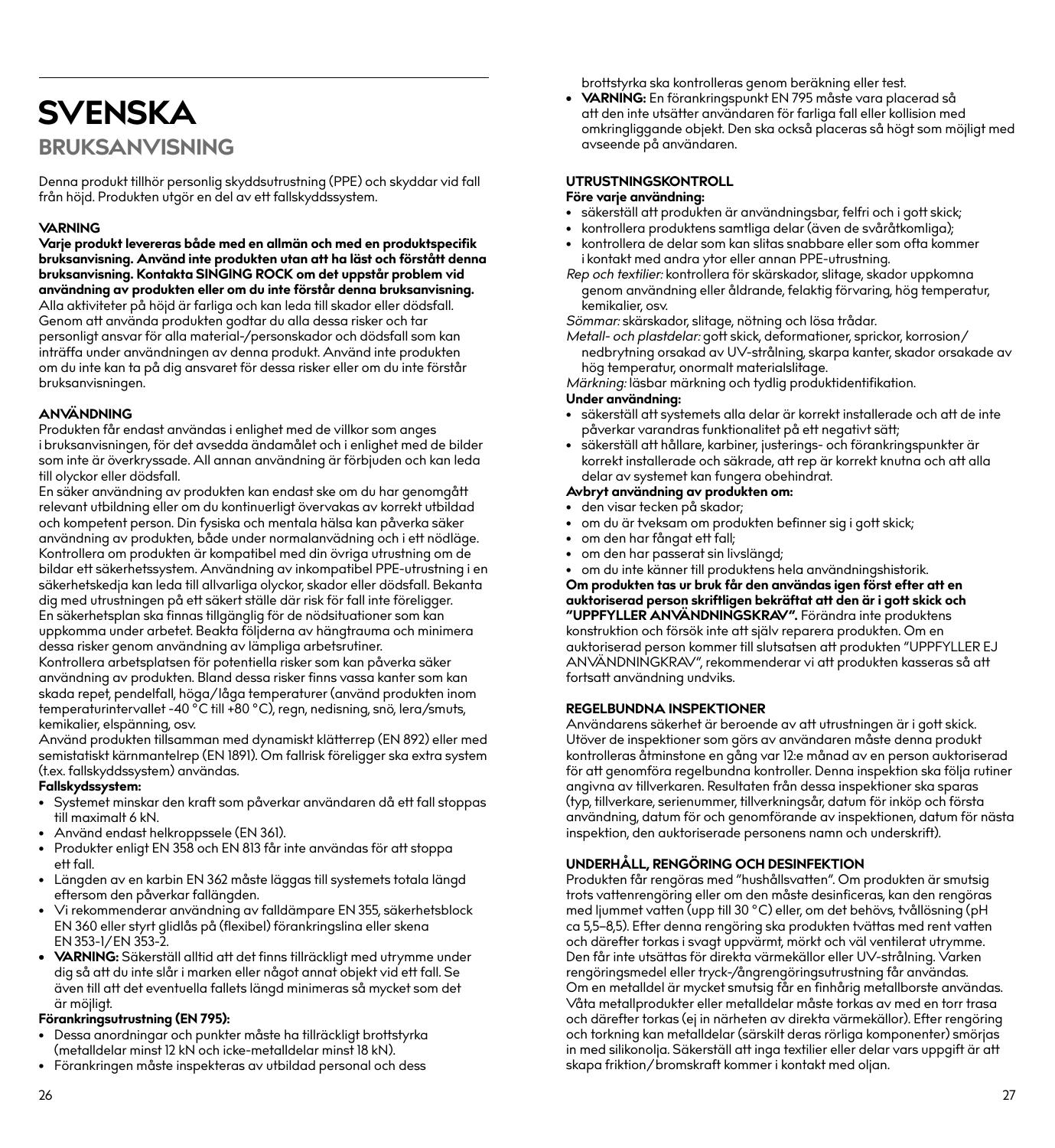#### **TRANSPORT OCH FÖRVARING**

Förvara produkten i dess originalförpackning och skydda den från skador och väderpåverkan: direkt solstrålning (UV-strålning), kemikalier, frätande ämnen, lösningsmedel (syror), korrosiv miljö (hög salthalt), föroreningar (slipytor), fukt, hög/låg temperatur, skarpa kanter, vibrationer, osv. Förvara inte produkten på ett sätt som tvinnar eller trycker ihop den onödigt mycket. Säkerställ alltid att produkten torkat färdigt innan den tas i förvaring.

#### **LIVSLÄNGD**

Produktens livslängd beror på användningsfrekvensen och användningsmiljön. Livslängden kan förkortas av externa faktorer (fukt, temperatur, UV-strålning, osv.) och genom felaktig förvaring och underhåll. Produkten kan skadas så pass allvarligt att den måste kasseras redan efter första användningstillfället. Livslängden anges utan hänsyn tagen till slitage och mekaniska skador och förutsatt att alla nämnda villkor är uppfyllda. Livslängden för textil-PPE-utrustning, selar och rep är 15 år från tillverkningsdatum och 10 år från första användningstillfället. Livslängden för PPE-utrustning i plast, inklusive hjälmar, är strikt begränsad till 10 år från tillverkningsdatum. Om inget annat anges, är livslängden för PPE-utrustning i metall inte specifikt begränsad. För att kunna säkerställa förutsättningar för bästa möjliga underhåll och kontroll av utrustningen och för att maximera dess livslängd rekommenderar vi att PPE-utrustning används av en och samma person.

#### **SINGING ROCKS GARANTI**

3-årig garanti som täcker material- och tillverkningsskador. Garantin täcker inte skador uppkomna till följd av normalt slitage, vårdslöshet, felaktig användning, ej tillåtna modifikationer av produkten och felaktig förvaring.

*Det är ytterst viktigt för användarens säkerhet att denna bruksanvisning översätts till det språk som används i landet där produkten säljs. Bruksanvisningen ska översättas till relevant språk om produkten säljs vidare till ett annat land.*

*EU-försäkran om överensstämmelse och aktuella produktspecifika dokument finns tillgängliga på www.singingrock.com.*

## **SUOMEKSI YLEISET KÄYTTÖOHJEET**

Tämä tuote on henkilönsuojain (PPE), joka suojaa henkilöitä putoamisvaara alta ja on osa putoamissuojajärjestelmä.

#### **VAROITUS**

**Jokaisen tuotteen mukana toimitetaan sekä yleiset että erityiset ohjeet. Älä käytä tätä tuotetta ennen kuin olet lukenut nämä ohjeet huolellisesti ja ymmärtänyt ne. Jos tämän tuotteen käytössä ilmenee ongelmia tai jos et ymmärrä näitä ohjeita, ota yhteyttä SINGING ROCKiin.**

Kaikki korkealla tapahtuva toiminta on vaarallista ja voi johtaa loukkaantumiseen tai kuolemaan. Käyttämällä tätä tuotetta hyväksyt kaikki nämä riskit ja otat henkilökohtaisen vastuun kaikista vahingoista, loukkaantumisista tai kuolemantapauksista, jotka saattavat aiheutua tämän tuotteen käytön seurauksena. Jos et pysty ottamaan vastuuta näistä riskeistä tai jos et ymmärrä näitä ohjeita, älä käytä tätä tuotetta.

#### **KÄYTTÖTARKOITUS**

Käytä tätä tuotetta vain sen käyttöä varten määritellyissä olosuhteissa, ohjeissa kuvattuun käyttötarkoitukseen ja niiden kuvien mukaisesti, joita ei ole yliviivattu. Muu käyttö on kielletty ja voi aiheuttaa onnettomuuksia tai kuoleman.

Voit käyttää tätä tuotetta turvallisesti vain, jos olet saanut asianmukaisen

koulutuksen tai jos olet asianmukaisesti koulutetun ja pätevän henkilön jatkuvassa valvonnassa. Terveytesi sekä henkinen ja fyysinen tilasi voivat .<br>vaikuttaa laitteen käyttäjän turvallisuuteen normaalissa käytössä ja hätätilanteissa.

Tarkista, onko tämä tuote yhteensopiva muiden laitteiden kanssa, kun se kootaan järjestelmäksi. Sopimattoman henkilönsuojainten yhdistelmän käyttäminen varmistusketjussa voi aiheuttaa vakavia tapaturmia ja loukkaantumisia tai jopa kuoleman. Yritä käyttää kaikkia laitteita turvallisessa paikassa ilman putoamisvaaraa. Työn aikana mahdollisesti ilmeneviä hätätilanteita varten on laadittava pelastussuunnitelma. Ota huomioon työstä aiheutuva rasitus ja estä rasitus käyttämällä asianmukaisia työmenetelmiä.

Tarkista, onko työpaikalla mahdollisia riskejä, kuten köyden kulkeminen terävien reunojen tai esineiden yli, heiluva liike rasituksen tai putoamisen aikana, korkeat ja matalat lämpötilat (käytä tuotetta lämpötiloissa, jotka vaihtelevat -40 °C:n ja 80 °C:n välillä), sade, jääpeite, lumi, mutaa, kemialliset aineet, sähkönjohtavuus jne., jotka voivat vaikuttaa turvalliseen käyttöön.

Käytä tuotetta dynaamisen kiipeilyköyden (EN 892) tai vähän venyvän ydinköyden (EN 1891) kanssa. Jos on olemassa putoamisvaara, käytä lisäjärjestelmää, kuten putoamisenestojärjestelmää.

#### **Putoamisen estojärjestelmä:**

- Tämä järjestelmä vähentää käyttäjään kohdistuvia iskuvoimia putoamisen pysäyttämisen aikana enintään 6 kN:iin.
- Käytä ainoastaan kokovartalovaljaita (EN 361).
- EN 358 ja EN 813 -tuotteita ei saa käyttää putoamisen estämiseen.
- EN 362 -liittimen pituus on lisättävä järjestelmän kokonaispituuteen, koska se vaikuttaa putoamispituuteen. Suosittelemme käyttämään EN 355 -energianvaimentimia, EN 360 -tyyppisiä sisäänvedettäviä köysiä tai EN 353-1- ja EN 353-2 -tyyppisiä johdettuja putoamissuojaimia.
- **• VAROITUS:** Varmista aina, että alapuolellasi on riittävästi vapaata tilaa, jotta et putoamistilanteessa osu maahan tai muuhun esteeseen ja että vapaa putoaminen (putoamisen pituus) on mahdollisimman lyhyt.

#### **Kiinnityslaitteet/-pisteet (EN 795):**

- Näillä laitteilla ja pisteillä on oltava riittävä lujuus (metallikappaleilla vähintään 12 kN ja muilla kuin metallikappaleilla vähintään 18 kN).
- Asianmukaisesti koulutetun henkilön on tarkastettava asennus ja tarkistettava se laskemalla tai testaamalla.
- **• VAROITUS:** FI 795 kiinnityspisteen sijainti ei saa aiheuttaa vaarallista putoamisvaaraa tai törmäysvaaraa esteeseen, ja sen on oltava mahdollisimman korkealla käyttäjän sijaintiin nähden.

#### **TARKASTA LAITTEET**

#### **Ennen jokaista käyttökertaa:**

- varmista, että tuote on käyttökelpoinen, täydellinen ja kunnossa;
- tarkasta kaikki tuotteen osat, myös vaikeapääsyiset paikat;
- tarkasta osat, jotka voivat kulua nopeammin tai jotka ovat usein kosketuksissa muiden pintojen tai henkilönsuojainten kanssa.

*Köydet ja tekstiilimateriaalit:* tarkista, ettei niissä ole viiltoja, kuluneita kohtia, käytön ja vanhenemisen, vääränlaisen varastoinnin, korkeiden lämpötilojen, kemikaalien jne. aiheuttamia vaurioita.

*Ompeleet:* tarkista, ettei lanka ole leikattu, revitty, kulunut tai löysä. *Metalli- ja muoviosat:* asianmukainen toimintakunto, muodonmuutokset,

halkeamat, UV-säteilyn aiheuttama korroosio/hajoaminen, terävät reunat, korkeiden lämpötilojen aiheuttamat vauriot, liiallinen materiaalihävikki.

*Merkinnät:* luettavat etiketit ja selkeät tuotetunnisteet. **Käytön aikana:**

- varmista, että järjestelmän yksittäiset osat ovat oikeassa asennossa eivätkä vaikuta haitallisesti tai estä toisiaan;
- varmista, että klipsit, liittimet, säätö- ja kiinnityselementit on asetettu ja kiinnitetty oikein ja että köysi on sidottu kunnolla ja että kaikki on moitteettomassa kunnossa.

#### **Lopeta tuotteen käyttö, jos:**

• siinä on merkkejä vaurioista;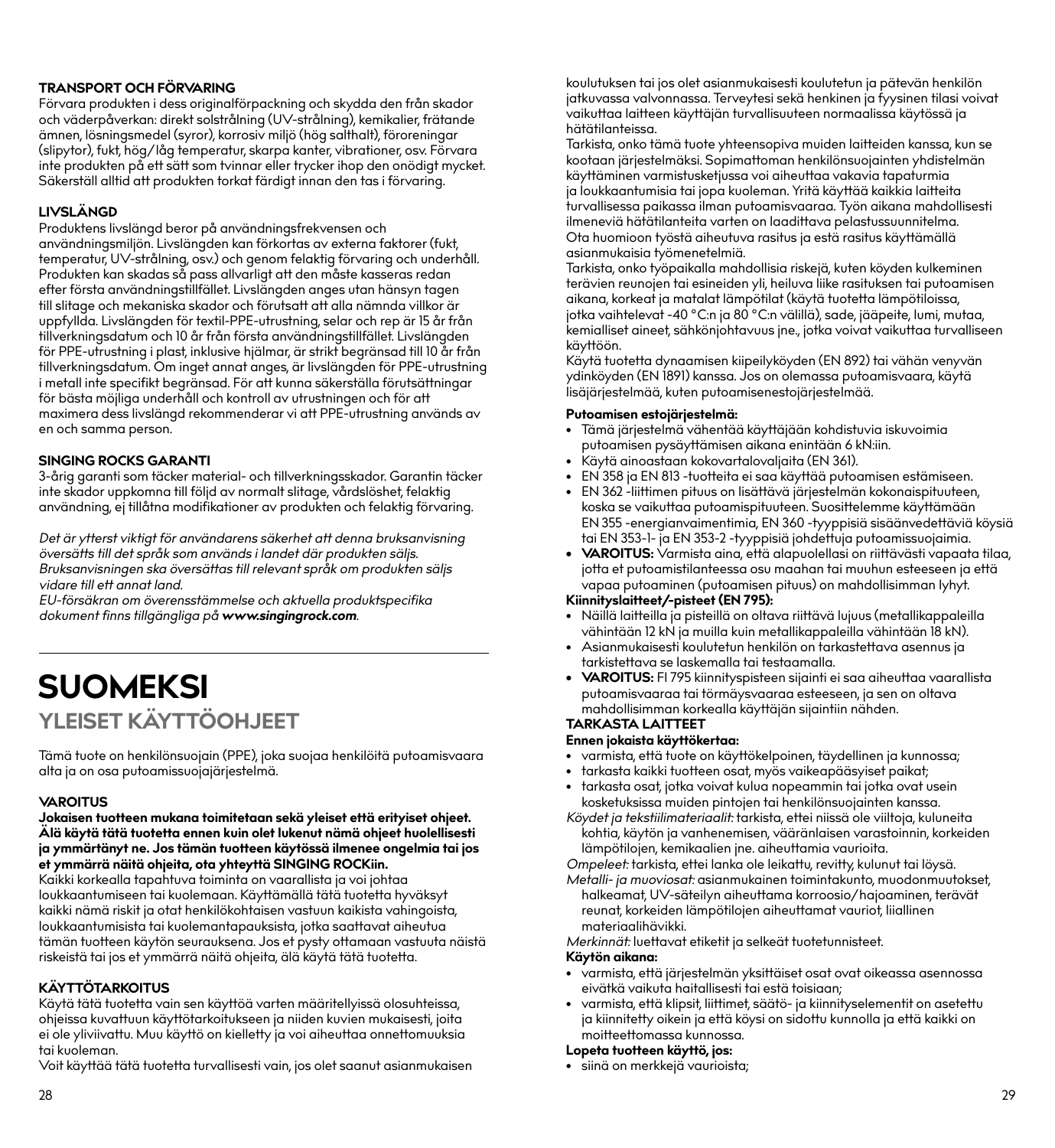- jos sinulla on epäilyksiä sen kunnosta;
- sitä on käytetty putoamisen pysäyttämiseen;
- sen käyttöikä on päättynyt;
- et tunne sen koko historiaa.

**Jos tuote on poistettu käytöstä, sitä ei saa käyttää ennen kuin valtuutettu henkilö vahvistaa kirjallisesti, että se on hyvässä kunnossa ja "SOVELTUVA".** Älä muuta tuotteen rakennetta tai yritä korjata sitä itse. Jos valtuutettu henkilö toteaa tuotteen olevan "EI SOPIVA", suosittelemme

tuotteen tuhoamista, jotta sitä ei voida enää käyttää.

#### **SÄÄNNÖLLISET TARKASTUKSET**

Käyttäjän turvallisuus riippuu laitteiden moitteettomasta kunnosta. Käyttäjän suorittamien tarkastusten lisäksi tämä tuote on tarkastettava vähintään kerran 12 kuukaudessa valmistajan määräämien menettelyjen mukaisesti henkilön toimesta, jolla on valtuudet suorittaa säännöllisiä tarkastuksia. Tarkastusten tulokset on kirjattava (tyyppi, valmistaja, sarjanumero, valmistusvuosi, ostopäivä ja ensimmäinen käyttöpäivä, tarkastuspäivä ja tarkastuksen kulku, seuraavan tarkastuksen päivämäärä, valtuutetun henkilön nimi ja allekirjoitus).

#### **HUOLTO, PUHDISTUS JA DESINFIOINTI**

Tuote voidaan pestä puhtaalla vedellä. Jos se on edelleen likainen pesun jälkeen tai jos se on desinfioitava, voit käyttää haaleaa vettä (enintään 30 °C) ja tarvittaessa saippualiuosta (n. pH 5,5–8,5). Sen jälkeen tuote on pestävä puhtaalla vedellä ja kuivattava hieman lämmitetyssä, pimeässä ja hyvin tuuletetussa tilassa, kaukana lämmön ja UV-säteilyn lähteistä. Pesuaineita, paine- tai höyrypesulaitteita ei saa käyttää. Jos metallituote on erittäin likainen, voidaan käyttää hienoa harjaa. Märät metallituotteet tai -osat on pyyhittävä kuivalla liinalla ja kuivattava kaukana suorista lämmönlähteistä. Puhdistuksen ja kuivauksen jälkeen metalliosat ja erityisesti niiden liikkuvat osat voidaan voidella silikoniöljyllä siten, että tekstiiliosat tai osat, jotka on tarkoitettu aiheuttamaan kitkaa/jarrutusta, eivät vaikuta niihin.

#### **KULJETTAMINEN JA VARASTOINTI**

Säilytä tuote alkuperäispakkauksessa ja suojaa se vaurioilta ja sään vaikutuksilta: suoralta auringonvalolta (UV-säteily), kemiallisilta aineilta, syövyttäviltä aineilta, liuottimilta (hapot), syövyttävältä ympäristöltä (korkea suolapitoisuus), epäpuhtauksilta (hankausaineet), kosteudelta, korkeilta ja matalilta lämpötiloilta, teräviltä reunoilta, tärinältä jne. Älä säilytä tuotetta liian vääntyneenä tai puristettuna, äläkä koskaan säilytä sitä ennen kuin se on kuivattu perusteellisesti.

#### **KÄYTTÖIKÄ**

Tuotteen käyttöikä riippuu käytön intensiteetistä ja ympäristöstä, jossa sitä käytetään. Sitä voivat heikentää ulkoiset vaikutukset (kosteus, lämpötila, UV-säteily jne.) sekä virheellinen varastointi ja huolto. Tuote voi vaurioitua jopa ensimmäisen käyttökerran jälkeen siinä määrin, että se on poistettava käytöstä. Käyttöikä on ilmoitettu ottamatta huomioon kulumista tai mekaanisia vaurioita ja kaikkien tässä kuvattujen ehtojen täyttyessä. Tekstiilisen henkilönsuojaimen, valjaiden ja köyden käyttöikä on 15 vuotta valmistuspäivästä ja 10 vuotta ensimmäisestä käyttökerrasta. Muovisten henkilönsuojainten, myös kypärien, käyttöikä on tiukasti rajoitettu 10 vuoteen valmistuspäivästä. Ellei toisin mainita, metallisen henkilönsuojaimen käyttöikää ei ole tiukasti rajoitettu. Parhaan mahdollisen huollon ja tarkastuksen toteuttamiseksi ja maksimaalisen käyttöiän saavuttamiseksi suosittelemme, että suojainta käytetään henkilökohtaisena varusteena.

#### **SINGING ROCK TAKUU**

3 vuoden takuu, joka kattaa materiaali- ja valmistusvirheet. Takuu ei kata vikoja, jotka johtuvat tavanomaisesta kulumisesta, huolimattomuudesta, epäasianmukaisesta käytöstä, kielletyistä muutoksista tai epäasianmukaisesta varastoinnista.

*Käyttäjän turvallisuuden kannalta on olennaista, että nämä ohjeet käännetään sen maan kielelle, jossa tuotetta aiotaan käyttää, samoin kuin siinä tapauksessa, että tuote myydään edelleen alkuperäisen kohdemaan ulkopuolelle.*

*EU-vaatimustenmukaisuusvakuutus ja ajantasaiset tuotteeseen liittyvät asiakirjat ovat saatavilla osoitteessa www.singingrock.com.*

## **NORSK GENERELL BRUKSANVISNING**

Dette produktet er et personlig verneutstyr (PVU), som beskytter personer mot risikoen for å falle fra høyden og utgjør en del av et fallsikringssystem.

#### **ADVARSEL**

**Hvert produkt leveres med både generelle og spesifikke instruksjoner. Ikke bruk dette produktet før du har lest disse instruksjonene nøye og forstått dem. Kontakt SINGING ROCK hvis det er noen problemer med bruken av dette produktet, eller hvis du ikke forstår disse instruksjonene.**

Alle aktiviteter i høyden er farlige og kan føre til personskade eller død. Når du tar dette produktet i bruk anerkjenner du alle disse risikoene og tar personlig ansvar for skader, personskader eller dødsfall som kan være forårsaket som følge av bruk av dette produktet. Hvis du ikke klarer å påta deg ansvaret for disse risikoene, eller hvis du ikke forstår disse instruksjonene, skal du ikke bruke dette produktet.

#### **BRUK**

Bruk bare dette produktet under de betingelser det er spesifisert for dets bruk, til det tiltenkte formålet beskrevet i instruksjonene og i henhold til bildene som ikke er krysset over. All annen bruk er forbudt og kan forårsake ulykker eller død. Du kan bare bruke dette produktet trygt hvis du har fått opplæring eller hvis du er under konstant tilsyn av en riktig opplært og kompetent person. Din helse og psykiske og fysiske tilstand kan påvirke sikkerheten til deg som bruker av utstyret, både ved normal bruk og i nødstilfeller.

Kontroller at dette produktet er kompatibelt med andre utstyr når det er satt sammen i et fallsikringssystem. Bruk av en uegnet kombinasjon av personlig verneutstyr i sikringskjeden kan føre til alvorlige ulykker og personskader eller død. Forsøk å bruke alt utstyret på et trygt sted uten fare for å falle. En redningsplan skal være på plass for å håndtere nødsituasjoner som kan oppstå under arbeidet. Vær oppmerksom på effekten av hengetraumer og eliminere dem ved å bruke riktige arbeidsprosedyrer.

Kontroller potensielle farer på arbeidsplassen, for eksempel å føre tauet over skarpe kanter eller gjenstander, pendelbevegelse under et fall, høye og lave temperaturer (bruk produktet i temperaturer fra -40 °C til 80 °C), regn, frostdekke, snø, gjørme, kjemiske midler, elektrisk ledningsevne osv som kan påvirke sikker bruk.

Bruk produktet med et dynamisk klatretau (EN 892) eller med et semistatisk tau (EN 1891). Hvis det er fare for fall, bruk et ekstra system, for eksempel et fallsikringssystem.

#### **Fallsikringssystem:**

- Dette systemet reduserer kraften som påvirker brukeren ved oppbremsing av et fall, til maksimalt 6 kN.
- Bruk kun en helkroppsele (EN 361).
- EN 358 og EN 813-produkter må ikke brukes til å arrestere fall. Lengden på EN 362-koblingsstykket må legges til systemets totale lengde ettersom den påvirker falllengden.
- Vi anbefaler bruk av EN 355 energabsorbere, EN 360 fallblokk eller EN 353-1 og EN 353-2 løpebremser.
- **• ADVARSEL:** Forsikre deg alltid om at det er nok ledig plass under deg slik at du ikke treffer bakken eller andre hindringer i tilfelle et fall, og at fritt fall (lengden på fallet) reduseres til et minimum.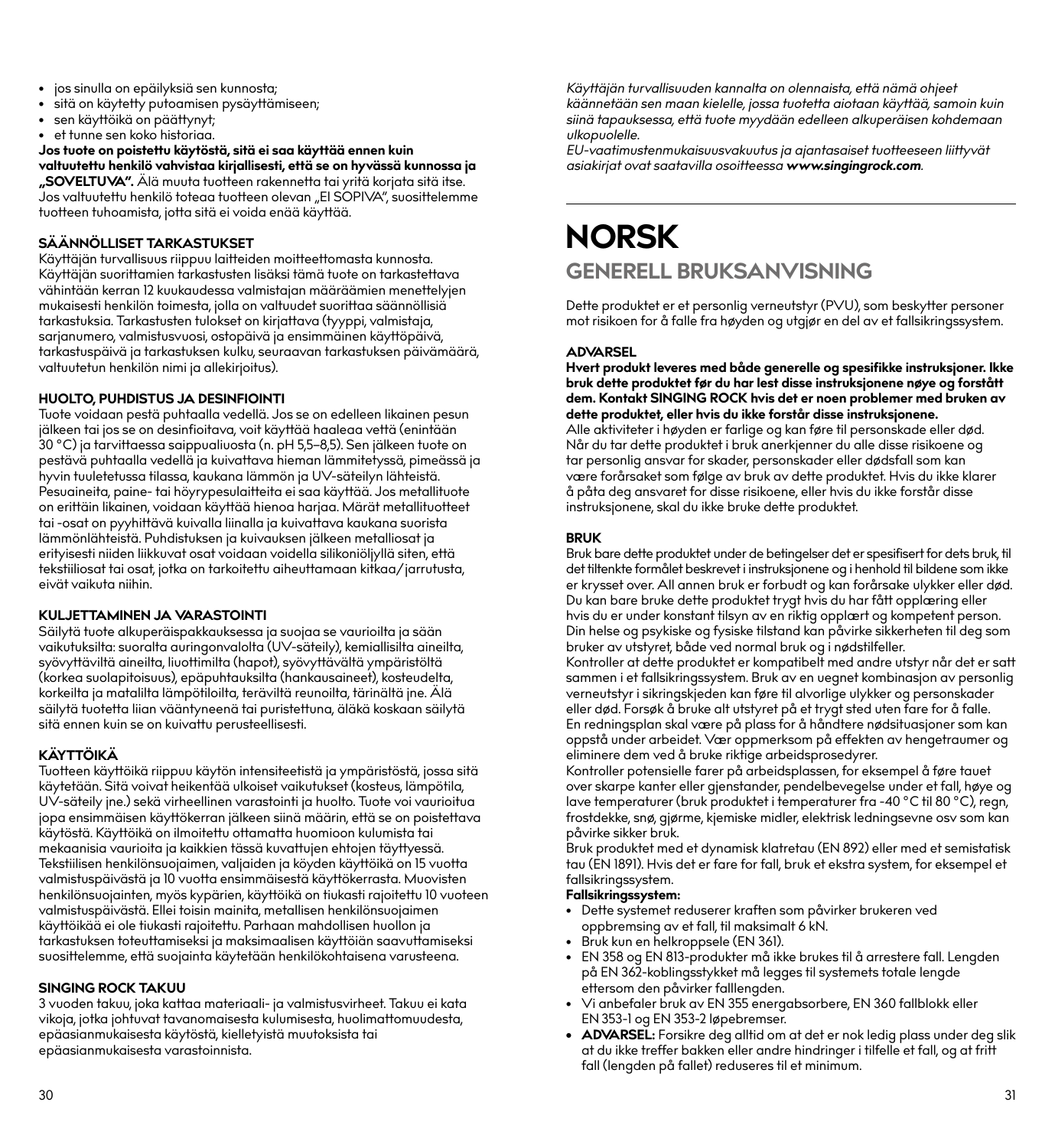#### **Ankerenheter/punkter (EN 795):**

- Disse enhetene og punktene må ha tilstrekkelig styrke (metallenheter minst 12 kN og ikke-metallenheter minst 18 kN).
- Installasjonen må inspiseres av en sakkyndig person og kontrolleres ved beregning eller testing.
- **• ADVARSEL:** Plasseringen av et EN 795 forankringspunkt må ikke sette deg i fare for farlig fall eller kollisjon med en hindring, og må være så høyt som mulig med hensyn til brukerens posisjon.

#### **KONTROLLER UTSTYRET**

#### **Før hver bruk:**

- forsikre deg om at produktet er brukbart, komplett og i god stand;
- inspiser alle produktdelene, selv på mindre tilgjengelige steder;
- undersøk de delene som kan slites raskere eller som er i hyppig kontakt med andre overflater eller personlig verneutstyr.
- *Tau og tekstilmaterialer:* sjekk for kutt, utslitte steder, skader forårsaket av bruk og aldring, feil lagring, høye temperaturer, kjemikalier, etc.

*Sømmer:* sjekk for kutt, rifter, slitte eller løse tråder.

*Metall- og plastkomponenter:* riktig funksjonalitet, deformasjoner, sprekker, korrosjon / nedbrytning forårsaket av UV-stråling, skarpe kanter, skader forårsaket av høye temperaturer, stor slitasje på materialet.

*Merking:* lesbare etiketter og tydelig produktidentifikasjon.

#### **Under bruk:**

- forsikre deg om at de enkelte systemdelene er i riktig posisjon og ikke påvirker eller hindrer hverandre negativt;
- forsikre deg om at klips, koblingsstykker, justerings- og festeelementer er riktig montert og festet, og at tauet er ordentlig bundet, og at alt er i feilfri stand.

#### **Slutt å bruke produktet hvis:**

- det viser tegn på skade;
- om du er i tvil om tilstanden til produktet;
- det har blitt brukt til å stoppe et fall;
- det er forbi sin levetid;
- du ikke vet hele brukshistorikken til produktet.

**Om produktet tas ut av bruk, skal det ikke benyttes før en sakkyndig person skriftlig bekrefter at det er i god stand og ihht bruksanvisning og gjeldende standard.** Ikke endre produktets konstruksjon eller prøv å reparere det selv. Hvis en sakkyndig person identifiserer produktet som ikke egnet for bruk, anbefaler vi at du ødelegger produktet slik at det ikke kan brukes mer.

#### **PERIODISKE INSPEKSJONER**

Brukersikkerheten avhenger av utstyrets feilfrie tilstand. Bortsett fra inspeksjoner utført av brukeren, skal dette produktet inspiseres minst en gang hver 12. måned i henhold til prosedyrene foreskrevet av produsenten, av en person som er autorisert til å utføre regelmessige inspeksjoner. Resultatene av slike inspeksjoner må registreres (type, produsent, serienummer, produksjonsår, kjøpsdato og dato for første gangs bruk, dato for inspeksjonen og resultatet av denne, dato for neste inspeksjon, navn og signatur på sakkyndig inspektør).

#### **VEDLIKEHOLD, RENGJØRING OG DESINFESJON**

Produktet kan vaskes med rent vann. Hvis det fremdeles er skittent etter vask, eller hvis du trenger å desinfisere det, kan du bruke lunkent vann (opptil 30 °C), og om nødvendig kan en såpeveske (ca. pH 5,5–8,5) brukes. Deretter må produktet vaskes i rent vann og tørkes i et lett oppvarmet, mørkt og godt ventilert rom, borte fra varme- og UV-strålingskilder. Ingen rengjøringsmidler, høytrykks- eller damprenser kan brukes. Hvis et metallprodukt er ekstremt skittent, kan det brukes en fin børste. Våte metallprodukter eller deler må tørkes av med en tørr klut og tørkes, uten eksponering fra direkte varmekilder. Etter rengjøring og tørking kan metallkomponenter og spesielt deres bevegelige deler smøres med silikonolje på en slik måte at ingen tekstildeler eller deler som er beregnet på å forårsake friksjon/bremsing påvirkes.

#### **TRANSPORT OG LAGRING**

Oppbevar produktet i originalemballasjen og beskytt det mot skader og værpåvirkning: direkte sollys (UV-stråling), kjemiske midler, etsende midler, løsningsmidler (syrer), etsende miljø (høy saltholdighet), urenheter (slipemidler), fuktighet, høye- og lave temperaturer, skarpe kanter, vibrasjoner osv. Ikke oppbevar produktet for mye vridd eller komprimert, og lagre det aldri før du tørker det grundig.

#### **LEVETID**

Produktets levetid avhenger av intensiteten i bruken og av miljøet det brukes i. Det kan reduseres av ytre påvirkninger (fuktighet, temperatur, UV-stråling, etc.) og av feil lagring og vedlikehold. Produktet kan bli skadet selv etter første gangs bruk i en slik grad at det må tas ut av bruk. Levetiden er spesifisert uten å ta hensyn til slitasje eller mekanisk skade og med alle vilkårene beskrevet her. Levetiden til tekstil-PVU, sele og tau er 15 år fra produksjonsdatoen og 10 år fra første gangs bruk. Levetiden til personlig verneutstyr av plast inkludert hjelmer er strengt begrenset til 10 år fra produksjonsdatoen. Med mindre annet er angitt, er levetiden til personlig verneutstyr av metall ikke begrenset. For å gi best mulig vedlikehold og inspeksjon og for å oppnå maksimal levetid, anbefaler vi å bruke verneutstyret som et personlig produkt.

#### **SINGING ROCK GARANTI**

3 års garanti som dekker material- og produksjonsfeil. Garantien dekker ikke feil forårsaket av vanlig slitasje, uaktsomhet, feil bruk, forbudte modifikasjoner og feil lagring.

*Det er viktig for brukerens sikkerhet at denne instruksjonen oversettes til gjeldende språk i landet der produktet skal brukes, også i tilfelle videresalg utenfor det opprinnelige bestemmelseslandet.*

*EU-samsvarserklæring og oppdaterte, produktrelaterte dokumenter er tilgjengelig på www.singingrock.com.*

## **POLSKI OGÓLNA INSTRUKCJA UŻYTKOWANIA**

Ten produkt jest środkiem ochrony indywidualnej (ŚOI), chroni przed ryzykiem upadku z wysokości i stanowi część systemu ochrony przed upadkiem.

#### **UWAGA**

**Każdy produkt jest dostarczony wraz z ogólną, jak i szczegółową instrukcją. Nie używaj tego produktu przed uważnym zapoznaniem się i pełnym zrozumieniem tych instrukcji. W przypadku jakichkolwiek problemów z uzytkowaniem tego produktu lub niezrozumieniem tej instrukcji, należy skontaktować się z SINGING ROCK.**

Wszystkie aktywności na wysokości są niebezpieczne i mogą prowadzićdo kalectwa lub śmierci. Korzystajac z tego produktu, użytkownik akceptuje wszystkie ryzyka oraz ponosi osobistą odpowiedzialność za każde zniszczenia, obrażenia lub śmierć, które mogły zostać spowodowane użytkowaniem tego produktu. Jeśli użytkownik nie jest w stanie wziać na siebie odpowiedzialności za wymienione ryzyka lub nie rozumie tych instrukcji, nie powinien użytkować tego produktu.

#### **UŻYTKOWANIE**

Należy użytkować produkt tylko zgodnie z jego przeznaczeniem, w warunkach określonych do jego użytku w instrukcji obsługi oraz zgodnie z nieprzekreślonymi obrazkami. Każdy inny sposób użycia jest niedozwolony i może skutkować wypadkiem lub śmiercią. Bezpieczne korzystanie z produktu jest możliwe tylko wtedy, gdy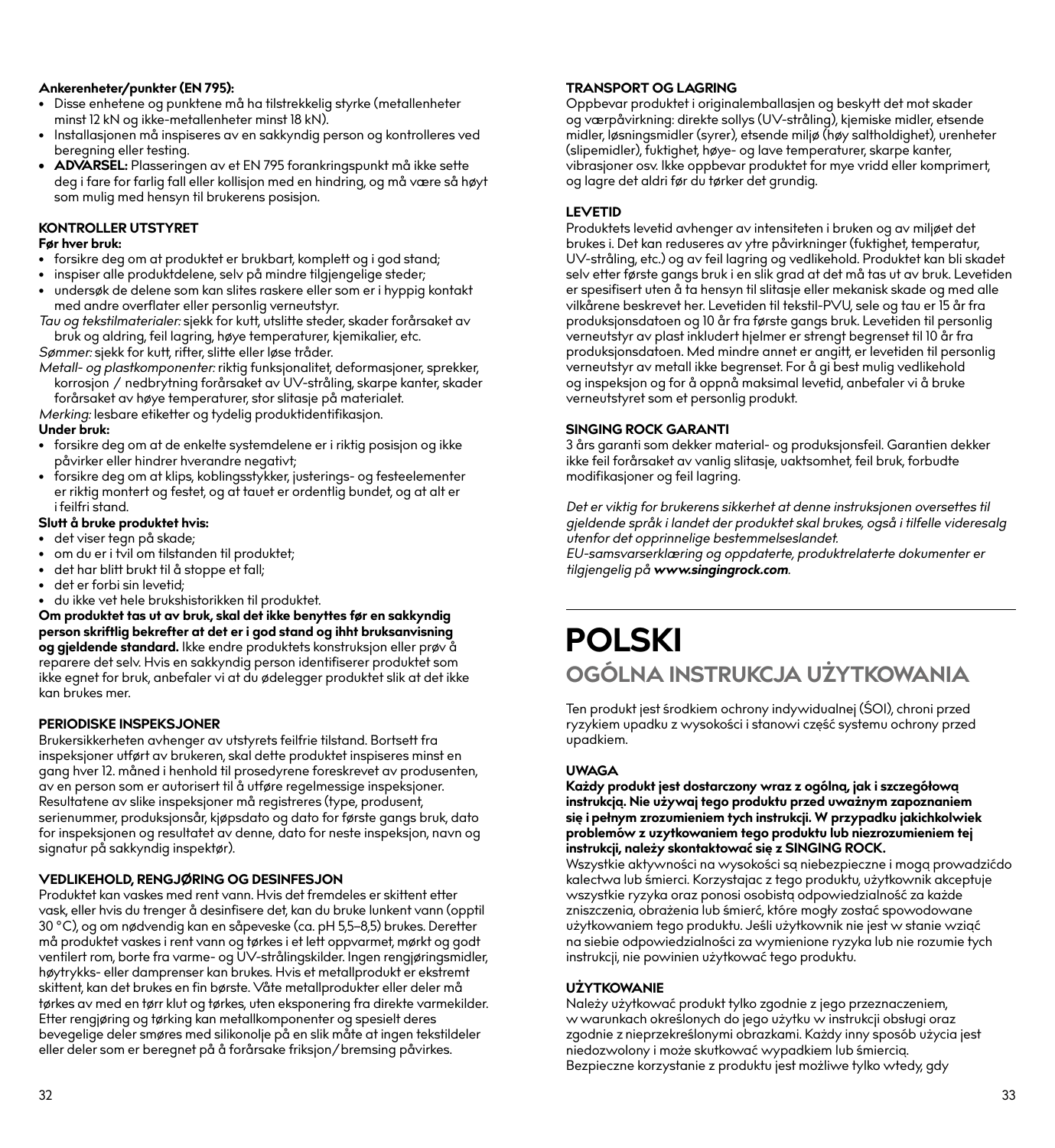użytkownik jest odpowiednio przeszkolony lub jest pod nadzorem odpowiednio przeszkolonej i kompetentnej osoby. Stan zdrowia ,psychiki i waruki fizyczne użytkownika mogą wpływać na bezpieczeństwo użytkowania wyposażenia w normalnym jak i awaryjnym użyciu. Należy sprawdzić, czy ten produkt jest kompatybilny z innymi częściami wyposażenia składającymi się na system. Użycie niewłaściwych kombinacji środków ochrony indywidualnej w łancuchu bezpieczeństwa może prowadzić do poważnych obrażeń lub śmierci. Należy sprawdzić wszystkie elementy wyposażenia w bezpiecznym miejscu, bez ryzyka upadku. W miejscu pracy musi znajdować się plan ratunkowy dla wszystkich sytuacji awaryjnych, które mogą przydarzyć się w czasie pracy. Należy wziąć pod uwagę efekty szoku wiszenia i wyeliminować je korzystając z odpowiednich procedur pracy.

Należy sprawdzić miejsce pracy pod kątem potencjalnych zagrożeń, jak np. lina biegnąca przez ostre krawędzie lub obiekty, efekt wahadła przy upadku, wysokie lub niskie temperatury (należy użytkować produkt w temperaturach od -40 °C do 80 °C), deszcz, lód, szron, śnieg, błoto, środki chemiczne, przewodność elektryczna itp.; które mogą mieć wpływ na bezpieczne użytkowanie przedmiotu.

Należy użytkować produkt wraz z dynamiczną liną wspinaczkową (EN 892) lub z liną rdzeniową w oplocie o niskiej rozciągliwości (EN 1891). Jeżeli istnieje ryzyko upadku, należy użyć dodatkowego systemu, jak na przykład amortyzacji skutków odpadnięcia.

#### **System ochorny przed upadkiem:**

- Ten system redukuje siły dynamiczne działające na użytkownika przy wyłapywaniu upadku do maksymalnie 6 kN.
- Należy używać tylko pełną uprząż (EN 361).
- Produkty spełniajace normy EN 358 oraz EN 813 nie mogą być używane do wyłapywania upadków.
- Długość łącznika EN 362 musi być dodana do całkowitej długości systemu, jako że wpływa na długość upadku.
- Zaleca się używać absorberów energii EN 355, urządzeń samohamownych EN 360 lub urządzenia samohamowne z prowadnicą EN 353-1 lub EN 353-2.
- **• UWAGA:** Należy zawsze upewnić się, że pod użytkownikiem jest wystarczająca wolna przestrzeń, by w razie upadku nie uderzył w przeszkody lub ziemię, a długość swobodnego upadku jest zredukowana do minimum.

#### **Urządzenia/punkty kotwiczące (EN 795):**

- Urządzenia i punkty muszą mieć wystarczającą wytrzymałość (elementy metalowe minimum 12 kN, elementy nie metalowe minimum 18 kN).
- Montaż musi być skontrolowany przez uprawnioną osobę, a zainstalowane punkty/urządzenia sprawdzone przez obliczenia lub test.
- **• UWAGA:** Umiejscowienie punktu kotwiczącego EN 795 nie może narażać użytkownika na ryzyko niebezpiecznego upadku lub zderzenia z przeszkodą, a także musi być możliwie najwyżej w stosunku do pozycji użytkownika.

#### **KONTROLA PRODUKTU**

#### **Przed każdym użyciem:**

- należy upewnić się, że produkt nadaje się do użytku, jest kompletny i poprawnie działa;
- należy sprawdzić wszystkie części produktu, również te w mniej dostępnych miejscach;
- należy sprawdzić te części, które mogą zużywać się szybciej lub mają częsty kontakt z innymi powierzchniami lub środkami ochrony indrywidualnej.
- *Liny, taśmy i inne tekstylia:* należy sprawdzić pod kątem przecięć, miejscowych przetarć, uszkodzeń spowodowanych starzeniem się sprzętu, niepoprawnym przechowywaniem, wysokimi temperaturami, chemikaliami itp.

*Szwy:* należy sprawdzić pod kątem przecięć, przedarć, zużytych lub luźnych nici. *Metalowe i plastikowe komponenty:* należy sprawdzić pod kątem właściwej pracy, odkształceń, pęknięć, korozji/degradacji

spowodowanej promieniowaniem UV, ostrych krawędzi, uszkodzeń spowodowanych wysoką temperaturą, znacznych ubytków materiału.

*Oznaczenia:* należy upewnić się, że etykiety są czytelne a identyfikacia produktu jasna.

#### **W czasie użytkowania:**

- należy upewnić się, że każda z części systemu z osobna jest we właściwej pozycji i nie wpływa negatywnie na działanie innych elementów;
- należy upewnić się, że klamry, łączniki, elementy regulacyjne i złączne są ustawione właściwie, są zabezpieczone oraz że lina jest właściwie zawiązana, oraz że wszystko jest w stanie nie budzącym wątpliwości.

#### **Produkt nie nadaje siędo użytku gdy:**

- posiada jakiekolwiek znaki uszkodzenia;
- użytkownik ma wątpliwości co do jego stanu;
- został użyty do wyłapania upadku;
- skończył się czas jego przydatności;
- użytkownik nie zna jego pełnej historii.

**Jeżeli produkt został wyłączony z użytku, nie moze być używany dopóki uprawniona osoba nie potwierdzi pisemnie, że jest w dobrym stanie i 'SPEŁNIA WARUNKI".** Nie wolno modyfikować konstrukcji produktu ani naprawiać go samemu. Jeżeli uprawniona osoba określi produkt jako 'NIE SPEŁNIAJĄCY WARUNKÓW', zalecamy jego zniszczenie tak, by dalsze użytkowanie produktu było niemożliwe.

#### **OKRESOWE INSPEKCJE**

Bezpieczeństwo użytkownika zależy od nienagannego stanu wyposażenia. Oprócz inspekcji przeprowadzanych przez użytkownika, produkt ten musi podlegać przeglądowi przynajmniej raz na 12 miesięcy według procedur określonych przez producenta oraz przez osobę upoważnioną do wykonywania przeglądów okresowych. Wyniki takich przeglądów muszą być zapisywane (rodzaj, producent, numer seryjny, rok produkcji, data zakupu oraz pierwszego użycia, data i przebieg kontroli, data kolejnego przeglądu, imię, nazwisko i podpis osoby upoważnionej).

#### **UTRZYMANIE, CZYSZCZENIE I DEZYNFEKCJA**

Produkt może być myty w wodzie pitnej. Jeżeli produkt w dalszym ciągu jest brudny lub wymaga dezynfekcji, można go umyć w ciepłej wodzie (do 30 °C), a jeśli zajdzie taka potrzeba, można zastosować roztwór mydła (pH ok 5.5-8.5). Po wszystkim produkt musi zostać umyty w czystej wodzie i wysuszony w lekko ogrzewanym, ciemnym i dobrze wentylowanym pomieszczeniu, z dala od źródeł ciepła i promieniowania UV. Nie wolno używać detergentów, ani myjek parowych/ciśnieniowych. W przypadku silnego zabrudzenia metalowego produktu, można użyć drobnej szczotki. Mokre metalowe produkty lub części muszą być wytarte suchą szmatką i wysuszone z dala od bezpośrednich źródeł ciepła. Po wyczyszczeniu i wysuszeniu, metalowe komponenty, a w szczególności ich ruchome części, mogą być nasmarowane smarem silikonowym w taki sposób, by nie zostały nim ubrudzone żadne elementy tekstylne lub części, których zadaniem jest generowanie tarcia/siły hamującej.

#### **TRANSPORT I PRZECHOWYWANIE**

Należy przechowywać produkt w jego oryginalnym opakowanu oraz chronić przed uszkodzeniem oraz wpływem środowiska: bezpośredniego światła słonecznego (promieniowanie UV), środkami chemicznymi, substancjami żrącymi, rozpuszczalnikami (kwasami), środowiskiem korozyjnym (wysokie zasolenie), zanieczyszczeniami (materiały ścierne), wilgocią, wysokimi i niskimi temperaturami, ostrymi krawędziami, wibracjami itp. Nie należy przechowywać produktu nadmiernie skręconego lub ściśniętego, nie wolno przechowywać przed dokładnym jego wysuszeniem.

#### **TRWAŁOŚĆ**

Trwałość produktu zależy od intensywności użycia oraz środowiska, w jakim był użytkowany. Trwałość produktu może być zmniejszona przez czynniki zewnętrzne (wilgoć, temperatura, promieniowanie UV itp.) oraz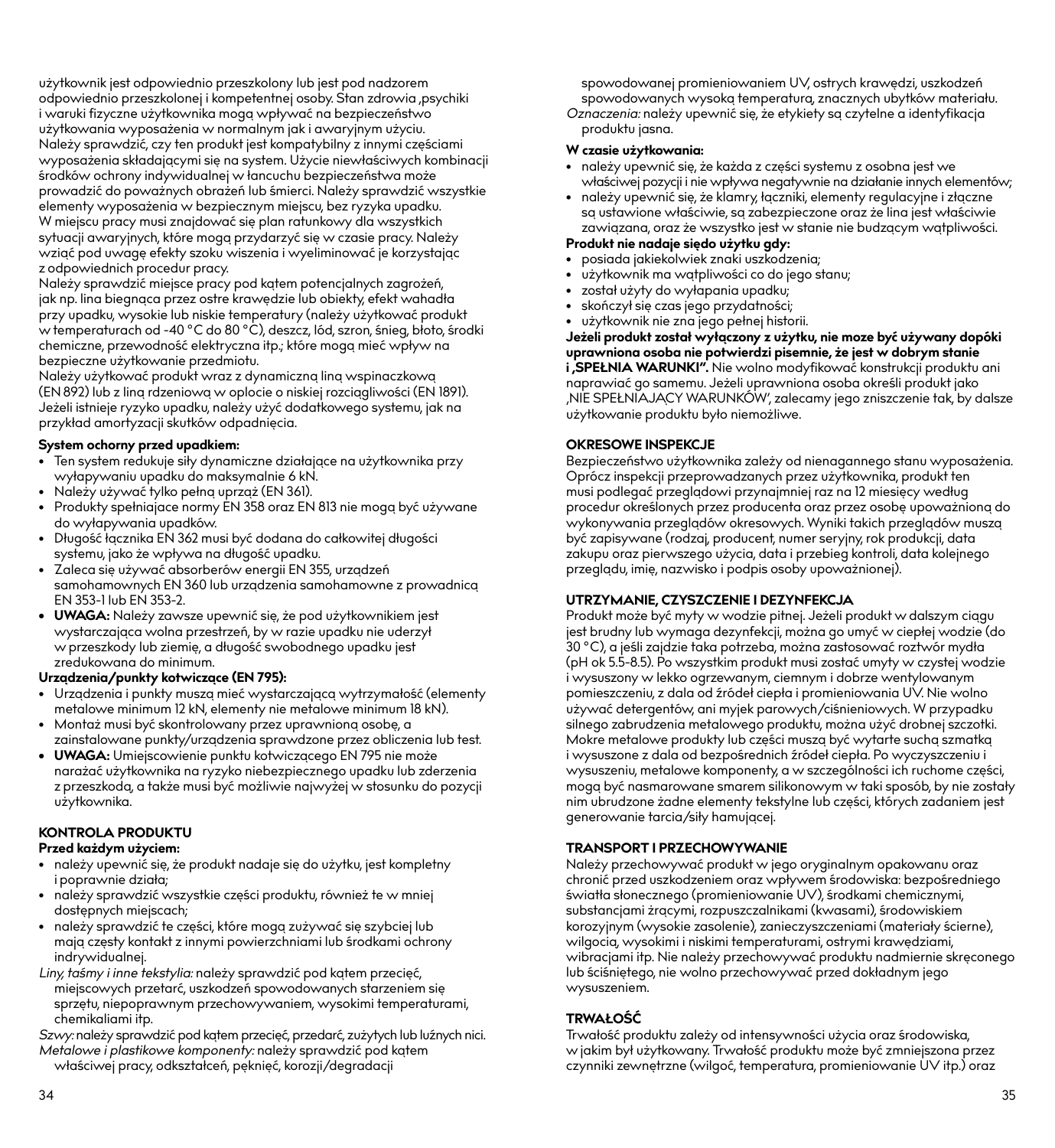przez niewłaściwe przechowywanie lub utrzymanie. Produkt może zostać uszkodzony nawet przy pierwszym użyciu do takiego stopnia, że nie będzie mógł być dalej używany. Trwałość produktu jest określona bez wzięcia pod uwagę zużycia lub uszkodzeń mechanicznych, oraz z uwzględnieniem wszystkich warunków opisanych w instrukcji. Trwałość tekstylnych ŚOI, uprzęży oraz lin wynosi 15 lat od daty produkcji oraz 10 lat od pierwszego użycia. Trwałość plastikowych ŚOI, włączając w to kaski, jest ściśle ograniczona do 10 lat od daty produkcji. Jeśli nie określono inaczej, trwałość metalowych ŚOI nie jest ściśle ograniczona. Aby zapewnić najlepsze warunki utrzymania i przeglądów oraz by osiagnąć największą możliwą trwałość, zalecamy używać ŚOI jako przedmioty osobiste.

#### **GWARANCJA SINGING ROCK**

3- letnia gwarancja obejmująca wady produkcyjne i materiałowe. Gwarancja nie obejmuje uszkodzeń spowodowanych normalnym zużyciem, zaniedbaniem, niewłaściwym użytkowaniem, zakazanymi modyfikacjami czy niewłaściwym przechowywaniem.

*Ze względów bezpieczeństwa użytkownika niezbędnym jest, aby ta instrukcja obsługi została przetłumaczona na język kraju, w którym produkt będzie użytkowany, a także w przypadku odsprzedaży produktu poza pierwotnym krajem przeznaczenia.*

*Deklaracja zgodności EU oraz aktualne dokumenty dotyczące produktu są dostępne na stronie www.singingrock.com.*

## **SLOVENSKY VŠEOBECNÝ NÁVOD NA POUŽITIE**

Tento výrobok je osobný ochranný prostriedok (OOP), chráni pred rizikom pádu z výšky a tvorí súčasť systému ochrany osôb proti pádu.

#### **UPOZORNENIE**

#### **Ku každému výrobku je dodávaný všeobecný a špecifický návod. Nepoužívajte tento výrobok bez starostlivého prečítania a pochopenia týchto návodov. V prípade problému s použitím výrobku alebo porozumením návodu kontaktujte prosím SINGING ROCK.**

Všetky aktivity vo výškach sú nebezpečné aktivity, pri ktorých sú možné zranenia a smrť. Použitím tohto výrobku súhlasíte so všetkými odpovedajúcimi rizikami a osobne nesiete odpovednosť za všetky prípadné škody, zranenie alebo smrť, ku ktorým by došlo v spojitosti s použitím tohto výrobku. Ak nie ste schopný niesť zodpovednosť za tieto riziká alebo nerozumiete tomuto návodu, nepoužívajte tento výrobok.

#### **POKYNY NA POUŽITIE**

Tento výrobok používajte len v rámci stanovených podmienok k používaniu a pre zamýšľaný účel popísaný v návode a podľa nepreškrtnutých grafických zobrazení. Každé iné použitie je zakázané a môže viesť k nehode alebo smrti.

Výrobok môžete bezpečne používať iba pokiaľ ste odborne preškolený alebo pod trvalím priamim dohľadom odborne vycvičenej a spôsobilej osoby. Vaša zdravotná, mentálna a fyzická kondícia je dôležitá pre bezpečné používanie výrobku v normálnom aj v nudzovom režime. Overte, že tento výrobok je kompatibilný s ostatnými prvkami systému ochrany osôb proti pádu. Použitie nevhodnej kombinácie prostriedku OOP v istiacom reťazci môže dôjsť k vážnej nehode, zraneniu alebo smrti. Vyskúšajte všetko vybavenie na bezpečnom mieste bez rizika pádu. Na pracovisku musí byť k dispozícii plán pre záchranu a musí zohladňovať všetky núdzové situácie pri práci. Zohladnite účinky možného traumatu zo zavesenia a eliminujte ich vhodnými pracovnými postupy. Overte potenciálne nebezpečie na pracovisku, napr. vedenie a zaťažovanie cez ostré hrany či predmety alebo kyvadlové pohyby pri páde, vysoké a nízke teploty (používajte v rozmedzí teplôt -40 °C až 80 °C), dážď, námraza, sneh, blato, chemické činidlá, elektrická vodivosť, atď., ktoré môžu ovplyvniť bezpečné používanie.

Používajte s dynamickým horolezeckým lanom (EN 892) alebo s nízko lanom s oplášteným jadrom (EN 1891). Pokiaľ existuje riziko pádu, použite dodatočný systém, napr. systém zachytenia pádu.

#### **Systém zachytenia pádu:**

- Obmedzuje rázové sily vyvinuté na užívateľov v priebehu zachytenia pádu na max. 6 kN.
- Používajte výhradne celotelový postroj (EN 361).
- Výrobky EN 358 a EN 813 nesmie byť použitý pre zachytenie pádu.
- Dĺžku spojky EN 362 musíte pripočítať do celkovej dĺžky systému, pretože ovplyvňuje dĺžku pádu.
- Odporúčame použiť tlmič pádu EN 355, zaťahovací zachytávač pádu EN 360 alebo pohyblivé zachytávače pádu EN 353-1 a EN 353-2.
- **• VAROVANIE:** Vždy si overte, že v priestore pod vami je potrebný voľný priestor, aby ste v prípade pádu nenarazili na zem, alebo inú prekážku a aby prípadný voľný pád (dĺžka pádu) bol obmedzený na minimum.

#### **Kotviace zariadenie/body (EN 795):**

- Musí mať dostatočnú pevnosť (kovové min. 12 kN a nekovové min 18 kN).
- Montáž musí posúdiť odborne vycvičená osoba a inštalácia musí byť overená, napr. výpočtom alebo skúšaním.
- **• VAROVANIE:** Umiestnenie bodu EN 795 vás nesmie ohroziť nebezpečným pádom alebo zrážkou s prekážkou a musí byť čo najvyššie vzhľadom k polohe uživateľa.

#### **KONTROLA VÝROBKU**

#### **Pred každým použitím skontrolujte:**

- či je výrobok v stave schopnom používania, je kompletný a správne funguje;
- všetky časti výrobku, a to aj na horšie prístupných miestach;
- časti, pri ktorých dochádza k rychlejšiemu opotrebovaniu alebo ktoré sú v častom kontakte s inými povrchmi alebo prostriedkamu OOP.
- *Laná a textilný materiál:* rezy, odretie, škody spôsobené vplyvom používania a stárnutia, nevhodným skladovaním, vplyvom vysokej teploty, chemikáliami, atď.

*Švy:* pretrhnuté, prerezané alebo vypárané nite.

*Kovové a plastové komponenty:* správna funkcia, deformácia, praskliny, korózia/degradácia vplyvom UV, ostré hrany, poškodenie vysokou teplotou, nadmerný úbytok materiálu.

*Značenie:* čitatelnosť a jasná identifikácia výrobku.

#### **Počas používania kontrolujte:**

- či sú jednotlivé prvky systému v správnej polohe, vzájomne sa negatívne neovplyvujú a neprekážajú si;
- či sú spony, spojky, nastavovacie a pripevňovacie prvky správne nastavené a zaistené, lano správne naviazené a všetko vo výbornom stave.

#### **Výrobok vyraď te z používania pokiaľ:**

- vykazuje najmenšie známky poškodenia;
- máte akúkoĺvek pochybnosť o jeho stave;
- bol použitý k zachyteniu pádu;
- skončila jeho životnosť;
- nepoznáte jeho úplnú históriu.

**Vyradený výrobok nesmie byť používaný do tej doby, pokiaľ odborne**  spôsobilá osoba písomne potvrdí, že je v poriadku a "VYHOVUJE". Nezasahujte do konštrukcie výrobku ani ho sami neopravujte. Pokiaľ odborne spôsobilá osoba označí výrobok "NEVYHOVUJE", odporúčame výrobok znehodnotiť a zabrániť tak ďalšiemu použitiu.

#### **PERIODICKÁ KONTROLA**

Bezpečnosť uživateľov závisí na výbornom stave prostriedku. Okrem kontrol uskutočňovaných uživateľom musí byť tento výrobok najmenej raz za 12 mesiacov skontrolovaný podľa výrobcom stanovených postupov osobou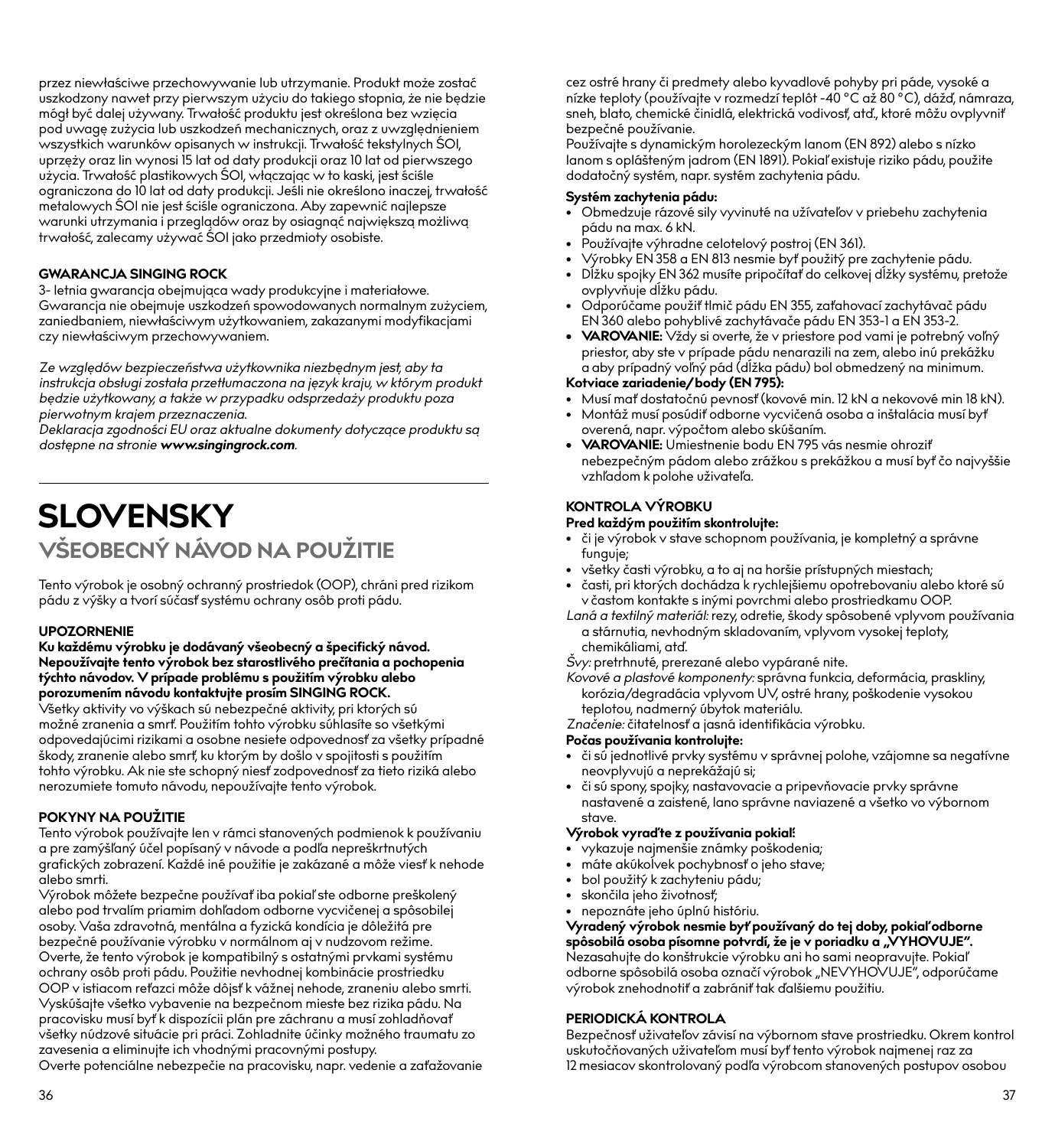#### **ÚDRŽBA, ČISTENIE A DEZINFEKCIA**

Výrobok môžete umyť čistou vodou "domacej" kvality. Pokiaľ je stále znečistený alebo ho potrebujete dezinfikovať, môžete použiť vlažnú vodu (max. 30 °C) a pokiaľ je to nevyhnutne potrebné, použite mydlový roztok (približne pH 5,5-8,5). Potom vyperte výrobok v čistej vode a sušte v málo vykúrenej, temnej a dobre vetranej miestnosti mimo dosah priamych zdrojov tepla a UV žiarení. Na čistenie nemôžu byť použité saponáty, tlakové a parné čističe. V prípade silného znečistenia kovového výrobku môžete nečistoty odstrániť jemnou kefkou. Mokré kovové výrobky alebo súčiastky utrieť suchou handrou a sušte mimo dosah priamych zdrojov tepla. Po čistení a vysušení môžete premazať kovové komponenty a predovšetkým ich pohyblivé časti silikonovým olejem tak, aby neboli zasiahnuté textilné časti a časti určené k vyvolaniu trecieho/brzdného efektu.

#### **TRANSPORT A SKLADOVANÍ**

Výrobok uchovávajte v originálnom obale a chráňte ho pred poškodením a okolnými vplyvmi: priame slnko (UV žiarenie), chemické činidla, žieraviny, rozpúšťadlá (kyseliny), korozívne prostredie (vysoká salinita), nečistoty (abraziva), vlhko, vysoká a nízka teplota, ostré hrany, vibrácie, atď. Neskladujte výrobok príliš skrútený alebo stlačený a nikdy neukládajte výrobok pred tým, ako ho dôkladne vysušíte.

#### **ŽIVOTNOSŤ VÝROBKU**

Závisí na intenzite používania a prostredia, v ktorom je používaný. Znižuje sa pôsobením vonkajších vplyvov (vlhkosť, teplota, UV žiarenie, atď.) a nevhodným skladovaním a údržbou. Už pri prvom použití môže dôjsť k takému poškodeniu, ktoré skráti životnosť výrobku na toto prvé použitie. Udáva sa bez prihliadnutia na opotrebovanie alebo mechanické poškodenie a pri dodržaní všetkých podmienok uvedených v tomto návode. Životnosť textilného OOP, postroje a lana je 15 rokov od dátumu výroby a 10 rokov od dátumu prvého použitia. Životnosť plastových OOP vrátane prílb je striktne obmedzená na 10 rokov od dátumu výroby. U kovových OOP, pokiaľ nie je stanovené inak, nie je životnosť striktne obmedzená. K zaisteniu čo najlepšej údržby, kontroly a maximálnej životnosti odporúčame používať OOP ako osobnú položku.

#### **SINGING ROCK ZÁRUKA**

3 roky na vady materiálu a výrobné vady. Nevzťahuje sa na vady spôsóbené normálnym opotrebovaním, nedbalosťou, neodborným zachádzaním, nesprávnym použitím, zakázanými úpravami a nesprávnym skladovaním.

*Pre bezpečnosť užívateľa je nutné, aby tento návod bol preložený do úradného jazyka krajny, v ktorej bude OOP používané, a to aj v prípade mimo pôvodnú krajnu určenia.*

*EU prehlásenie o zhode a aktuálne dokumenty k výrobku nájdete na www.songingrock.com.*

# **MAGYAR ÁLTALÁNOS HASZNÁLATI ÚTMUTATÓ**

Ez a termék egyéni védőfelszerelés (EVE), amely megvédi az embereket a magasból történő leesés veszélyétől és a leesésvédelmi rendszer részét képezi.

#### **FIGYELEM**

**Minden termékhez általános és egyedi használati utasítás is tartozik. Ne használja ezt a terméket, mielőtt figyelmesen elolvasta és megértette volna ezeket az utasításokat. Ha bármilyen probléma merül fel a termék használatával kapcsolatban, vagy ha nem érti ezeket az utasításokat, kérjük, forduljon a SINGING ROCK-hoz.**

Minden magasban végzett tevékenység veszélyes, mely sérüléshez vagy akár halálhoz is vezethet. A termék használatával Ön tudomásul veszi ezeket a kockázatokat, és személyes felelősséget vállal minden olyan kárért, sérülésért vagy halálesetért, amelyet a termék használata okozhat. Ha nem tudja vállalni a felelősséget ezekért a kockázatokért, vagy ha nem érti ezeket az utasításokat, kérjük, ne használja ezt a terméket.

#### **HASZNÁLAT**

Kérjük, hogy ezt a terméket csak a használatra előírt feltételek mellett, a használati utasításban leírtaknak megfelelően, rendeltetésszerűen és ne az áthúzott képek szerint használja. Minden más használat tilos, és balesetet vagy halált okozhat.

Ezt a terméket csak akkor használhatja biztonságosan, ha megfelelő képzésben részesült, vagy ha egy megfelelően képzett és hozzáértő személy állandó felügyelete alatt áll. Az Ön egészségi, mentális és fizikai állapota befolyásolhatja a felszerelés használójának biztonságát normál és vészhelyzeti használat során is.

Kérjük, ellenőrizze, hogy ez a termék kompatibilis-e a többi felszereléssel, ha azok egy rendszerbe vannak összeszerelve. A személyi védőeszközök nem megfelelő kombinációjának használata a biztosítóláncban súlyos baleseteket és sérüléseket vagy halált okozhat. Kérjük, igyekezzen minden eszközt biztonságos helyen használni a leesés kockázata nélkül. A munka során esetlegesen felmerülő vészhelyzetek kezelésére mentési tervet kell készíteni. Kérjük, vegye figyelembe a felfüggesztési trauma hatásait, és megfelelő munkafolyamatok alkalmazásával küszöbölje ki azokat. Ellenőrizze a munkahelyen a lehetséges kockázatokat, mint például a kötél éles peremeken vagy tárgyakon való átfutása, kilengés esés közben, magas és alacsony hőmérséklet (a terméket -40 °C és 80 °C közötti hőmérsékleten használja), eső, jegesedés, hó, sár, vegyi anyagok, elektromos vezetőképesség stb. amelyek befolyásolhatják a biztonságos használatot. A terméket dinamikus mászókötéllel (EN 892) vagy félstatikus, kernmantel kötéllel (EN 1891) használja. Ha fennáll a lezuhanás veszélye, használjon kiegészítő rendszert, például zuhanásgátlót.

#### **Zuhanásgátló rendszer:**

- Ez a rendszer legfeljebb 6 kN-ra csökkenti a felhasználót zuhanás közben érő erőhatást.
- Kizárólag teljes testhevederrel használható (EN 361).
- Az EN 358 és EN 813 termékek nem használhatók zuhanásgátlásra.
- Az EN 362 csatlakozóelem hosszát hozzá kell adni a rendszer teljes hosszához, mivel az befolyásolja az esés hosszát.
- Javasoljuk az EN 355 energiaelnyelők, az EN 360 automata zuhanásgátló blokkok vagy az EN 353-1 és EN 353-2 vezetett típusú zuhanásgátlók használatát.
- **• FIGYELEM:** Mindig győződjön meg arról, hogy elegendő szabad tér van Ön alatt, hogy esés esetén ne ütközzön a talajnak vagy más akadálynak, és hogy a szabad esés (az esés hossza) a lehető legkisebbre csökkenjen. **Rögzítőeszközök/-pontok (EN 795):**

- Ezeknek az eszközöknek és pontoknak megfelelő teherbírásúnak kell lenniük (a fém elemek legalább 12 kN, a nem fém elemek legalább 18 kN).
- A felszerelés telepítését megfelelően képzett személynek kell felülvizsgálnia, valamint méréssel vagy teszteléssel ellenőriznie kell.
- **• FIGYELEM:** Az EN 795 rögzítési pont helyzete nem idézheti elő a zuhanás vagy akadályba ütközés kockázatát, valamint azt a felhasználó helyzetét tekintve a lehető legmagasabbra kell elhelyezni.

#### **A FELSZERELÉS ELLENŐRZÉSE**

#### **Minden használat előtt:**

• győződjön meg arról, hogy a termék használható, teljes és megfelelő üzemi állapotban van;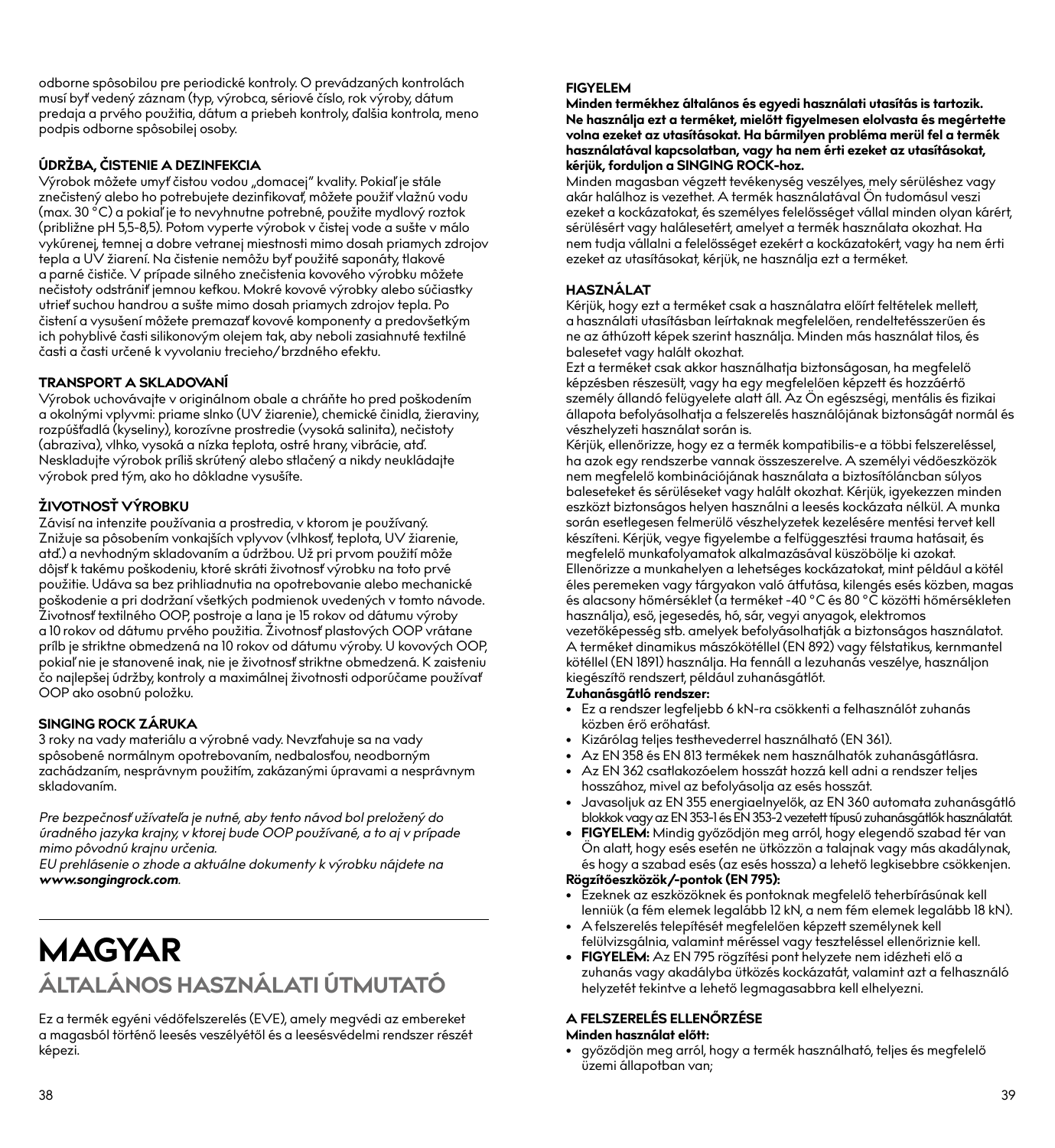- ellenőrizze a termék minden alkatrészét, még a nehezebben hozzáférhető helyeken is;
- ellenőrizze azokat az alkatrészeket, amelyek gyorsabban elhasználódhatnak, vagy amelyek gyakran érintkeznek más felületekkel vagy egyéni védőeszközökkel.
- *Kötelek és textilanyagok:* Ellenőrizze a vágásokat, az elhasználódott részeket, a használat és az öregedés, a nem megfelelő tárolás, a magas hőmérséklet, a vegyi anyagok stb. okozta sérüléseket.

*A varratok:* ellenőrizze a vágott, szakadt, kopott vagy laza cérnákat.

*Fém és műanyag alkatrészek:* megfelelő üzemi állapot, deformációk, repedések, UV-sugárzás okozta korrózió/romlás, éles peremek, magas hőmérséklet okozta sérülések, túlzott anyagvesztés.

*Címkézés:* olvasható címkék és egyértelmű termékazonosítás.

#### **Használat során:**

- győződjön meg arról, hogy a rendszer egyes részei megfelelő helyükön vannak, és nem zavarják vagy akadályozzák egymást;
- győződjön meg arról, hogy a kapcsok, csatlakozók, állító- és rögzítőelemek megfelelően be vannak-e állítva és rögzítve, a kötél megfelelően be van-e kötve, és hogy minden kifogástalan állapotban van-e.

## **Hagyja abba a termék használatát, ha:**

- sérülés bármilyen jelét mutatja;
- bármilyen kétsége van az állapotával kapcsolatban;
- azt esés megállítására használták;
- a termék élettartama lejárt;

• nem ismeri a teljes előéletét.

**Ha a terméket használaton kívül helyezik, nem szabad használni, amíg egy arra felhatalmazott személy írásban nem igazolja, hogy a termék jó**  állapotban van és "MEGFELELŐ". Ne változtassa meg a termék szerkezetét, és ne próbálja meg saját maga megjavítani. Ha egy felhatalmazott személy a terméket "NEM MĚGFELĚLŐ"-nek minősíti, javasoljuk a termék megsemmisítését, hogy az ne legyen többé használható.

#### **RENDSZERES FELÜLVIZSGÁLAT**

A felhasználók biztonsága a felszerelés hibátlan állapotától függ. A felhasználó által végzett ellenőrzéseken kívül ezt a terméket a gyártó által előírt eljárások szerint legalább 12 havonta egyszer ellenőrizni kell a rendszeres felülvizsgálatra felhatalmazott személynek. Az ilyen ellenőrzések eredményeit fel kell jegyezni (típus, gyártó, sorozatszám, gyártási év, vásárlás és első használatba vétel dátuma, az ellenőrzés dátuma és eredménye, a következő felülvizsgálat dátuma, az arra jogosult személy neve és aláírása).

#### **KARBANTARTÁS, TISZTÍTÁS ÉS FERTŐTLENÍTÉS**

A termék "háztartási minőségű" tiszta vízzel mosható. Ha a mosás után még mindig piszkos, vagy ha fertőtleníteni kell, akkor langyos vízzel (legfeljebb 30 °C), és szükség esetén szappanos oldattal (kb. pH 5,5-8,5) lehet tisztítani. Ezt követően a terméket tiszta vízben kell kimosni, majd enyhén fűtött, sötét és jól szellőző helyiségben, hő- és UV-sugárzó forrásoktól távol kell szárítani. Nem szabad mosószereket, magasnyomású vagy gőzmosókat használni. Ha egy fémtermék rendkívül szennyezett, finom kefét lehet használni. A nedves fémtermékeket vagy alkatrészeket száraz ruhával kell áttörölni, és közvetlen hőforrásoktól távol kell szárítani. A tisztítás és szárítás után a fém alkatrészek és különösen azok mozgó részei szilikonolajjal kenhetők úgy, hogy a súrlódási/fékező hatás kiváltására szánt alkatrészek vagy egyéb textilrészek ne legyenek érintve.

#### **SZÁLLÍTÁS ÉS TÁROLÁS**

Tartsa a terméket eredeti csomagolásában, és védje a károsodástól és az időjárás hatásaitól: közvetlen napfény (UV-sugárzás), vegyi anyagok, marószerek, oldószerek (savak), maró környezet (magas sótartalom), szennyeződések (csiszolóanyagok), nedvesség, magas és alacsony hőmérséklet, éles peremek, rezgések stb. ellen. Ne tárolja a terméket túlzottan összetekeredve vagy összenyomva, és soha ne tárolja alapos szárítás előtt.

#### **ÉLETTARTAM**

A termék élettartama a használat intenzitásától és a használati környezettől függ. A külső hatások (nedvesség, hőmérséklet, UV-sugárzás stb.), valamint a nem megfelelő tárolás és karbantartás csökkenthetik az élettartamot. A termék már az első használat után is károsodhat olyan mértékben, hogy ki kell vonni a használatból. Az élettartamot a kopás vagy mechanikai sérülés figyelembevétele nélkül, az itt leírt feltételek teljesülése mellett adjuk meg. A textil védőfelszerelés, a hevederek és a kötél élettartama a gyártástól számított 15 év, az első használatba vételtől számított 10 év. A műanyag PPE, beleértve a sisakokat is, élettartama szigorúan a gyártástól számított 10 év. Eltérő rendelkezés hiányában a fémből készült egyéni védőeszközök élettartama nincs szigorúan korlátozva. A lehető legjobb karbantartás és felülvizsgálat biztosítása, valamint a maximális élettartam elérése érdekében javasoljuk, hogy a személyi védőfelszerelést személyes tárgyként használjuk.

#### **SINGING ROCK GARANCIA**

3 év garancia az anyag- és gyártási hibákra. A garancia nem terjed ki a szokásos elhasználódásból, hanyagságból, nem rendeltetésszerű használatból, tiltott módosításokból és nem megfelelő tárolásból eredő hibákra.

*A felhasználó biztonsága érdekében elengedhetetlen, hogy ezt a használati utasítást lefordítsák annak az országnak a nyelvére, ahol a terméket használni fogják, illetve arra az esetre is, ha a terméket az eredeti rendeltetési országon kívül továbbértékesítik.*

*Az EU-megfelelőségi nyilatkozat és a termékkel kapcsolatos naprakész dokumentumok a www.singingrock.com weboldalon érhetők el.*

# **SLOVENŠČINA**

## **SPLOŠNA NAVODILA ZA UPORABO**

Ta izdelek je osebna zaščitna oprema (OZO), ščiti osebe pred nevarnostjo padca z višine in je del sistema zaščite pred padca.

#### **OPOZORILO**

#### **Vsak izdelek ima tako splošna kot posebna navodila. Tega izdelka ne uporabljajte, preden natančno ne preberete ta navodila in jih razumete. Če pride do kakršnih koli težav z uporabo tega izdelka ali če teh navodil ne razumete, se obrnite na SINGING ROCK.**

Kakršne koli dejavnosti na višini so nevarne in lahko povzročijo poškodbe ali smrt. Z uporabo tega izdelka se zavedate vseh teh tveganj in prevzemate osebno odgovornost za kakršno koli škodo, poškodbo ali smrt, ki bi lahko nastale kot posledica uporabe tega izdelka. Če ne morete prevzeti odgovornosti za ta tveganja ali če teh navodil ne razumete, tega izdelka ne uporabljajte.

#### **UPORABA**

Ta izdelek uporabljajte samo pod pogoji, določenimi za njegovo uporabo, za predvideni namen, opisan v navodilih in na slikah, ki niso prečrtane. Kakršna koli druga uporaba je prepovedana in lahko povzroči nesreče ali smrt. Ta izdelek lahko varno uporabljate samo, če ste bili pravilno usposobljeni ali če ste pod stalnim nadzorom ustrezno usposobljene in kompetentne osebe. Vaše zdravje ter duševno in fizično stanje lahko vplivajo na varnost uporabnika opreme pri običajni in nujni uporabi.

Preverite, ali je ta izdelek združljiv z drugimi deli opreme, ko je sestavljen v sistem. Uporaba neprimerne kombinacije osebne varovalne opreme v varovalni verigi lahko povzroči resne nesreče in poškodbe ali smrt. Poskusite vso opremo uporabljati na varnem mestu brez nevarnosti padca. Pripravljen mora biti načrt reševanja za reševanje vseh izrednih razmer, ki bi lahko nastale med delom. Upoštevajte učinke poškodb zaradi suspenzije in jih z ustreznimi delovnimi postopki odpravite.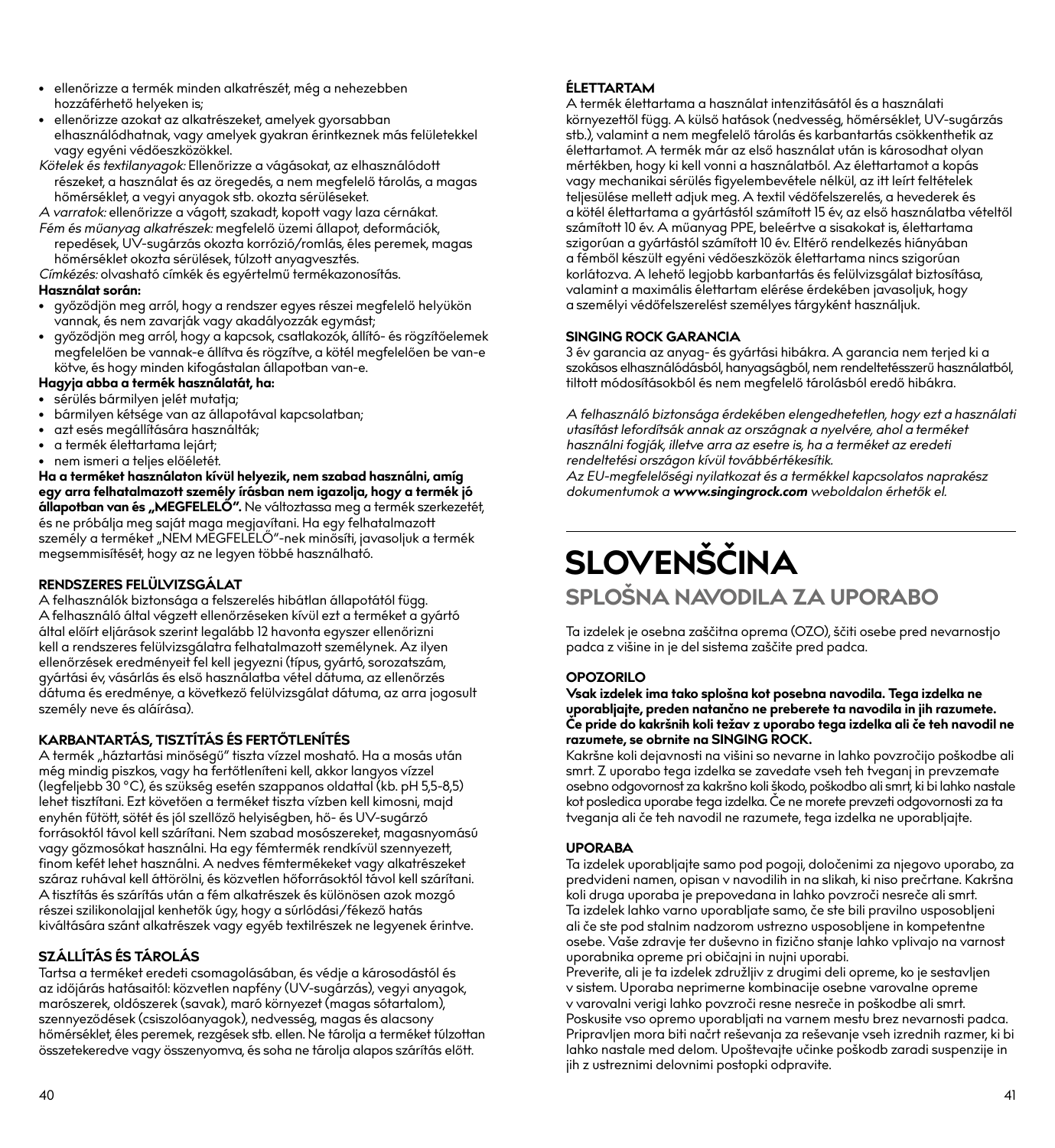Preverite morebitna tveganja na delovnem mestu, kot so napeljava vrvi čez ostre robove ali predmete, nihanje med padcem, visoke in nizke temperature (izdelek uporabljajte pri temperaturah od -40 °C do 80 °C), dež, pozeba, sneg, blato, kemična sredstva, električna prevodnost itd., Ki lahko vplivajo na varno uporabo.

Izdelek uporabite z dinamično plezalno vrvjo (EN 892) ali z nizko raztegljivo vrvjo kernmantle (EN 1891). Če obstaja nevarnost padca, uporabite dodatni sistem, na primer sistem za zaustavitev padca.

#### **Sistem za zaustavitev padca:**

- Ta sistem zmanjša udarne sile, ki vplivajo na uporabnika med zaustavitvijo padca, na največ 6 kN.
- Uporabljajte izključno pas za celo telo (EN 361).
- Izdelkov EN 358 in EN 813 se ne sme uporabljati za zaustavitev padcev. Dolžino priključka EN 362 je treba dodati celotni dolžini sistema, saj vpliva na dolžino padca.
- Priporočamo uporabo EN 355 absorberjev energije, EN 360 samopovratne vrvi ali EN 353-1 in EN 353-2 odvodniki zaščite pred padci.
- **• OPOZORILO:** Vedno se prepričajte, da je pod vami dovolj prostega prostora, da v primeru padca ne zadenete tal ali katere koli druge ovire in da se vsak prosti padec (dolžina padca) zmanjša na minimum.

#### **Sidrene naprave/točke (EN 795)**

- Te naprave in konice morajo imeti zadostno trdnost (kovinski predmeti najmanj 12 kN in nekovinski predmeti vsaj 18 kN).
- Namestitev mora pregledati ustrezno usposobljena oseba in preveriti z izračunom ali preskusom.
- **• OPOZORILO:** Položaj sidrne točke EN 795 ne sme tvegati nevarnega padca ali trka z oviro in mora biti čim višji glede na položaj uporabnika.

#### **PREVERITE OPREMO**

#### **Pred vsako uporabo:**

- prepričajte se, da je izdelek uporaben, popoln in v ustreznem delovnem stanju;
- preglejte vse dele izdelka, tudi na manj dostopnih mestih;
- preglejte tiste dele, ki se lahko hitreje obrabijo ali so pogosto v stiku z drugimi površinami ali OZO.
- *Vrvi in tekstilni materiali:* preverite ureznine, obrabljena mesta, poškodbe zaradi uporabe in staranja, nepravilno skladiščenje, visoke temperature, kemikalije itd.
- *Šivanje:* preverite, ali je nit porezana, pretrgana, obrabljena ali ohlapna.
- *Kovinski in plastični sestavni deli:* pravilno delovno stanje, deformacije, razpoke, korozija/razgradnja zaradi UV sevanja, ostri robovi, poškodbe zaradi visokih temperatur, pretirana izguba materiala.

*Označevanje:* berljive nalepke in jasna identifikacija izdelka. **Med uporabo:**

- 
- poskrbite, da so posamezni deli sistema v pravilnem položaju in da ne vplivajo ali ovirajo drug drugega;
- prepričajte se, da so sponke, konektorji, nastavitveni in pritrdilni elementi pravilno nastavljeni in pritrjeni ter da je vrv pravilno vezana in da je vse v brezhibnem stanju.

#### **Nehajte uporabljati izdelek, če:**

- kaže znake škode;
- dvomite o njenem stanju;
- uporabljen je bil za zaustavitev padca;
- preteklo je njegovo življenje;
- ne poznate njegove celotne zgodovine.

**Če izdelek vzamete iz uporabe, ga ne smete uporabljati, dokler pooblaščena oseba pisno ne potrdi, da je v dobrem stanju in da je "SKLADEN".** Ne spreminjajte konstrukcije izdelka in ga ne poskušajte popraviti sami. Če pooblaščena oseba označi izdelek kot "NESKLADEN", priporočamo, da ga uničite, tako da ga ni več mogoče uporabljati.

#### **REDNI PREGLEDI**

Varnost uporabnika je odvisna od brezhibnega stanja opreme. Poleg pregledov, ki jih opravi uporabnik, je treba ta izdelek pregledati vsaj enkrat na 12 mesecev v skladu s postopki, ki jih proizvajalec predpiše oseba,

pooblaščena za izvajanje rednih pregledov. Rezultati takšnih pregledov morajo biti zabeleženi (vrsta, proizvajalec, serijska številka, leto proizvodnje, datum nakupa in prve uporabe, datum in potek pregleda, datum naslednjega pregleda, ime in podpis pooblaščene osebe).

#### **VZDRŽEVANJE, ČIŠČENJE IN RAZKUŽEVANJE**

Izdelek lahko operete s čisto vodo "za gospodinjstvo". Če je po pranju še vedno umazan ali če ga morate razkužiti, lahko uporabite mlačno vodo (do 30 ° C), po potrebi pa lahko uporabite milno raztopino (približno pH 5,5–8,5). Po tem je treba izdelek oprati v čisti vodi in posušiti v rahlo ogrevanem, temnem in dobro prezračevanem prostoru, stran od virov toplote in UV sevanja. Ne uporabljajte detergentov, tlačnih ali parnih čistilcev. Če je kovinski izdelek zelo umazan, lahko uporabite fino krtačo. Mokre kovinske izdelke ali dele je treba obrisati s suho krpo in posušiti stran od neposrednih virov toplote. Po čiščenju in sušenju lahko kovinske sestavne dele in zlasti njihove gibljive dele namažemo s silicijevim oljem tako, da to ne vpliva na nobene tekstilne dele ali dele, ki naj bi povzročali trenje/zaviranje.

#### **PREVOZ IN SKLADIŠČENJE**

Izdelek hranite v originalni embalaži in ga zaščitite pred poškodbami in vremenskimi vplivi: neposredna sončna svetloba (UV sevanje), kemična sredstva, jedke snovi, topila (kisline), jedko okolje (visoka slanost), nečistoče (abrazivi), vlaga, visoka in nizka temperature, ostri robovi. Izdelka ne shranjujte pretirano zvitega ali stisnjenega in ga nikoli ne shranjujte, preden ga temeljito ne posušite.

#### **ŽIVLJENSKA DOBA**

Življenjska doba izdelka je odvisna od intenzivnosti uporabe in okolja, v katerem se uporablja. Zmanjšajo ga lahko zunanji vplivi (vlaga, temperatura, UV sevanje itd.) Ter nepravilno shranjevanje in vzdrževanje. Izdelek se lahko poškoduje tudi po prvi uporabi do te mere, da ga je treba odstraniti iz uporabe. Življenjska doba je določena brez upoštevanja obrabe ali mehanskih poškodb in ob izpolnjevanju vseh tukaj opisanih pogojev. Življenjska doba tekstilne OZO, pasov in vrvi je 15 let od datuma proizvodnje in 10 let od prve uporabe. Življenjska doba plastične OZO, vključno s čeladami, je strogo omejena na 10 let od datuma proizvodnje. Razen če ni drugače določeno, življenjska doba kovinske OZO ni strogo omejena. Da bi zagotovili čim boljše vzdrževanje in pregled ter dosegli najdaljšo življenjsko dobo, priporočamo uporabo osebne zaščitne opreme kot osebnega predmeta.

#### **SINGING ROCK GARANCIJA**

3 letna garancija krije napake v materialu in izdelavi. Garancija ne vključuje okvar, ki nastanejo ob običajni uporabi, malomarnost, nepravilna uporaba, prepovedane spremembe in nepravilno shranjevanje.

*Za varnost uporabnika je bistvenega pomena, da so ta navodila prevedena v jezik države, v kateri naj bi se izdelek uporabljal, pa tudi v primeru ponovne prodaje zunaj namembne države.* 

*Izjava EU o skladnosti in posodobljeni dokumenti, povezani z izdelki, so na voljo na spletni strani www.singingrock.com.*

## **EESTI ÜLDISED KASUTUSJUHISED**

See toode on personaalne kaitsevahend (PPE), mis kaitseb isikuid kõrgusest kukkumise eest ja moodustab osa kukkumiskaitse süsteemist.

#### **HOIATUS**

**Iga toode on varustatud nii üldise kui spetsiifilise kasutusjuhisega. Ära kasuta seda toodet enne kui oled tähelepanelikult lugenud neid juhiseid**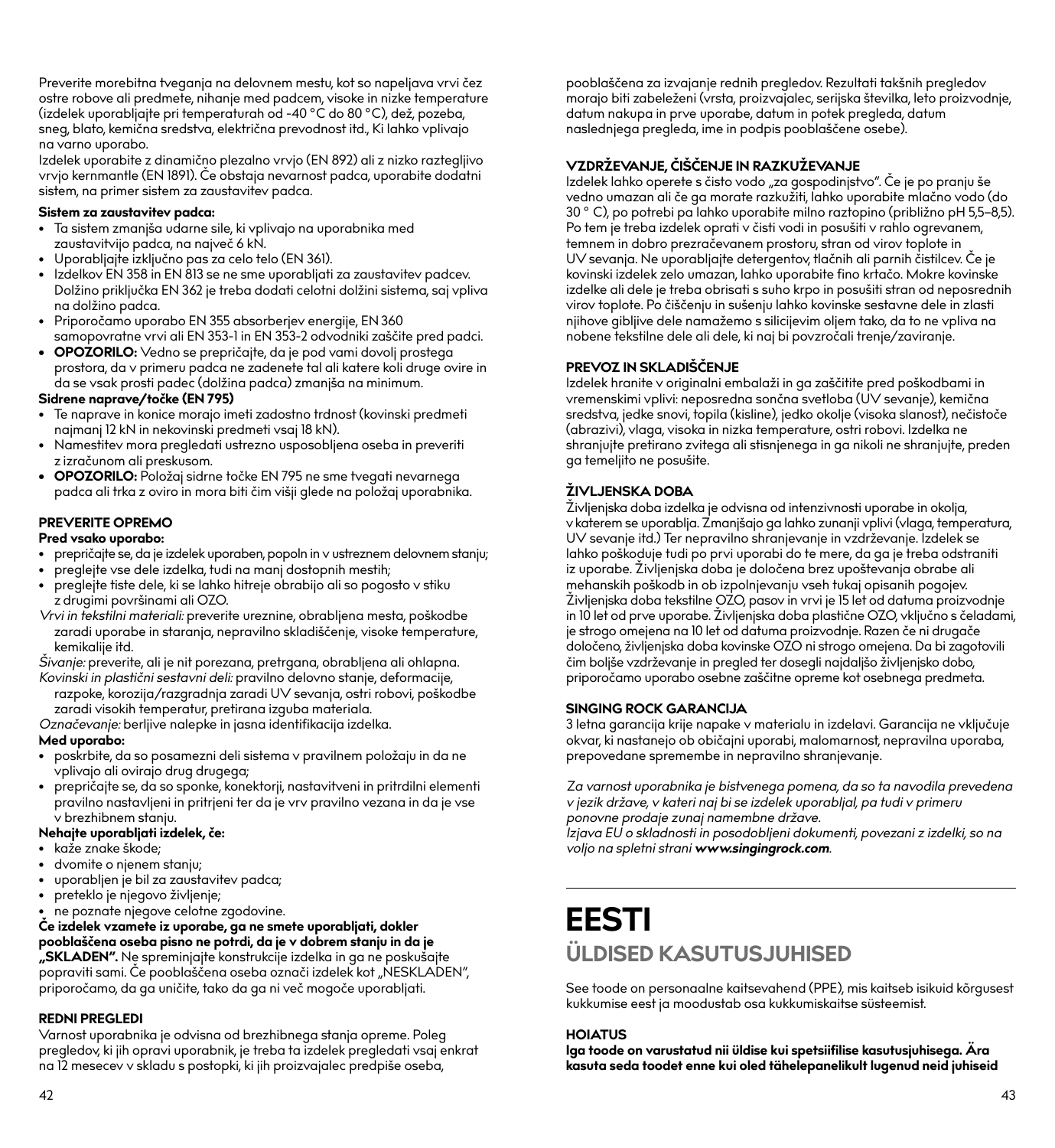## **ja neist aru saanud. Kui toote kasutamisel tekib mingi probleem või sa ei mõista käesolevat juhist, pöördu palun SINGING ROCK'i poole.**

Kõik tegevused kõrgustes on ohtlikud ja võivad põhjustada vigastusi või surma. Kasutades seda toodet kinnitad sa kõigi nende riskide tundmist ja vastutad isiklikult kõigi kahjude, vigastuste ja surma eest, mis võivad kaasneda selle toote kasutamisega. Kui sa ei ole võimeline nende riskide eest vastutust enda peale võtma või sa ei saa käesolevatest juhistest aru, siis palun ära kasuta seda toodet.

#### **KASUTUS**

Palun kasuta seda toodet ainult määratletud kasutustingimustel, juhendites ja läbikriipsutamata piltidel kirjeldatud sihtotstarbelistel eesmärkidel. Mistahes muu kasutusviis on keelatud ja võib põhjustada õnnetusi või surma.

Seda toodet võid sa kasutada üksnes siis, kui oled korralikult treeninud või kui sa oled korralikult treeninud kompetentse isiku järelevalve all. Sinu tervis ja vaimne ning füüsiline seisund võib mõjutada varustuse kasutaja ohutust nii tavapärases kui avariiolukorras.

Palun kontrolli kas see toode ühildub süsteemi kuuluva muu varustusega. Julgestusahelasse sobimatu personaalse kaitsevahendi kasutamine võib põhjustada tõsiseid õnnetusi ja vigastusi või surma. Palun püüa kogu varustust kasutada ilma kukkumisriskita turvalises kohas. Päästeplaan peab olema iga koha jaoks, kus töö käigus võib tekkida mistahes hädaolukord. Palun arvesta võimaliku rippumistraumaga ja kõrvalda kohaseid töövõtteid kasutades selle tekkepõhjused.

Hinda töökoha potentsiaalseid riske nagu näiteks köie hõõrdumine üle teravate servade, pendelliikumine kukkumisel, kõrge ja madal temperatuur (kasuta toodet temperatuurivahemikus -40 °C kuni 80 °C, vihm, härmatisekiht, lumi, pori, kemikaalid, elektrijuhtivus jne, mis võivad mõjutada ohutust.

Kasuta toodet koos dünaamilise ronimisköiega (EN 892) või väheveniva südamiku ja sukaga köiega (EN 1891). Kukkumisriski korral kasuta lisasüsteemi, nagu näiteks kukkumiskaitsesüsteemi. **Kukkumiskaitsesüsteem:**

- See süsteem vähendab kasutajale mõjuvat löögijõudu kukkumise peatamisel kuni maksimaalselt 6 kN-ni.
- Kasuta ainult täiskehavööd (EN 361).
- EN 358 ja EN 813 tooteid ei või kukkumiste peatamiseks kasutada.
- EN 362 ühenduslülide pikkus tuleb lisada süsteemi kogupikkusele, kuna see mõjutab kukkumise pikkust. Meie soovitame kasutada EN 355 löögisummuteid, EN 360 sissetõmmatavaid slinge või EN 353-1 ja EN 353-2 juhitavaid kukkumise peatajaid.
- **• HOIATUS:** veendu alati, et sinu all on piisavalt vaba ruumi nii et lahtikukkumisel ei kukuks sa maapinnani või muu takistuseni, samuti et kukkumise pikkus oleks võimalikult lühike.

#### **Ankurseadmed/ankurpunktid (EN 795):**

- Need seadmed ja punktid peavad olema piisavalt tugevad (metallist asjad vähemalt 12 kN ja mittemetallist asjad vähemalt 18 kN).
- Paigaldamist peab inspekteerima korraliku väljaõppe saanud isik ja vastupidavust tuleb kontrollida arvutuste või katsetusega.
- **• HOIATUS:** EN 795 nõuetele vastava ankurpunkti asukoht ei tohi seada sind kukkumisohtu või kokkupõrkeohtu takistusega ning peab võrreldes kasutajaga paiknema võimalikult kõrgel.

#### **KONTOLLI VARUSTUST**

#### **Enne iga kasutuskorda:**

- veendu et toode on kasutamiskõlblik, komplektne ja tööks kohases seisundis;
- inspekteeri toote kõiki osasid, kaasa arvatud vähem ligipääsetavaid kohti;
- inspekteeri neid osasid, mis võivad kiiremini kuluda või mis on sagedases kontaktis teiste pindade või personaalsete kaitsevahenditega.

*Köied ja tekstiilid:* kontrolli kas on sisselõikeid, läbikulunud kohti, kasutamisest, vanusest, ebaõigest ladustamisest, kõrgest temperatuurist, kemikaalidest jmt põhjustatud kahjustusi.

*Õmblused:* kontrolli kas on sisselõikeid, rebendeid, kulumist või lahtiseid niite. *Metallist ja plastikust osad:* milline on üldine tööseisund, kas on

- deformatsioone, pragusid, UV kiirgusest tingitud korrosiooni, teravatest servadest põhjustatud vigastusi, kõrgest temperatuurist kahjustusi, ülemäärast materjalikadu.
- *Etikettimine:* kas etiketid on loetavad ja toote identifitseerimisandmed arusaadavad.

#### **Kasutamise ajal:**

- veendu et individuaalsed süsteemi osad on õiges asendis ja ei mõjuta teisi osi negatiivselt ega takistavalt;
- veendu et klemmid, üleminekud, reguleerimis- ja kinnituselemendid on korralikult asetatud ning kinnitatud, köis on korralikult seotud ning kõik on laitmatus seisukorras.

#### **Lõpeta toote kasutamine kui:**

- sellel ilmnevad kahjustused;
- kui sul on kahtluseid selle seisukorras;
- seda on kasutatud kukkumise peatamiseks;
- kui selle kasutusiga on läbi;
- sa ei tea selle täielikku kasutuslugu.

**Kui toode on kasutusest eemaldatud, ei või seda kasutada enne, kui volitatud isik kinnitab kirjalikus vormis et toode on heas seisukorras**  ja "nõuetele vastav". Ära muuda toote konstruktsiooni ega püüa seda iseseisvalt parandada. Kui volitatud isik tuvastab et toode on "nõuetele mittevastav", soovitame me hävitada toote viisil, mis ei võimalda enam selle kasutamist.

#### **REGULAARSED INSPEKTEERIMISED**

Kasutaja ohutus sõltub varustuse seisukorrast. Lisaks kasutaja poolt läbiviidavatele inspekteerimistele tuleb seda toodet vähemalt kord 12 kuu jooksul volitatud isiku poolt vastavalt tootja ettekirjutatud protseduuridele regulaarselt inspekteerida. Selliste inspekteerimiste tulemused tuleb salvestada (tüüp, tootja, seerianumber, valmistamisaasta, ostmis- ja esimese kasutuse kuupäev, inspekteerimise kuupäev ja kulg, järgmise inspekteerimise kuupäev, volitatud isiku nimi ja allkiri).

#### **HOOLDUS, PUHASTAMINE JA DESINFEKTSIOON**

Toodet võib pesta "olmekvaliteediga" puhta veega. Kui toode on peale pesemist jätkuvalt määrdunud või seda on vaja desinfitseerida, võid kasutada leiget vett (kuni 30 °C), ja hädavajadusel on lubatud seebilahuse (pH 5.5–8.5) kasutamine. Peale seda tuleb toodet pesta puhtas vees ja kuivatada kergelt köetud, pimedas ja hästi ventileeritud ruumis, eemal soojus- ja UV kiirguse allikatest. Puhastusvahendeid, surve- ja aurupesureid ei tohi kasutada. Kui metallist toode on väga määrdunud, võib kasutada peent harja. Märjad metallist tooted või toodete osad tuleb kuiva riidega üle pühkida ja kuivatada eemal otsestest soojusallikatest. Peale puhastamist ja kuivatamist võib metallist koostisosi ja eriti nende liikuvaid osi määrida silikoonõliga nii, et tekstiilist osad või hõõrdumiseks/ pidurdamiseks ettenähtud osad õliga kokku ei puutu.

#### **TRANSPORT JA HOIUSTAMINE**

Hoia toodet originaalpakendis ja kaitse seda kahjustuste ja ilmastiku mõjude eest: otsene päikesevalgus (UV kiirgus), keemilised toimeained, söövitajad, lahustid (happed), korrodeeriv keskkond (kõrge soolsus), abrasiivsed lisandid, niiskus, kõrged ja madalad temperatuurid, teravad servad jne. Ära hoiusta toodet üleliia kokkukeeratuna või kokkusurutuna ja ära kunagi hoiusta seda enne põhjalikku kuivatamist.

#### **ELUIGA**

Toote eluiga sõltub kasutusintensiivsusest ja keskkonnast, kus seda kasutatakse. Eluiga võib lüheneda väliste mõjurite (niiskus, temperatuur, UV kiirgus jne) toimel ning ebaõige hoiustamise ja hoolduse tõttu. Toode võib juba selle esimesel kasutuskorral kahjustuda sellises ulatuses, et see tuleb kasutuselt kõrvaldada. Eluiga on määratletud ilma kulumist ja mehaanilist kahjustumist arvesse võtmata ning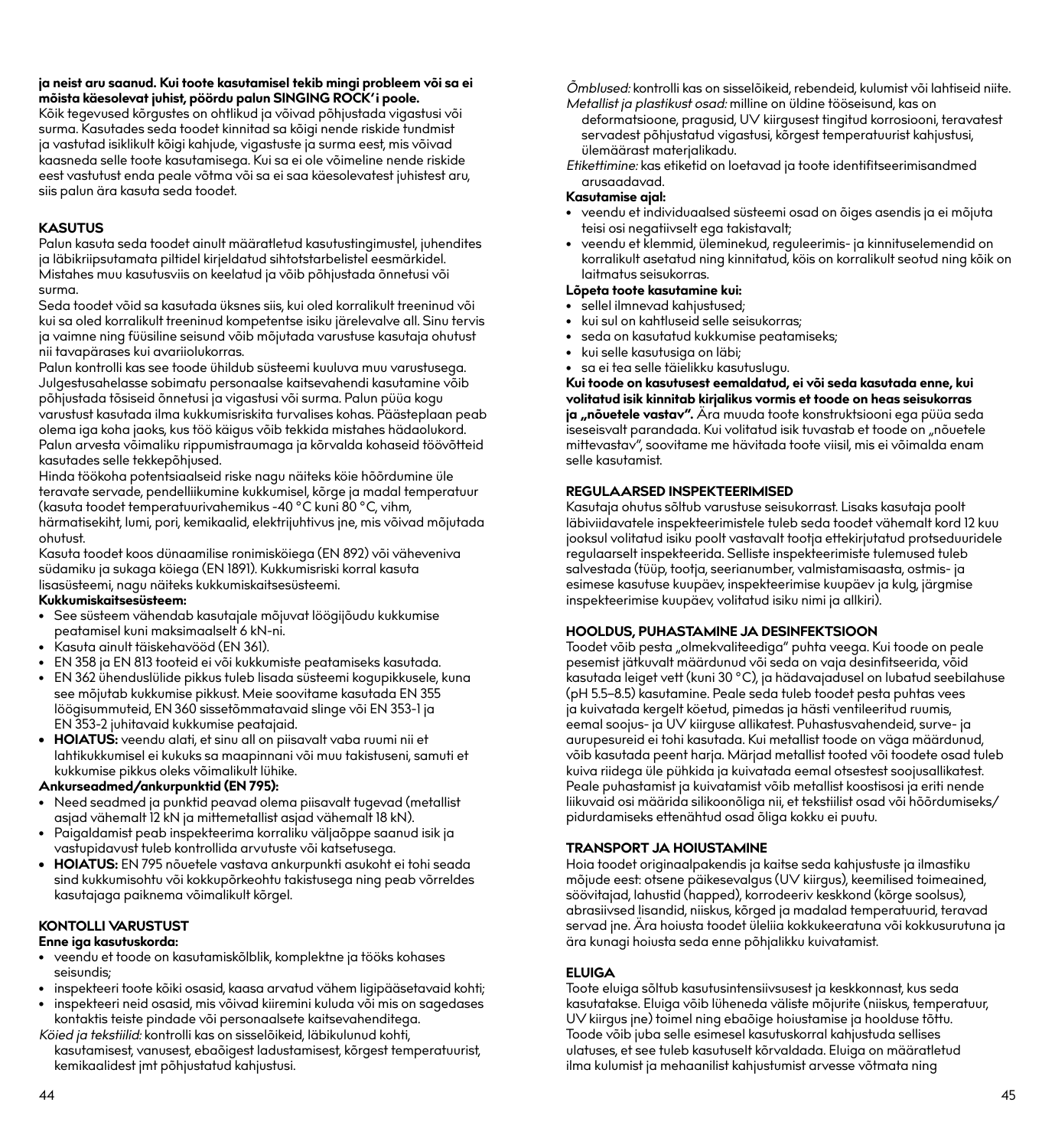arvestades kõiki siinkirjeldatud olemuslikke tingimusi. Tekstiilist personaalsete kaitsevahendite, julgestusvööde ja köite eluiga on 15 aastat tootmiskuupäevast ja 10 aastat nende esimesest kasutuselevõtust. Plastikust personaalsete kaitsevahendite nagu kiivrid eluiga on piiratud 10 aastaga nende tootmiskuupäevast. Kui ei ole määratletud teisiti, ei ole metallist personaalsete kaitsevahendite eluiga rangelt piiratud. Tagamaks parimat hooldust ja inspekteerimist ning maksimaalset eluiga soovitame personaalset kaitsevahendit kasutada ainuisikuliselt.

#### **SINGING ROCK'i GARANTII**

3-aastane garantii materjalidele ja tootmisdefektidele. Garantii ei kata tavapärasest kulumisest ja rebimisest, hooletusest, ebaõigest kasutusest, keelatud täiendustest ja ebaõigest hoiustamisest tingitud defekte.

*Kasutaja ohutuse jaoks on hädavajalik, et need juhised on tõlgitud selle riigi keelde, kus toodet kasutatakse ning teise riiki edasimüügi korral sihtriigi keelde. Euroopa Liidu vastavuskinnitus ja kaasaegsed tootega seotud dokumendid on kättesaadavad lehel www.singingrock.com.*

## **LIETUVIŲ BENDROSIOS NAUDOJIMO INSTRUKCIJOS**

Šis gaminys yra asmeninė apsaugos priemonė (AAP), apsauganti žmones nuo kritimo iš aukščio rizikos ir yra kritimo apsaugos nuo kritimo sistemos dalis.

#### **ĮSPĖJIMAS**

**Su kiekvienu gaminiu pateikiamos tiek bendros, tiek specifinės instrukcijos. Nenaudokite šio gaminio kol atidžiai neperskaitėte šių instrukcijų ar jų nesuprantate. Jei kyla kokių nors problemų naudojant šį gaminį, arba jei nesuprantate šių instrukcijų, susisiekite su "SINGING ROCK".**

#### **NAUDOJIMAS**

Prašome naudoti šį gaminį tik taip, kaip nurodyta ir aprašytam instrukcijose, ir neperbrauktuose paveikslėliuose. Bet koks kitas naudojimas yra draudžiamas ir gali sukelti nelaimingus atsitikimus ar mirtį. Saugiai naudoti šį gaminį galite tik tuo atveju, jei esate tinkamai apmokytas arba esate nuolat prižiūrimas tinkamai apmokyto ir kompetentingo asmens. Jūsų sveikata, psichinė ir fizinė būklė gali turėti įtakos įrenginio naudotojo saugumui, kai jis naudojamas įprastai ar gelbėjimo situacijoje. Surinkę į sistemą patikrinkite, ar šis produktas suderinamas su kitomis įrangos dalimis. Netinkamo AAP derinio naudojimas saugumo grandinėje gali sukelti rimtus nelaimingus atsitikimus, sužalojimus ar mirtį. Pradžioje pabandykite naudoti visą įrangą saugioje vietoje, kur nėra rizikos nukristi. Turi būti parengtas gelbėjimo planas, skirtas spręsti visas situacijas, kurios gali kilti atliekant darbą. Atsižvelkite į galimus kabėjimo traumos padarinius ir pašalinkite jos tikimybę taikydami tinkamas darbo procedūras. Patikrinkite, ar darbo vietoje nėra pavojų, pavyzdžiui, virvės eina per aštrius kraštus ar daiktus, galimą švytuoklę kritimo metu, aukšta ir žema temperatūra (naudokite gaminį esant temperatūrai nuo -40 °C iki 80 °C), lietus, apledėjęs paviršius, sniegas, purvas, cheminės medžiagos, elektros įtampa ir visa kita, kas gali turėti įtakos saugiam naudojimui. Produktą naudokite su dinamine laipiojimo virve (EN 892) arba su mažo tamprumo pinta virve (EN 1891). Jei yra kritimo pavojus, naudokite papildomą sistemą, pvz., kritimo sulaikymo sistemą. **Kritimo sulaikymo sistema:**

- Ši sistema sumažina smūgio jėgas, veikiančias vartotoją kritimo sulaikymo metu, iki 6 kN.
- Naudokite tik pilnus viso kūno diržus (EN 361).
- EN 358 ir EN 813 produktai negali būti naudojami kritimams sulaikyti.
- Jungties EN 362 ilgis turi būti pridedamas prie bendro sistemos ilgio, nes

tai turi įtakos kritimo atstumui.

- Mes rekomenduojame naudoti EN 355 energijos sugėriklius, EN 360 įsitraukiančias gaudykles arba EN 353-1 ir EN 353-2 slankiojančias kritimo gaudykles.
- **• ĮSPĖJIMAS:** Visada įsitikinkite, kad po jumis yra pakankamai laisvos vietos, kad kritimo atveju nepataikytumėte į žemę ar kitas kliūtis ir kad bet koks laisvas kritimas (kritimo atstumas) būtų sumažintas iki minimumo.

#### **Inkaravimosi įtaisai/taškai (EN 795):**

- Šie įtaisai ir taškai turi būti pakankamai stiprūs (metaliniai gaminiai ne mažiau kaip 12 kN, o nemetaliniai gaminiai – ne mažiau kaip 18 kN).
- Irengini turi patikrinti tinkamai apmokytas asmuo ir patikrinti apskaičiavimu ar bandymu.
- **• ĮSPĖJIMAS:** EN 795 įtvirtinimo taško padėtis neturi kelti pavojingo kritimo pavojaus ar susidūrimo su kliūtimi ir turi būti kuo aukštesnė, atsižvelgiant į vartotojo padėtį.

#### **PATIKRINKITE ĮRANGĄ**

#### **Prieš kiekvieną naudojimą:**

- įsitikinkite, kad gaminys yra tinkamas naudoti, pilnos komplektacijos ir tinkamos būklės;
- patikrinkite visas gaminio dalis net ir sunkiau prieinamose vietose;
- patikrinkite tas dalis, kurios gali greičiau susidėvėti arba kurios dažnai liečiasi su kitais paviršiais ar AAP.
- *Virvės ir tekstilės medžiagos:* patikrinkite, ar nėra pjūvių, susidėvėjusių vietų, naudojimo ir senėjimo padarytų pažeidimų, netinkamo laikymo, aukštos temperatūros, chemikalų ir kt.

*Siūlės:* patikrinkite, ar nėra įpjautų, suplyšusių, susidėvėjusių ar palaidų siūlų.

*Metaliniai ir plastikiniai komponentai:* būklė tinkama darbui, deformacijos, įtrūkimai, korozija / degradacija, kurią sukelia UV spinduliuotė, aštrūs kraštai, žala, kurią sukelia aukšta temperatūra, per didelis medžiagos praradimas.

*Ženklinimas:* įskaitomos etiketės ir aiškus produkto identifikavimas. **Naudojimo metu:**

- įsitikinkite, kad atskiros sistemos dalys yra tinkamoje padėtyje ir neturi neigiamos įtakos viena kitai ar trukdo;
- įsitikinkite, kad spaustukai, jungtys, reguliavimo ir tvirtinimo elementai yra tinkamai įsegti ir pritvirtinti, kad virvė yra tinkamai surišta ir viskas yra nepriekaištingos būklės.

#### **Nustokite naudoti produktą, jei:**

- jame matyti bet kokie pažeidimo požymiai;
- turite bet kokių abejonių dėl jo būklės;
- jis buvo panaudotas sulaikant kritimą; • baigėsi naudojimo terminas;
- nežinote visos jo istorijos.

**Jei produktas buvo išimtas iš naudojimo, jo negalima naudoti tol, kol įgaliotas asmuo raštu nepatvirtina, kad jis yra geros būklės ir "ATITINKA".**<br>Nekeiskite gaminio konstrukcijos ir nemėginkite jo pataisyti. Jei įgaliotas asmuo identifikuoja gaminį kaip "NETINKAMA", rekomenduojame sunaikinti produktą, kad jo daugiau nebūtų galima naudoti.

#### **NUOLATINĖS PATIKROS**

Vartotojo saugumas priklauso nuo nepriekaištingos įrangos būklės. Be vartotojo atliekamų patikrinimų, šis gaminys turi būti tikrinamas bent kartą per 12 mėnesių pagal procedūras, kurias nustatė gamintojas ir tai turi būti atlikta įgalioto šias procedūras atlikti asmens. Tokių patikrinimų rezultatai turi būti užregistruoti (tipas, gamintojas, serijos numeris, pagaminimo metai, pirkimo ir pirmo naudojimo data, patikrinimo data ir išvados, kito patikrinimo data, kompetentingo asmens vardas, pavardė ir parašas).

#### **PRIEŽIŪRA, VALYMAS IR DEZINFEKCIJA**

Produktą galima plauti "buitinės kokybės" švariu vandeniu. Jei po plovimo jis vis dar nešvarus arba jei turite jį dezinfekuoti, galite naudoti drungną vandenį (iki 30 °C) ir prireikus naudoti muiluotą tirpalą (pH apie 5,5–8,5). Po to produktą reikia nuplauti švariu vandeniu ir išdžiovinti šiltoje, tamsioje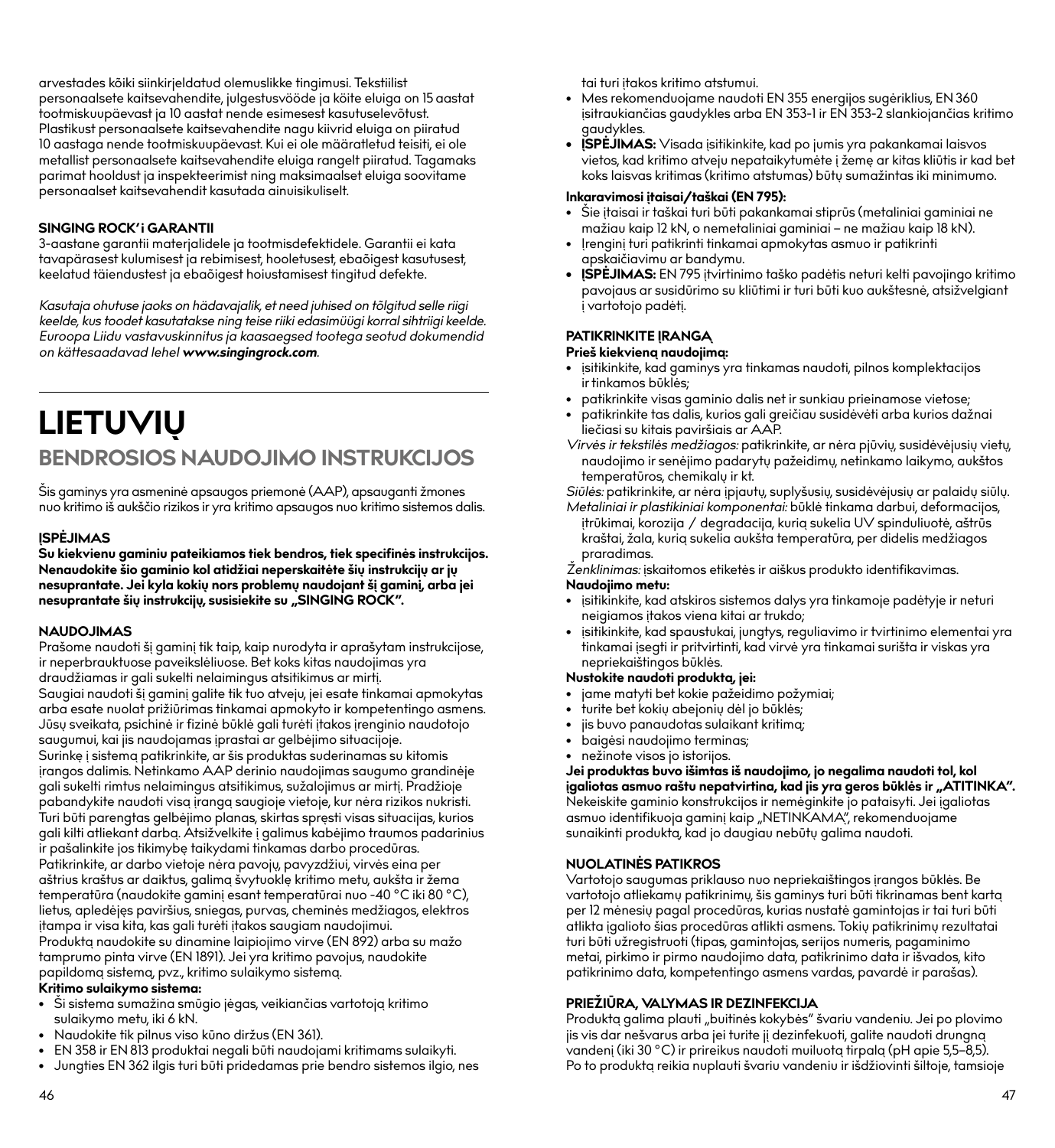ir gerai vėdinamoje patalpoje, atokiai nuo šilumos ir UV spindulių šaltinių. Negalima naudoti jokių ploviklių, slėginių ar garų plovimo įrenginių. Jei metalo gaminys yra labai nešvarus, gali būti naudojamas švelnus šepetys. Šlapius metalo gaminius ar jų dalis reikia nuvalyti sausa šluoste ir išdžiovinti atokiai nuo tiesioginių šilumos šaltinių. Išvalius ir išdžiovinus, metalinius komponentus ir ypač jų judančias dalis galima sutepti silicio tepalu taip, kad nebūtų paveiktos jokios tekstilinės dalys arba dalys, skirtos trinčiai (stabdyti).

#### **TRANSPORTAVIMAS IR LAIKYMAS**

Laikykite gaminį originalioje pakuotėje ir apsaugokite nuo pažeidimų bei oro sąlygų: tiesioginių saulės spindulių (UV spindulių), cheminių medžiagų, ėsdinančių medžiagų, tirpiklių (rūgščių), ėsdinančios aplinkos (didelio druskingumo), priemaišų (abrazyvų), drėgmės, didelė ir mažos temperatūros, aštrių kraštų, vibracijos ir kt. Nelaikykite produkto per daug susukto ar suspausto ir niekada nesupakuokite prieš kruopščiai neišdžiovinę.

#### **TINKAMUMO NAUDOTI LAIKAS**

Produkto tarnavimo laikas priklauso nuo naudojimo intensyvumo ir aplinkos, kurioje jis naudojamas. Jis gali sutrumpėti dėl išorinio poveikio (drėgmės, temperatūros, UV spindulių ir kt.) Bei netinkamo laikymo ir priežiūros. Net po pirmo panaudojimo gaminys gali sugadintas tiek, kad jis taps natinkamas naudoti. Gyvenimo laikas nurodomas neatsižvelgiant į susidėvėjimą ar mechaninius pažeidimus ir laikantis visų čia aprašytų sąlygų. Tekstilinės AAP, apraišų ir virvių tarnavimo laikas yra 15 metų nuo pagaminimo datos ir 10 metų nuo pirmojo panaudojimo. Plastikinių AAP, įskaitant šalmus, tarnavimo laikas yra griežtai ribojamas iki 10 metų nuo pagaminimo datos. Jei nenurodyta kitaip, metalinės AAP tarnavimo laikas nėra griežtai ribojamas. Norint užtikrinti kuo geresnę priežiūrą ir tikrinimą bei pasiekti maksimalų tarnavimo laiką, rekomenduojame AAP naudoti kaip asmeninę priemonę.

#### **SINGING ROCK GARANTIJA**

3 metų garantija, taikoma medžiagų ir gamybos defektams. Garantija netaikoma defektams, atsiradusiems dėl įprasto nusidėvėjimo, aplaidumo, netinkamo naudojimo, draudžiamų modifikacijų ir netinkamo laikymo.

*Vartotojo saugumui būtina, kad šios instrukcijos būtų išverstos į šalies, kurioje gaminys bus naudojamas, kalbą, taip pat jei gaminys perparduodamas už pirminės paskirties šalies ribų atveju. ES atitikties deklaraciją ir naujausius su produktu susijusius dokumentus galima rasti tinklalapyje www.singingrock.com.*

## **LATVISKI VISPĀRĪGI LIETOŠANAS NORĀDĪJUMI**

Šis produkts ir individuālās aizsardzības līdzeklis (IAL), kas aizsargā cilvēkus pret kritiena risku no augstuma un ir daļa no krišanas aizsardzības sistēmas.

#### **BRĪDINĀJUMS**

**Katram produktam ir pievienoti gan vispārīgi, gan specifiski norādījumi. Neizmantojiet šo produktu, pirms neesat rūpīgi izlasījuši un sapratuši šos norādījumus. Ja rodas problēmas ar šī produkta lietošanu vai ja nesaprotat šos norādījumus, lūdzu, sazinieties ar SINGING ROCK.**

Jebkuras darbības augstumā ir bīstamas un var izraisīt traumas vai nāvi. Lietojot šo produktu, jūs apzinieties visus šos riskus un uzņematies atbildību par jebkādiem bojājumiem, ievainojumiem vai nāvi, kas var rasties šī produkta lietošanas rezultātā. Ja nespējat uzņemties atbildību par šiem riskiem vai nesaprotat šos norādījumus, lūdzu, nelietojiet šo produktu.

#### **LIETOŠANA**

Lūdzu, lietojiet šo produktu tikai saskaņā ar norādītajiem lietošanas nosacījumiem, instrukcijā aprakstītajiem mērķim un atbilstoši attēliem, kas nav pārsvītroti. Jebkāda cita izmantošana ir aizliegta un var izraisīt nelaimes gadījumus vai nāvi.

Šo produktu var droši lietot tikai tad, ja esat atbilstoši apmācīts vai ja jūs pastāvīgi uzrauga atbilstoši apmācīta un kompetenta persona. Produkta lietotāja veselība, kā arī psihiskais un fiziskais stāvoklis var ietekmēt drošību parastās un ārkārtas situācijās.

Lūdzu, pārbaudiet, vai šis produkts ir saderīgs ar citiem aprīkojuma elementiem, kad tas ir savienots sistēmā. Neatbilstošas IAL kombinācijas izmantošana nostiprināšanās sistēmā var izraisīt nopietnus nelaimes gadījumus un traumas vai nāvi. Lūdzu, mēģiniet izmantot visu aprīkojumu drošā vietā, neradot kritiena risku. Jāizstrādā glābšanas plāns, lai risinātu visas ārkārtas situācijas, kas varētu rasties darba laikā. Lūdzu, ņemiet vērā kritiena apturēšanas traumu sekas un novērsiet tās, izmantojot pareizas darba procedūras.

Pārbaudiet iespējamos riskus darba vietā, piemēram, troses pārvietošanu pa asām malām vai priekšmetiem, svārstveida kustību kritiena laikā, augstu un zemu temperatūru (izmantojiet produktu temperatūrā no -40 °C līdz 80 °C), salu, lietu, sniegu, dubļus, ķīmiskas vielas, elektrovadītspēju utt., kas var ietekmēt drošu lietošanu.

Produktu izmantojiet ar dinamisko kāpšanas virvi (EN 892) vai ar zemas stiepes virvi (EN 1891). Ja pastāv kritiena risks, izmantojiet papildu sistēmu, piemēram, kritiena apturēšanas sistēmu.

#### **Kritiena apturēšanas sistēma:**

- Šī sistēma samazina trieciena spēku, kas iedarbojas uz lietotāju kritiena apturēšanas laikā, līdz maksimāli 6 kN.
- Izmantojiet tikai visa ķermeņa (pilno) drošības sistēmu (EN 361).
- EN 358 un EN 813 produktus nedrīkst izmantot kritiena apturēšanai.
- EN 362 savienotāja garums jāpieskaita sistēmas kopējam garumam, jo tas ietekmē kritiena garumu.
- Ieeicams izmantot EN 355 enerģijas absorbētājus, EN 360 savelkamas štropes vai EN 353-1 un EN 353-2 vadāma tipa kritiena bloķētājus.
- **• BRĪDINĀJUMS:** Vienmēr pārliecinieties, ka zem jums ir pietiekami daudz brīvas vietas, lai kritiena gadījumā jūs neatsistos pret zemi vai citiem šķēršļiem un lai jebkurš brīvais kritiens (kritiena garums) būtu pēc iespējas īsāks.

#### **Enkura ierīces/punkti (EN 795):**

- Šīm ierīcēm un punktiem jābūt pietiekami izturīgiem (metāla elementiem vismaz 12 kN un nemetāla elementiem vismaz 18 kN).
- Uzstādīšana ir jāapseko atbilstoši apmācītai personai un jāpārbauda, veicot aprēķinus vai testēšanu.
- **• BRĪDINĀJUMS:** EN 795 stiprinājuma punkta novietojums nedrīkst radīt bīstama kritiena vai sadursmes ar šķērsli risku, un tam jābūt pēc iespējas augstākam, ņemot vērā lietotāja novietojumu.

#### **EKIPĒJUMA PĀRBAUDE**

#### **Pirms katras lietošanas:**

- pārliecinieties, ka produkts ir piemērots lietošanai, pilnā komplektācijā un darba kārtībā;
- pārbaudiet visas produkta daļas, pat mazāk pieejamās vietās;
- pārbaudiet tās daļas, kas var nolietoties ātrāk vai kas bieži saskaras ar citām virsmām vai IAL.
- *Virves un tekstilmateriāli:* pārbaudiet, vai nav iegriezumu, nodilušo vietu, lietošanas un novecošanas, nepareizas uzglabāšanas, augstas temperatūras, ķīmisko vielu u. c. izraisītu bojājumu.

*Šuves:* pārbaudiet, vai tās nav izgrieztas, saplēstas, nodilušas vai vaļīgas. *Metāla un plastmasas sastāvdaļas:* pienācīgs darba stāvoklis, deformācijas,

plaisas, UV starojuma izraisīta korozija/degradācija, asas malas, bojājumi, ko izraisījusi augsta temperatūra, pārmērīgs materiāla zudums. *Marķējums:* salasāmas etiķetes un skaidra produktu identifikācija.

#### **Lietošanas laikā:**

• pārliecinieties, ka atsevišķas sistēmas daļas atrodas pareizā pozīcijā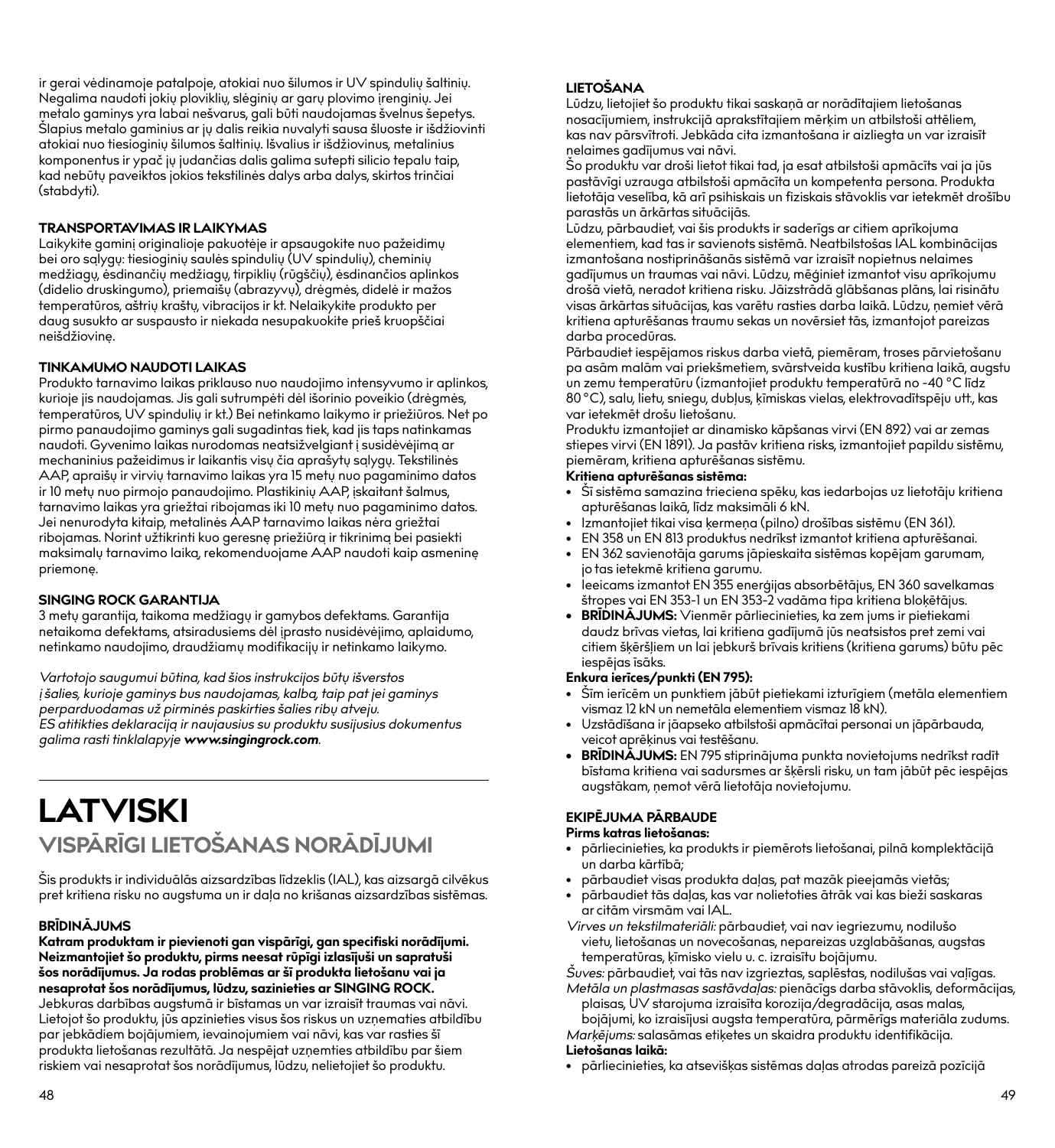un viena otru negatīvi neietekmē vai netraucē.

• pārliecinieties, ka skavas, savienotāji, regulēšanas un stiprināšanas elementi ir pareizi uzstādīti un nostiprināti, ka virve ir pareizi sasieta un ka viss ir nevainojamā stāvoklī.

#### **Pārtrauciet lietot produktu, ja:**

- tam ir bojājumu pazīmes;
- jums ir šaubas par tā stāvokli;
- tas ir izmantots, lai apturētu kritienu;

iznīcināt, lai to vairs nevarētu izmantot.

- tā kalpošanas laiks ir beidzies;
- jūs nezināt tā pilnu vēsturi.

**Ja produkts ir izņemts no lietošanas, to nedrīkst lietot, līdz pilnvarota persona rakstiski apstiprina, ka tas ir labā stāvoklī un "ATBILSTOŠS".**  Nemainiet produkta konstrukciju un nemēģiniet to labot paši. Ja pilnvarotā persona produktu identificē kā "NEATBILSTOŠU", mēs iesakām produktu

#### **REGULĀRAS PĀRBAUDES**

Lietotāja drošība ir atkarīga no aprīkojuma nevainojamā stāvokļa. Papildus lietotāja veiktajām pārbaudēm šis produkts vismaz reizi 12 mēnešos saskaņā ar ražotāja noteikto kārtību jāpārbauda personai, kas ir pilnvarota veikt regulāras pārbaudes. Šādu pārbaužu rezultāti ir jāreģistrē (tips, ražotājs, sērijas numurs, ražošanas gads, iegādes un pirmās lietošanas datums, pārbaudes datums un gaita, nākamās pārbaudes datums, pilnvarotās personas vārds, uzvārds un paraksts).

#### **APKOPE, TĪRĪŠANA UN DEZINFEKCIJA**

Produktu var mazgāt ar tīru, mājsaimniecībai piemērotu ūdeni. Ja pēc mazgāšanas tas joprojām ir netīrs vai to nepieciešams dezinficēt, var izmantot remdenu ūdeni (līdz 30 °C) un, ja nepieciešams, ziepju šķīdumu (aptuveni pH 5,5–8,5). Pēc tam produkts jānomazgā tīrā ūdenī un jāizžāvē mēreni siltā, tumšā un labi vēdināmā telpā, prom no karstuma un UV starojuma avotiem. Nedrīkst lietot mazgāšanas līdzekļus, spiediena vai tvaika mazgātājus. Ja metāla izstrādājums ir ļoti netīrs, var izmantot smalku birstīti. Slapji metāla izstrādājumi vai detaļas jānoslauka ar sausu drānu un jānosusina prom no tiešiem siltuma avotiem. Pēc tīrīšanas un žāvēšanas metāla detaļas un to kustīgās daļas var ieeļļot ar silikona eļļu tā, lai netiktu ietekmētas tekstilmateriāla detaļas vai detaļas, kas paredzētas berzes/ bremzēšanas efektam.

#### **TRANSPORTĒŠANA UN UZGLABĀŠANA**

Uzglabājiet produktu oriģinālajā iepakojumā un pasargājiet to no bojājumiem un laikapstākļu ietekmes: tiešiem saules stariem (UV starojums), ķīmiskām vielām, kodīgām vielām, šķīdinātājiem (skābēm), kodīgas vides (augsta sāļuma pakāpe), piemaisījumiem (abrazīviem materiāliem), mitruma, augstas un zemas temperatūras, asām malām, vibrācijas u.c. Nedrīkst uzglabāt produktu pārmērīgi savītu vai saspiestu, kā arī uzglabāt to pirms rūpīgas izžāvēšanas.

#### **KALPOŠANAS LAIKS**

Produkta kalpošanas laiks ir atkarīgs no lietošanas intensitātes un vides, kurā tas tiek lietots. To var samazināt ārējā ietekme (mitrums, temperatūra, UV starojums utt.), kā arī nepareiza uzglabāšana un apkope. Jau pēc pirmās lietošanas reizes produkts var tikt sabojāts tiktāl, ka tas ir jāizņem no lietošanas. Kalpošanas laiks ir norādīts, neņemot vērā nodilumu vai mehāniskus bojājumus un ievērojot visus šeit aprakstītos nosacījumus. Tekstilmateriālu IAL, iekares sistēmu un virvju kalpošanas laiks ir 15 gadi no izgatavošanas dienas un 10 gadi no pirmās lietošanas dienas. Plastmasas IAL, tostarp ķiveru, kalpošanas laiks ir stingri ierobežots līdz 10 gadiem no izgatavošanas dienas. Ja vien nav norādīts citādi, metāla IAL kalpošanas laiks nav stingri ierobežots. Lai nodrošinātu vislabāko iespējamo apkopi un pārbaudi un sasniegtu maksimālo kalpošanas laiku, ieteicams lietot IAL kā personīgās lietošanas priekšmetu.

#### **SINGING ROCK GARANTIJA**

3 gadu garantija, kas attiecas uz materiālu un ražošanas defektiem. Garantija neattiecas uz defektiem, kas radušies parasta nolietojuma, nolaidības, nepareizas lietošanas, aizliegtu modifikāciju un nepareizas uzglabāšanas dēļ.

*Lietotāja drošībai ir svarīgi, lai šie norādījumi būtu tulkoti tās valsts valodā, kurā produkts tiks lietots, kā arī gadījumā, ja to pārdod tālāk ārpus sākotnējās galamērķa valsts.*

*ES atbilstības deklarācija un jaunākie ar izstrādājumu saistītie dokumenti ir pieejami vietnē www.singingrock.com.*

## **ПО-РУССКИ ОБЩАЯ ИНСТРУКЦИЯ ПО ЭКСПЛУАТАЦИИ**

Это изделие является средством индивидуальной защиты (СИЗ) от падения с высоты, и может являться составной частью системы обеспечения безопасности, страховки или позиционирования.

#### **ВНИМАНИЕ**

**Каждое изделие комплектуется общей инструкцией по эксплуатации, а так же детализированной, специфичной для каждого изделия. Перед началом эксплуатации необходимо внимательно ознакомиться со всеми инструкциями. Если вы сталкиваесь с какими-то проблемами при эксплуатации, или не понимаете какие-то из пунктов данной инструкции, пожалуйста, свяжитесь с производителем.**

Любая работа на высоте опасна и может привести к серьезным травмам или смерти. Начиная эксплуатацию данного изделия вы признаете эти риски и берете на себя личную ответственность за любой ущерб, травму или смерть в результате эксплуатации. Если вы не можете взять на себя ответственность за эти риски, или если вы не понимаете данной инструкции, не используйте это изделие.

#### **ЭКСПЛУАТАЦИЯ**

Используйте изделие только по назначению, описанному в инструкции, и в соответствии с изображениями, не перечеркнутыми крестом. Любое другое использование изделия может привести к травмам или смерти.

Эксплуатация возможно только в случае соответствующего обучения, или контроля пользователя компетентным лицом, прошедшим соответствующее обучение. Состояние вашего здоровья, физическое и психическое состояние могут повлиять на безопасность работы в обычном режиме и в случае ЧП.

Пожалуйста, проверьте, совместимо ли данное изделия с другими компонентами системы безопасности. Использование не сочетаемых компонентов СИЗ может привести к серьезным авариям, травмам или смерти. Перед началом эксплуатации проверьте работоспособность системы в безопасном месте, без риска падения с высоты. План спасательных работ должен быть разработан перед началом эксплуатации, и должен предусматривать все возможные ЧП, которые могут возникнуть в процессе работы. Принимайте во внимание негативные эффекты, связанные с длительным зависанием, и учитывайте это при планировании спасательных работ. Перед началом работы учитывайте все потенциальные риски и опасности, такие как размещение текстильных элементов на острых гранях (температурный диапазон эксплуатации от -40 °C до 80 °С), маятники, влияние высоких и низких температур, дождь, обледенение, снег, грязь, химические реагенты, электрическое напряжение и проч., которые могут влиять на безопасность работы.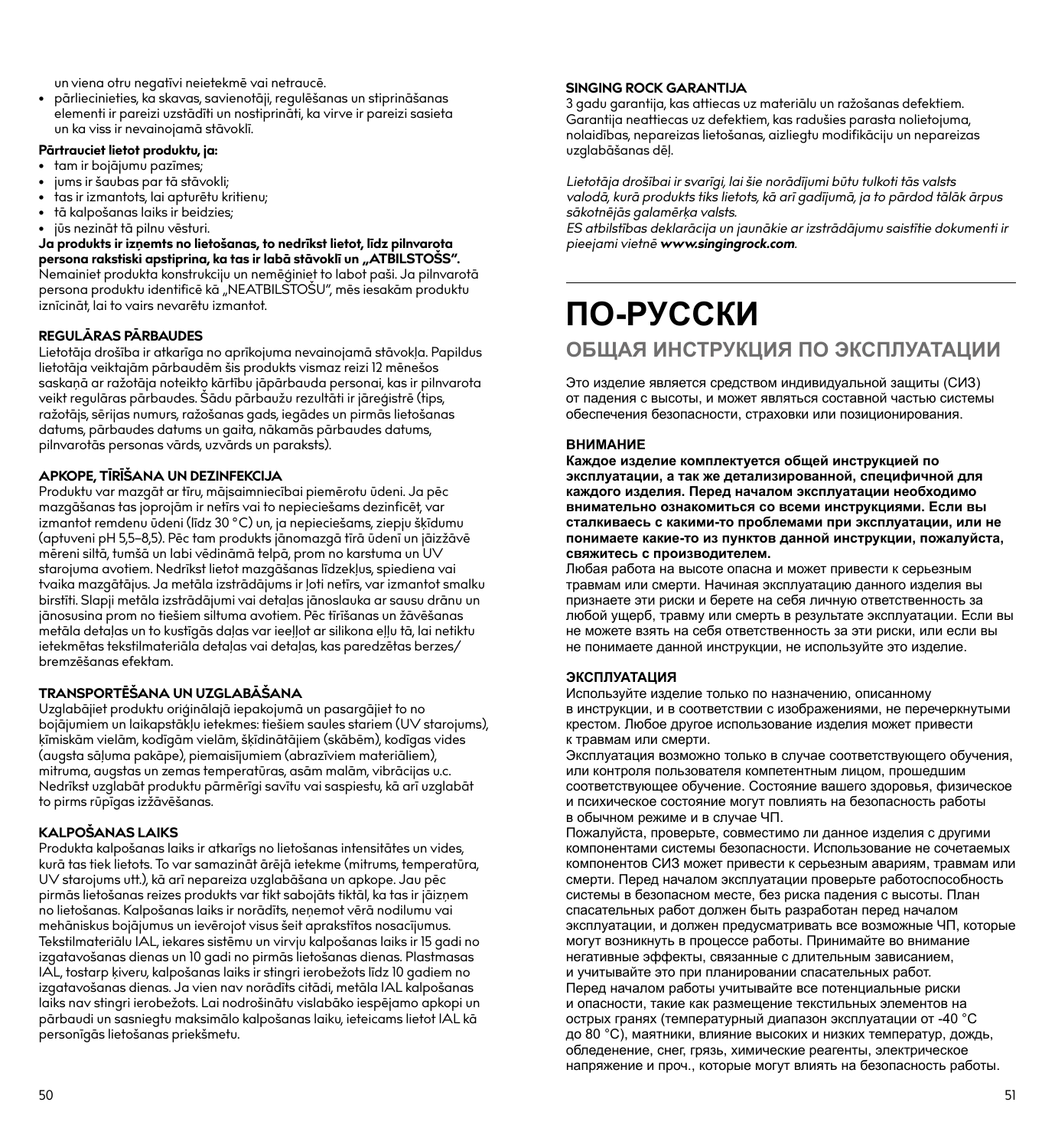Эксплуатация изделий возможна или с динамическими веревками (стандарт EN 892) или со статическими веревками (стандарт EN 1891). Если существует риск падения, необходимо использовать дополнительную амортизационную систему.

#### **Амортизационная система:**

- Эта система снижает нагрузки, действующие на пользователя в случае срыва до уровня ниже 6 кН.
- В подобном случае необходимо использовать исключительно полную страховочную привязь (EN 361).
- Изделия, соответствующие стандартам EN 358 и EN 813 не могут использоваться в подобных случаях.
- Длина коннектора по стандарту EN 362 должна быть добавлена в общей длине изделия, так как это влияет на глубину падения.
- Мы рекомендуем использование амортизаторов по стандарту EN 355, EN 360, EN 353-1 и EN 353-2.
- **ВНИМАНИЕ:** всегда проверяйте, что высоты работы достаточно для срабатывания амортизационной системы до падения пользователя на поверхность.

#### **Анкерные точки (EN 795):**

- Данные изделия должны обладать достаточной прочностью (12 кН для металлических компонентов и 18 кН для текстильных компонентов).
- Установка анкерных точек должна производиться лицом, прошедшим соответствующее обучение и должна быть подтверждена расчетами и тестами.
- **ВНИМАНИЕ:** анкерная точка по стандарту ЕN 795 должна предотвращать падение пользователя должна находиться максимально высоко относительно позиции пользователя.

#### **ПРОВЕРКА СНАРЯЖЕНИЯ**

#### **Перед каждым сеансом эксплуатации:**

- убедитесь, что данное изделие исправно и в полной комплектации;
- внимательно проверьте состояние всех элементов изделий;
- обратите особенное внимание на элементы, которые подвержены особенному износу.
- *Веревки и текстильные элементы:* проверьте наличие порезов, абразивного износа, повреждения, вызванные неправильным хранением, высокими температурами, химикатами и проч.

*Сшивки:* проверьте целостность, износ и проч.

*Металлические и пластиковые компоненты:* проверьте правильность комплектации, деформацию, трещины, наличие коррозии, износ, проч.

*Маркировка:* читаемые этикетки и четкая идентификация изделия

#### **В процессе эксплуатации:**

- убедитесь, что различные части системы корректно работают друг с другом;
- убедитесь в правильности вщелкивания, узлов, регулировок.

#### **Прекращайте эксплуатацию, если:**

- наблюдаются любые серьезные повреждения изделия;
- у вас есть сомнения в состоянии изделия;
- изделия испытало рывок при срыве;
- истек срок жизни изделия;
- вы не знаете историю эксплуатации изделия.
- Если изделие выведено из эксплуатации, оно не должно использоваться до проверки компетентным лицом, которое должно вынести вердикт о годности изделия.

**Недопустимы любые изменения конструкции изделия, или ремонт изделия своими силами.** Если компетентное лицо выносит вердикт «не годен к эксплуатации» мы рекомендуем уничтожить изделие, для предотвращения случайного ввода в эксплуатацию.

#### **РЕГУЛЯРНЫЕ ПРОВЕРКИ**

Безопасность пользователя зависит от безупречного состояния СИЗ. Помимо проверок пользователем перед началом каждой

эксплуатации, изделие должно проверятся компетентным лицом не реже чем раз в 12 месяцев, в соответствии с процедурами, предписанными производителем. Результаты таких проверок должны быть зафиксированы в протоколе проверки (тип изделия, производитель, серийный номер, год производства, дата покупки и ввода в эксплуатацию, дата осмотра, дата следующей проверки, имя и подпись проверяющего).

#### **ОБСЛУЖИВАНИЕ, ЧИСТКА И ДЕЗИНФЕКЦИЯ**

Изделие можно стирать в чистой технической воде. Если необходима дополнительная очистка, можно использовать теплую воду (30 °С), или мыльный раствор (рН 5,5–5,8). После очистки изделие необходимо промыть большим количеством чистой воды и высушить в темном проветриваемом помещении, вдали от прямых источников тепла или ультрафиолета. Нельзя использовать очистку паром, давлением, химическими реагентами. Очистка металлических компонентов может быть произведена с помощью щетки. Влажные металлические компоненты необходимо протереть сухим материалом и высушить вдали от прямых источников тепла. После очистки и сушки металлические компоненты могут быть смазаны силиконовой смазкой, но необходимо предотвратить попадание смазки на текстильные элементы изделия.

#### **ТРАНСПОРТИРОВКА И ХРАНЕНИЕ**

Храните изделие в оригинальной упаковке и защищайте его от повреждений, влияния внешней среды: УФ излучение, химические реагенты, коррозия, растворители и кислоты, соль, абразивы, влага, высоки и низкие температуры, острые грани, вибрации и проч. Недопустимо хранить изделия в сильно скрученном или сжатом состоянии, а так же недостаточно просушеным.

#### **СРОК СЛУЖБЫ**

Срок службы изделия определяется интенсивностью и условиями эксплуатации. Срок службы может сокращаться при воздействии влаги, температуры, УФ излучения и проч, а так же в случае неправильно эксплуатации. Изделие может быть повреждено даже при первой эксплуатации, и в этом случае должно быть отбраковано. Срок службы указывается без учета износа или механических повреждений, и в случае следования всем условиям, описанным в данной инструкции. Срок службы текстильных СИЗ, привязей и веревок составляет 15 лет с момента производства и 10 лет с момента первой эксплуатации. Срок жизни СИЗ, изготовленных из пластика составляет 10 лет с момента производства. Если в детализированной инструкции не указано другое, то срок службы металлических компонентов не ограничен. Чтобы обеспечить максимальный срок службы изделия, используйте его как личную экипировку.

#### **ГАРАНТИЯ SINGING ROCK**

3 года гарантии на производственный брак, и брак материалов. Гарантия не покрывает повреждения, вызванные износом, небрежностью, неправильной эксплуатацией, внесением изменений в конструкцию или неправильным хранением.

*Важно, чтобы инструкция была на языке страны, где планируется эксплуатация, даже если изделие было перепродано в другую страну.*

*Сертификаты соответствия европейским нормам а так же самую свежую документацию по каждому изделию можно найти на сайте www.singingrock.com.*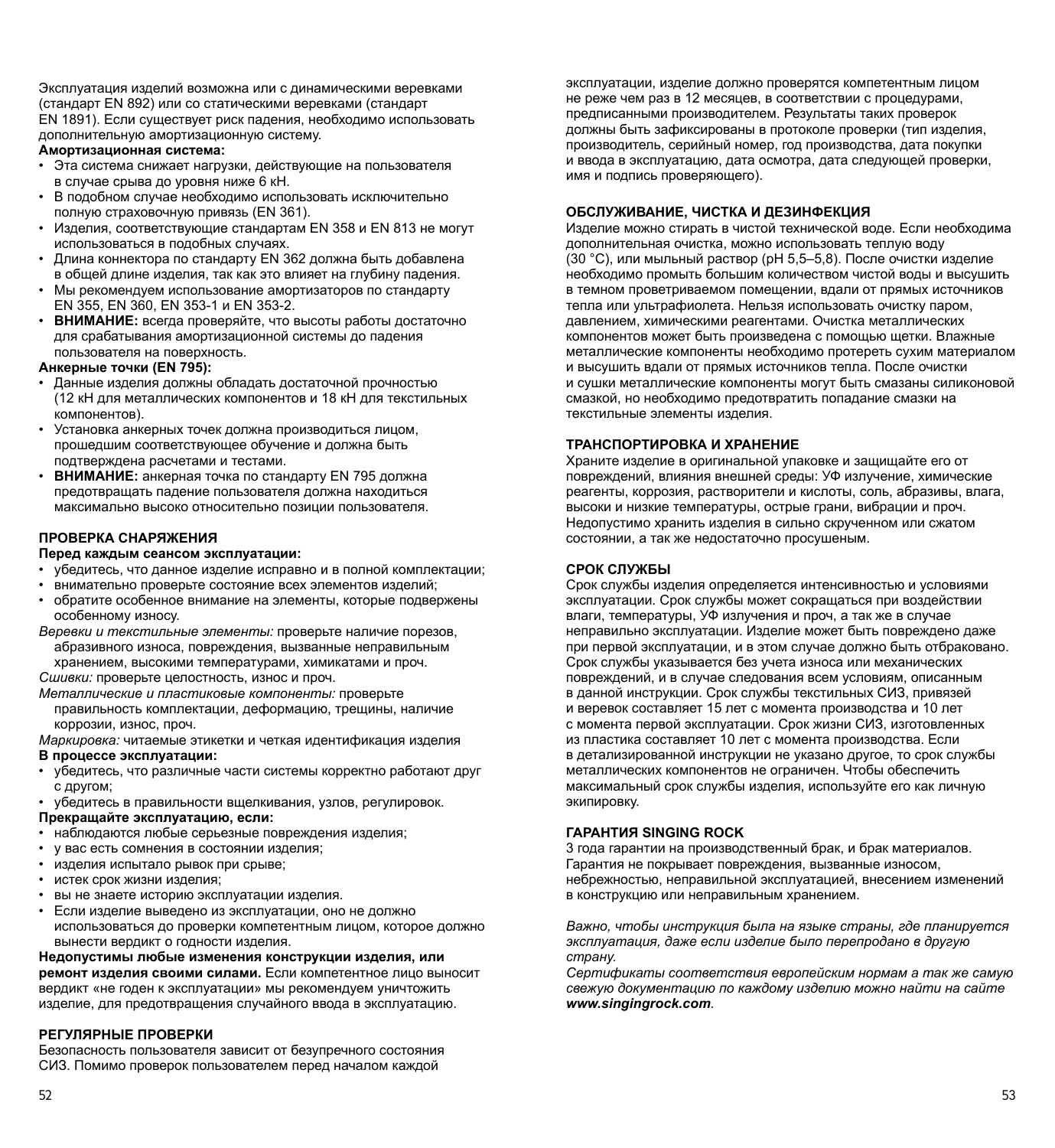# **汉语**

## **通用使用说明**

此产品是个人保护设备(PPE),用干保护人员在高处坠落的风险,并组成 坠落保护系统的一部分。

#### **注意**

#### **每件产品都提供通用说明和专用说明。在使用此产品前必须认真阅读和理 解说明书。如果在使用该产品有任何的问题或你无法理解此说明,请联系 SINGING ROCK。**

任何高空活动都是危险的,可能会导致受伤甚至死亡。使用此产品你必须 能够认识到所有的风险,并且承担由于使用此产品而造成的后果中的任何 损坏、受伤或死亡的个人责任。如果你无法承担这些风险或你无法理解此 说明,请不要使用此产品。

#### **使用方式**

。<br>请按照专门的方式使用该产品 · 按照说明书中的用途使用 · 根据没有叉号 的图示进行使用。其他使用方式是被禁止的,可能会造成事故或死亡。 **它出口这分子,我们会对对于我的**基督的。<br>只有你经过正确的训练或在受过训练和有资质的人员的持续监督下时你才 能安全使用该产品。你的健康,生理和心理状态会影响你在正常和紧急情 况下使用该产品的安全。

当该产品组装到系统中与其他设备一起使用时,请检查其兼容性。将不合 适的PPE结合到安全链中可能导致严重的事故,受伤或死亡。请在安全、没 有坠落风险的地方尝试使用所有的装备。在作业时必须准备好应急救援预 案·要考虑悬挂创伤,通过正确的作业流程来消除它。

检查工作区域的潜在风险,例如在锋利边缘或物体上滑动的绳索、坠落时 的水平摆动、高温和低温 (该产品的使用温度为-40℃至80℃)、雨雪、霜 冻、泥土、化学品、带电物等,它们都会影响安全使用。

使用动力绳(EN892)或低延展性绳索(EN1891)配合该产品使用。如果 有坠落风险,使用额外的系统,例如止坠系统。 **止坠系统:**

- 这个系统能在止坠中限制冲击力至最大6kN。
- 只能使用全身安全带(EN361)。
- EN358和EN813安全带不能用于止坠。
- EN 362锁扣的长度也要计算入系统的总长中,其会影响坠落的距离。
- 我们建议使用EN355势能吸收器,EN360伸缩型挽索或EN353-1和 EN353-2跟随止坠器。
- **• 警告:**始终确认当发生坠落时有足够的距离防止你碰撞到地面或其他障 碍物,并尽量降低自由坠落(坠落距离)的高度。

**锚点设备/确定点(EN795):**

- 这些锚点设备必须有足够的强度(金属设备至少12kN,非金属设备至 少18kN)。
- 安装必须由经过正确训练的人员,并且经过计算或测试。
- 警告:EN795锚点的位置不能让作业人员处于坠落或摆荡的风险中 · 要<br>- 根据作业人员的位置设置到尽量高的位置 ·

#### **检查装备**

#### **每次使用前:**

- 确定产品是可以使用的,完整的,且在良好的工作状态 ;
- 检查产品的所有部分,即使是难以接触到的位置;
- 检查那些会快速磨损或与其他PPE表面频繁接触的位置。
- 绳索和编织类材料:检查切割、磨损、使用和老化造成的损坏、不正确储 存、高温、化学品等造成的损坏。
- 缝线:检查切割,撕裂,磨损或开线的情况。
- 金属和塑料部件:检查良好的工作状态、形变、裂纹、腐蚀/紫外线造成的 老化、锋利边缘、高温造成的损坏、材料过度的损失。
- 标签:可以读取的标签,能够清晰辨认产品。 **使用时:**

- 检查独立的系统部件是否在正确的位置,不要妨碍或阻挡其他部件 ;
- 检查卡子、锁扣、调节和固定部件正确设置和固定,绳索正确打结,所 有部件状态正确。

#### **停止使用产品,如果:**

- 它有任何损坏的迹象;
- 你对其状态产生怀疑;
- 它经受过一次止坠;
- 它超过了寿命期; • 你不了解其历史。
- 

如果产品被停用,它必须由授权的人员书面确认其状态良好,达标后方可 **继续使用。不**要改变产品的结构,或私自修理。如果授权的人员确定其 不达标",我们建议销毁它,防止其被继续使用。

#### **周期检查**

使用者的安全取决于产品的状态。除了由使用者进行的检查外,该产品需 要至少每12个月按照生产商的流程和授权人员对其进行周期检查。这样的 检查结果必须被记录(类型、生产商、序列号、生产年份、购买日期、第 一次使用日期、检查日期、下次检查日期、授权检查人员的签名)。

#### **维护,清理和消毒**

产品可以用家庭用水清洗。如果在清洗后依然脏污或你需要对其进行 消毒,你可以使用温水(最高30℃),如果有必要可以使用肥皂溶液 (pH5.5-8.5)。之后使用清水洗净,并且在相对阴热、通风处、远离热 源、避UV的位置将其晾干。不要使用去污剂,高压或蒸汽对其清洗。如果 金属设备非常脏污,可以使用软刷。潮湿的金属产品或部件必须使用干毛 巾将其擦干,不要使用热源将其烘干。清理和干燥完后,金属部件,特别 是活动部件可以使用硅基润滑油进行润滑,但不要接触织物或产生摩擦/ 制动力的部件。

#### **运输和储存**

将产品在其原本的包装内储存,防止其受到损伤和天气影响:太阳直射 (UV辐射),化学物质,腐蚀性物质,溶剂(酸),腐蚀性环境(高盐) ,杂物(磨损),潮湿,高温或低温,锋利边缘,震动等。不要将产品储 存在严重扭曲或压缩的状态,在完全干燥后再进行储存。

#### **寿命**

产品的寿命取决于使用的频率和使用环境 · 它会受到外部影响 (潮湿,温 度·UV辐射等)·和不正确的储存和维护导致降低·产品可能仅在第一 次使用时就遭到损坏,并且必须报废。寿命只有在不考虑磨损和机械损伤 时,并且符合以上的条件时才能被规定。织物类PPE的寿命,安全带和绳索 的寿命是自生产之日起15年,和自第一次使用时10年。包括头盔的塑料类 PPE的寿命是自生产之日起10年。除非特别说明,金属类PPE的寿命没有严 格限制。为了提供最好的维护,检查和达到最长的使用寿命,我们建议将 PPE作为个人自己管理的设备。

#### **SINGING ROCK质保**

3年质保包括材料和生产缺陷。质保并不包括使用磨损、撕裂、疏忽、不正 确使用、私自修改和错误储存造成的损坏。

为了使用者的安全,此说明书必须翻译成使用国家的语言,以及被二次售 往国家的语言。 欧盟认证声明和产品最新的相关文件可登录**www.singingrock.com**查找。